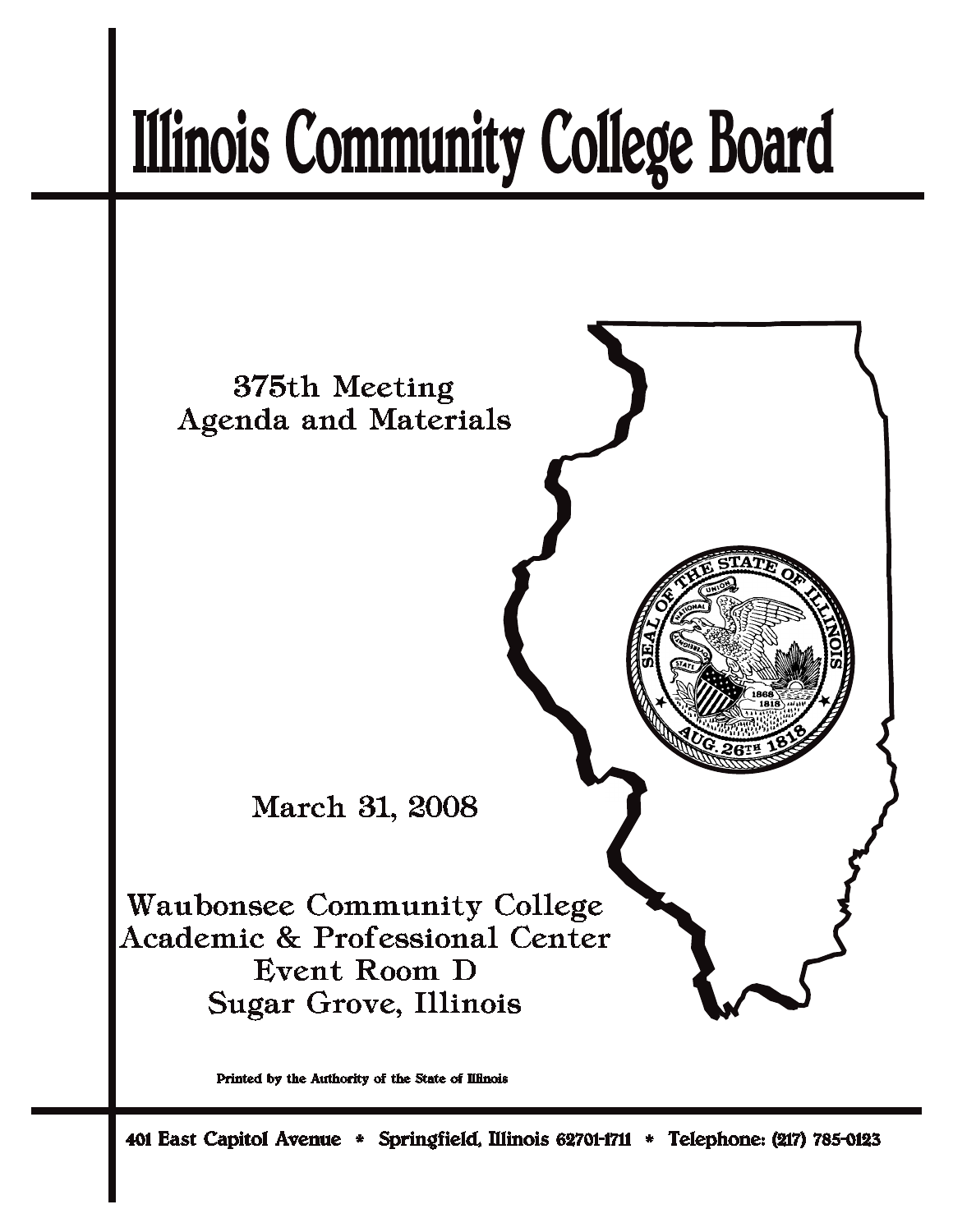Agenda 375th Meeting of the Illinois Community College Board Waubonsee Community College Academic & Professional Center Event Room D Sugar Grove, Illinois

#### March 31, 2008

*Committee Meetings* March 27, 1:00 p.m. - External Affairs *via Conference Call* March 27, 2:00 p.m. - Academic Affairs & Student Relations *via Conference Call* March 31, 8:30 a.m.- Budget and Finance ~ *Event Room A*

## *9:00 a.m. - Business Meeting* ~ *Event Room D*

|    |                   |                                                                                              | Page |  |  |  |  |
|----|-------------------|----------------------------------------------------------------------------------------------|------|--|--|--|--|
| 1. |                   | Roll Call and Declaration of Quorum                                                          |      |  |  |  |  |
| 2. |                   | Announcements and Remarks by Guy H. Alongi, Chair                                            |      |  |  |  |  |
| 3. |                   | <b>Board Member Comments</b>                                                                 |      |  |  |  |  |
| 4. |                   | Remarks by Dr. Christine Sobek, President,<br><b>Waubonsee Community College</b>             |      |  |  |  |  |
| 5. |                   | <b>Committee Reports</b>                                                                     |      |  |  |  |  |
|    | 5.1<br>5.2<br>5.3 | Academic Affairs & Student Relations<br><b>Budget and Finance</b><br><b>External Affairs</b> |      |  |  |  |  |
| 6. |                   | President/CEO Report Geoff Obrzut                                                            |      |  |  |  |  |
| 7. |                   | <b>Advisory Organizations</b>                                                                |      |  |  |  |  |
|    | 7.1               | Adult Education and Family Literacy Advisory Council<br><b>Rebecca Hale</b>                  |      |  |  |  |  |
|    | 7.2               | Illinois Community College Faculty Association<br><b>Kathy Westman</b>                       |      |  |  |  |  |
|    | 7.3               | Illinois Community College Trustees Association<br><b>Mike Monaghan</b>                      |      |  |  |  |  |
|    | 7.4               | Presidents Council Terry Bruce                                                               |      |  |  |  |  |
|    | 7.5               | Student Advisory Committee Brian Savage                                                      |      |  |  |  |  |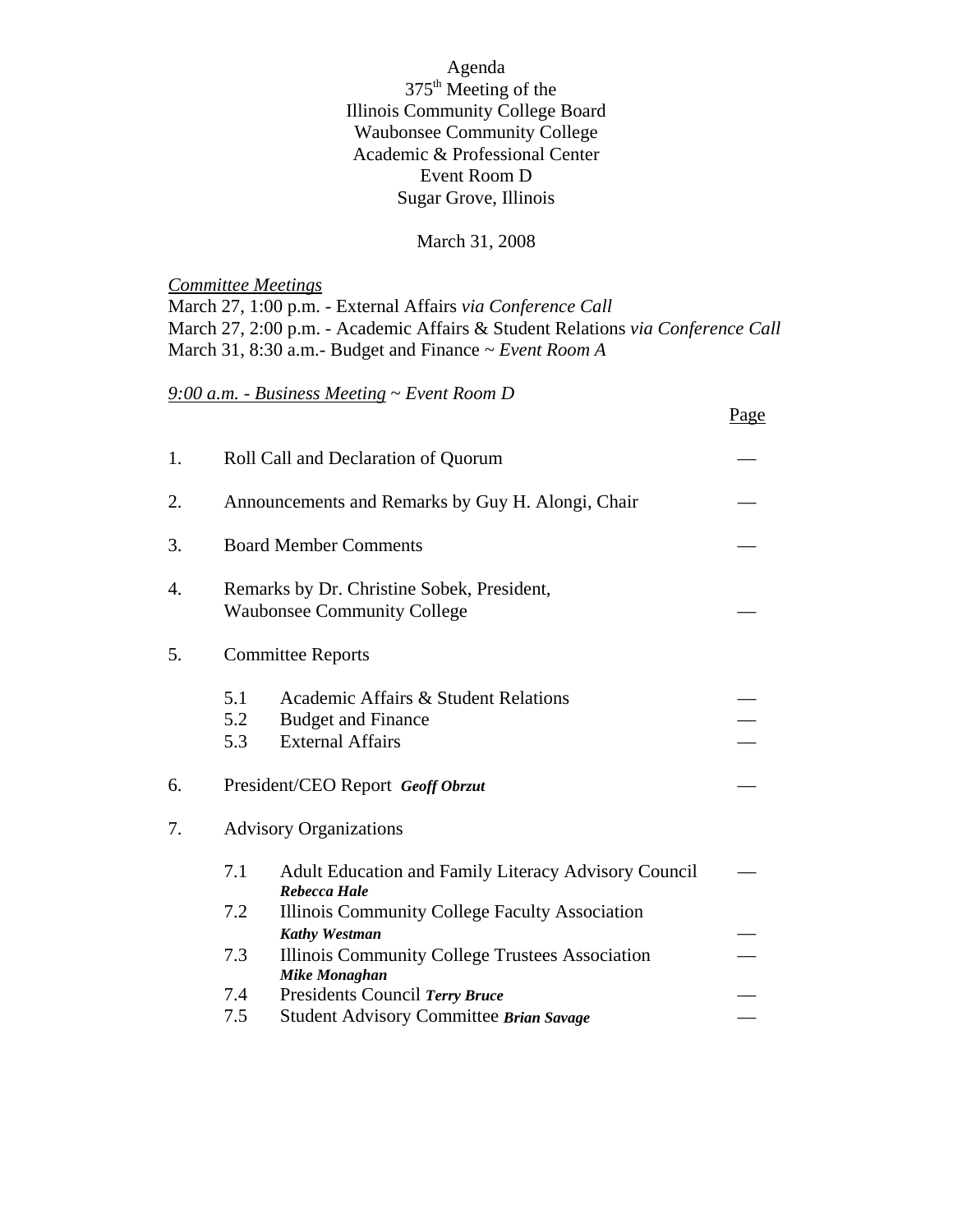#### Agenda 375<sup>th</sup> Meeting of the Illinois Community College Board

|     |                                                                                               |                                                                                                                                        | <u>Page</u>    |  |  |  |  |
|-----|-----------------------------------------------------------------------------------------------|----------------------------------------------------------------------------------------------------------------------------------------|----------------|--|--|--|--|
| 8.  |                                                                                               | Legislative/Budget Report Steve Morse/Ellen Andres                                                                                     | $1-3$          |  |  |  |  |
| 9.  | <b>Elaine Johnson/Marilyn Marshall</b>                                                        | Illinois Course Applicability System (CAS) Update                                                                                      | $\overline{4}$ |  |  |  |  |
| 10. |                                                                                               | New Units of Instruction (ACTION) Elaine Johnson                                                                                       | $5 - 15$       |  |  |  |  |
| 11. |                                                                                               | Illinois Community College Board Recognition of<br>Community Colleges (ACTION) Elaine Johnson                                          |                |  |  |  |  |
| 12. | Illinois Community College Latino Population:<br>The Shifting Landscape Karen Hunter Anderson |                                                                                                                                        |                |  |  |  |  |
| 13. | <b>Consent Agenda (ACTION)</b>                                                                |                                                                                                                                        |                |  |  |  |  |
|     | 13.1                                                                                          | Minutes of the January 28, 2008 Meeting                                                                                                | 19-32          |  |  |  |  |
| 14. | <b>Information Items</b>                                                                      |                                                                                                                                        |                |  |  |  |  |
|     | 14.1<br>14.2                                                                                  | Summary of Capital Projects Approved by the<br>President/CEO During Calendar Year 2007<br><b>Fiscal Year 2008 Financial Statements</b> | 33-38          |  |  |  |  |
| 15. | <b>Other Business</b>                                                                         |                                                                                                                                        |                |  |  |  |  |
|     | 15.1                                                                                          | Special Closing Comments by Chairman Guy H. Alongi                                                                                     |                |  |  |  |  |
| 16. | Executive Session Event Room A                                                                |                                                                                                                                        |                |  |  |  |  |
| 17. | <b>Public Comment</b>                                                                         |                                                                                                                                        |                |  |  |  |  |
| 18. | Adjournment                                                                                   |                                                                                                                                        |                |  |  |  |  |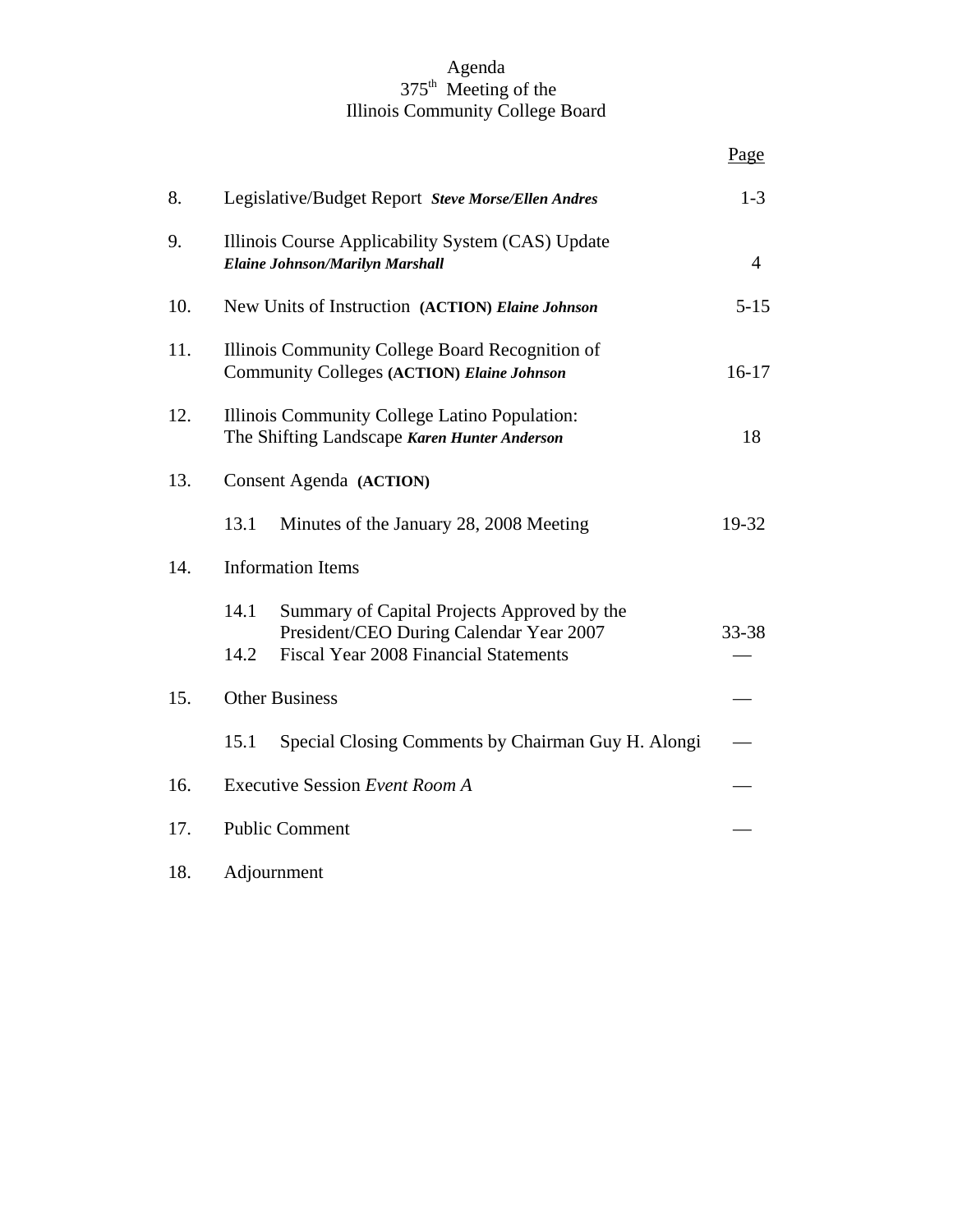#### Illinois Community College Board

#### **LEGISLATIVE/BUDGET REPORT**

#### *Legislative Report*

The General Assembly has been on a break since March 13, with only a few perfunctory dates set over the last two weeks of the month. The Legislature returns to regular session beginning April 1.

Over the course of the past few months, several bills have been introduced concerning the separation of certain functions and authority of the Illinois Community College Board from the Illinois Board of Higher Education. Some of these bills are substantive, while others are shell bills without specific legislative language. Several of these bills have been assigned to committees in both the House and the Senate, but have not thus far been called for discussion by their sponsors. We are monitoring these bills, but have indicated to legislative staff inquiries that the ICCB will be "no position" on them should they get called in committee.

The Governor's office has begun weekly phone conferences to review education-related bills. Participants include representatives from the ICCB, the State Board of Education, Board of Higher Education, Student Assistance Commission, Office of Management and Budget, and other staff from the Governor's office. These discussions last an hour or less and are used to alert the Governor's office to any legislation that the boards feel are "red flags" and might demand special attention. None of the bills referenced above have been designated as red flags, nor have they been discussed in these phone conferences.

Steve Morse, ICCB Senior Director for External Affairs, also has regular meetings with the ICCB's contract lobbyists to discuss legislative developments concerning community colleges or the Board itself.

The House is amending many bills that get called in committee with a standing amendment that reflects the manner for the submission of administrative rules that may be required to effectively implement the legislation. So far, these bills have not reached the Senate. There is speculation that not many of these bills will pass both chambers with the amendment. In an election year, fewer bills tend to make the cut for final votes and this amendatory activity in the House may limit bill passage even further.

There is only one bill on which the ICCB has maintained a position in the current legislative session, House Bill 1434, which the Board is on record as opposing. Even though it has been re-referred to the Senate Rules Committee since May 2007, the bill has seen some recent activity with a change of Senate sponsor from Senator Susan Garrett to Senator Dan Kotowski. There also has been some discussion about the constitutionality of the bill based on the "Special Legislation" section of the Illinois constitution. ICCB staff will continue to monitor this legislation.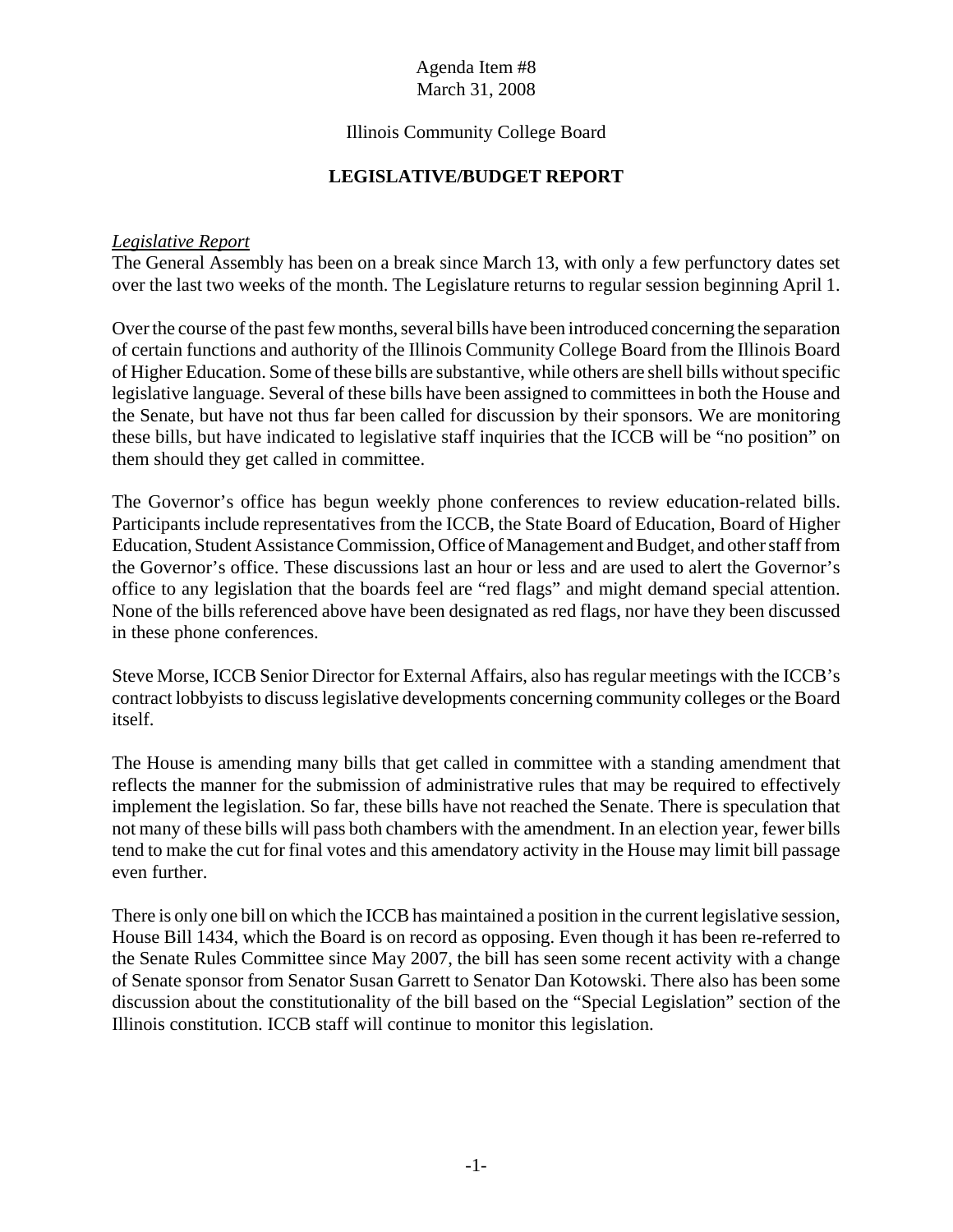# *Budget Report*

**System Budget.** The Governor's proposed Fiscal Year 2009 Budget, as presented to the General Assembly on Wednesday, March 20, is a level budget for the community college system, the adult education program and the career and technical education program.

**Capital Budget.** The Governor's Fiscal Year 2009 Capital Budget includes a recommendation of \$175 million for the community college system's temporary facility initiative. No specific projects were delineated in the appropriation.

**Office Budget.** The fiscal year 2009 office operating budget is also level funded.

Budget details are provided in Table 1 on the following page. An oral budget presentation will be given at the Board meeting.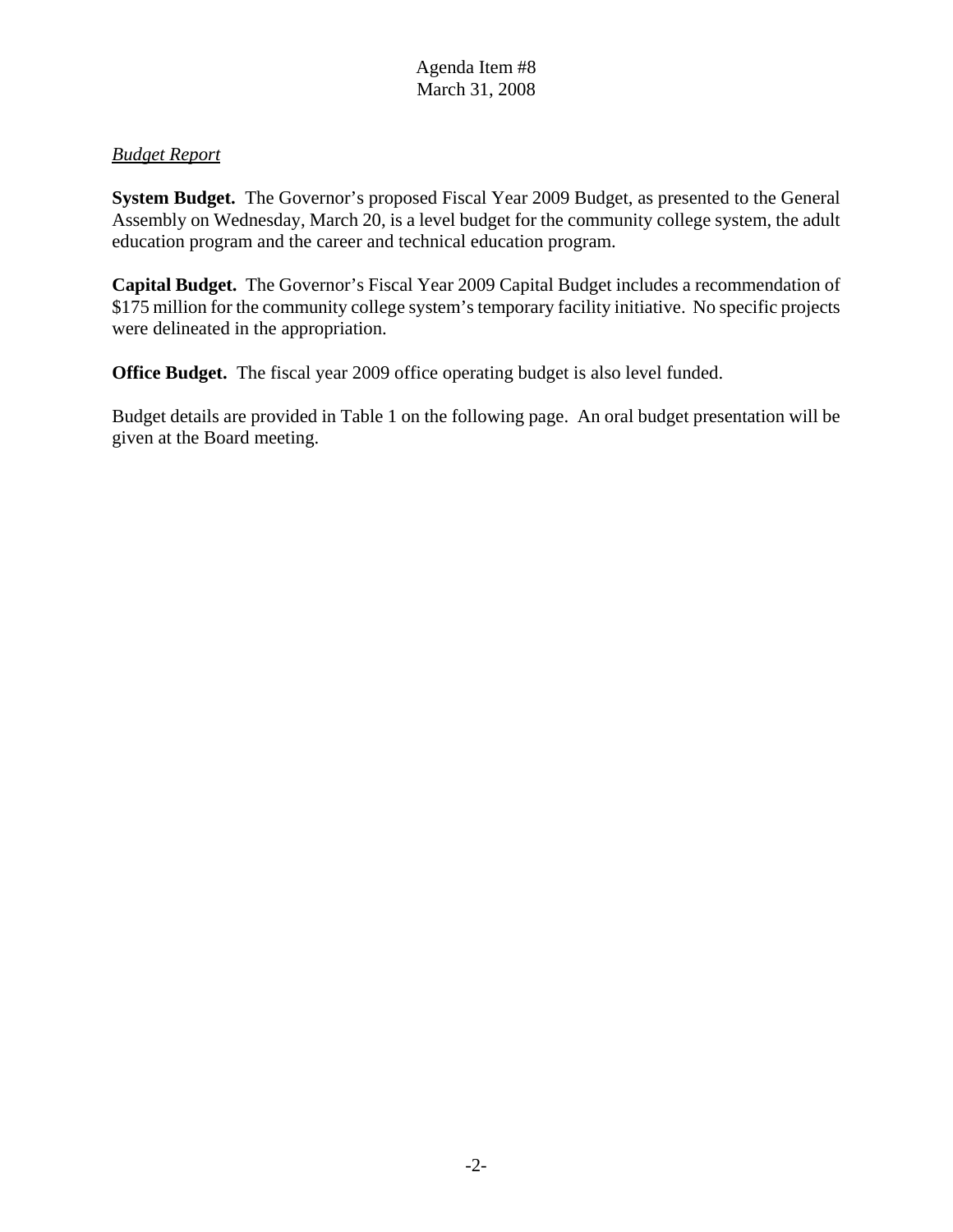# **Illinois Community College Board Table 1 Fiscal Year 2009 Budget as Introduced**

| General Funds Only (Whole #'s)                               |                 | FY 2007<br><b>Appropriations</b> |                          | <b>FY 2008</b><br><b>Appropriations</b> |                          | FY 2009<br>Proposed        |  |
|--------------------------------------------------------------|-----------------|----------------------------------|--------------------------|-----------------------------------------|--------------------------|----------------------------|--|
| <b>Illinois Community College Board</b><br><b>Operations</b> | $\frac{1}{2}$   | 2,149,900                        | \$                       | 2,144,400                               | $\sqrt[6]{\frac{1}{2}}$  | <b>Budget</b><br>2,144,400 |  |
| <b>System Grants</b>                                         |                 |                                  |                          |                                         |                          |                            |  |
| Base Operating Grant/Credit Hour Grants                      | \$              | 197,818,000                      | \$                       | 197,818,000                             | \$                       | 197,818,000                |  |
| Small College Grant                                          | \$              | 840,000                          | \$                       | 840,000                                 | \$                       | 840,000                    |  |
| Equalization Grant/Square Footage Grants                     | \$              | 77,383,700                       | \$                       | 77,383,700                              | \$                       | 77,383,700                 |  |
| <b>Total Unrestricted Grants</b>                             | $\overline{\$}$ | 276,041,700                      | $\overline{\mathcal{E}}$ | 276,041,700                             | $\overline{\mathcal{E}}$ | 276,041,700                |  |
|                                                              |                 |                                  |                          |                                         |                          |                            |  |
| City Colleges of Chicago Designated Grant                    | \$              | 15,000,000                       | \$                       | 15,000,000                              | \$                       | 15,000,000                 |  |
| <b>Workforce Development Grants</b>                          | \$              | 3,311,300                        | \$                       | 3,311,300                               | \$                       | 3,311,300                  |  |
| P-16 Initiative                                              | \$              | 2,779,000                        | \$                       | 2,779,000                               | \$                       | 2,779,000                  |  |
| <b>Student Success Grant</b>                                 | \$              | 3,000,000                        | \$                       |                                         | \$                       |                            |  |
| Retirees Health Insurance Grant                              | \$              | 626,600                          | \$                       | 626,600                                 | \$                       | 626,600                    |  |
| Veteran's Reimbursement Grants                               | \$              |                                  | \$                       | 7,261,500                               | \$                       | 7,261,500                  |  |
| Career and College Readiness Program                         | \$              |                                  | \$                       | 750,000                                 | \$                       | 750,000                    |  |
| <b>Special Legislative Grants</b>                            | \$              | 1,550,000                        | \$                       | 320,000                                 | \$                       |                            |  |
| Lincoln's Challenge Grant                                    | \$              | 120,100                          |                          | 120,100                                 | \$                       | 120,100                    |  |
| East St Louis Higher Education Center                        | \$              | 1,589,100                        | \$                       | 1,589,100                               | \$                       | 1,589,100                  |  |
| <b>Total Restricted Grants</b>                               | $\overline{\$}$ | 27,976,100                       | $\overline{\mathcal{E}}$ | 31,757,600                              | $\overline{\mathcal{S}}$ | 31,437,600                 |  |
|                                                              |                 |                                  |                          |                                         |                          |                            |  |
| <b>Adult Education</b>                                       | \$              | 34,808,300                       | \$                       | 34,808,300                              | \$                       | 34,808,300                 |  |
| <b>Career and Technical Education</b>                        | \$              | 12,149,900                       | \$                       | 12,149,900                              | \$                       | 12,149,900                 |  |
| <b>GED Testing</b>                                           | \$              | 807,600                          | \$                       | 807,600                                 | \$                       | 807,600                    |  |
| <b>Total Adult Ed/CTE/GED</b>                                | $\overline{\$}$ | 47,765,800                       | $\overline{\$}$          | 47,765,800                              | $\overline{\$}$          | 47,765,800                 |  |
|                                                              |                 |                                  |                          |                                         |                          |                            |  |
| <b>ICCB GRAND TOTAL</b>                                      |                 | 353,933,500                      | \$                       | 357,709,500                             | \$                       | 357,389,500                |  |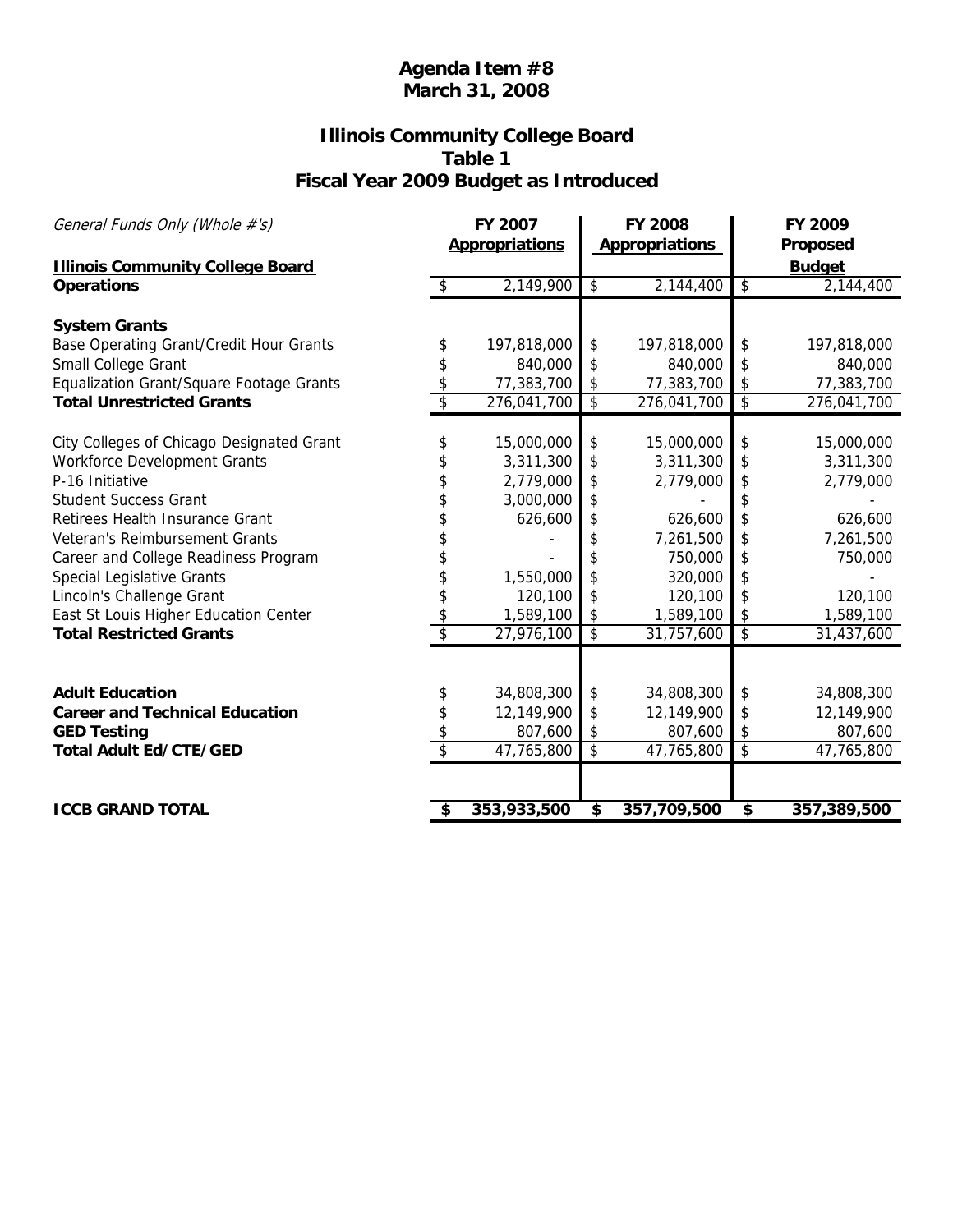## Illinois Community College Board

# **ILLINOIS COURSE APPLICABILITY SYSTEM UPDATE**

The Illinois Course Applicability System (CAS) project was initiated to offer Illinois students specific and detailed information on how their coursework will transfer among institutions and how it may or may not count towards a baccalaureate degree. This web-based program allows students to enter the courses they have completed and compare them to degree requirements at participating schools. A planning guide, which matches courses to degree requirements, is generated and outlines what additional coursework needs to be undertaken to complete the degree.

A demonstration of the web-based system will be presented at the Board meeting.

#### **INFORMATION ONLY**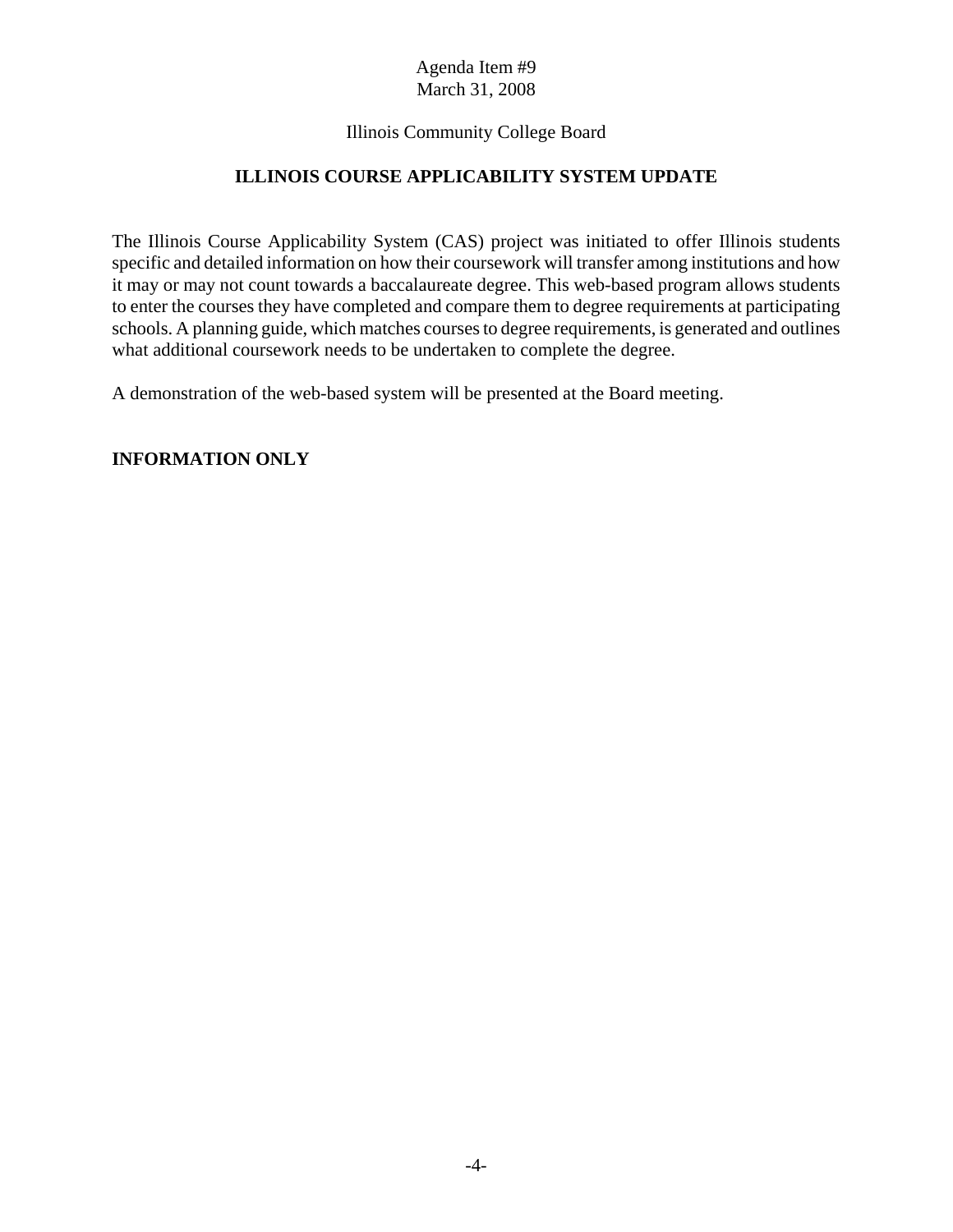# Illinois Community College Board

# **NEW UNITS OF INSTRUCTION**

The Illinois Community College Board is requested to approve new units of instruction for the following community colleges:

#### **RECOMMENDED ACTION:**

It is recommended that the following motion be adopted:

 The Illinois Community College Board hereby approves the following new units of instruction for the community colleges listed below:

#### **PERMANENT PROGRAM APPROVAL**

College of DuPage

< Diagnostic Medical Imaging Sonography A.A.S. degree (88 semester credit hours)

College of Lake County

< Automotive Collision Repair A.A.S. degree (65 semester credit hours)

Moraine Valley Community College

Stationary Engineer A.A.S. degree (62 semester credit hours)

Morton College

< Therapeutic Massage A.A.S. degree (64 semester credit hours)

#### Highland Community College, Kishwaukee College, Rock Valley College

- and Sauk Valley Community College (the Northern Illinois Online Initiative for Nursing)
- < Hybrid Online A.A.S. in Nursing (71 semester credit hours)

Prairie State College

Music Production A.A.S. degree (60 semester credit hours)

#### Richland Community College

- < Culinary Arts A.A.S. degree (65 semester credit hours)
- < Culinary Management Certificate (50 semester credit hours)

#### Spoon River College

< Associate of Arts in Teaching (A.A.T.) Early Childhood Education (64 semester credit hours)

#### **BACKGROUND**

**College of DuPage** is seeking approval to offer an 88 semester credit hour Associate of Applied Science (A.A.S.) degree in "Diagnostic Medical Imaging Sonography". This program will prepare individuals for employment as diagnostic medical sonographers. The curriculum consists of 19 credit hours of required general education coursework and 69 credit hours of require career and technical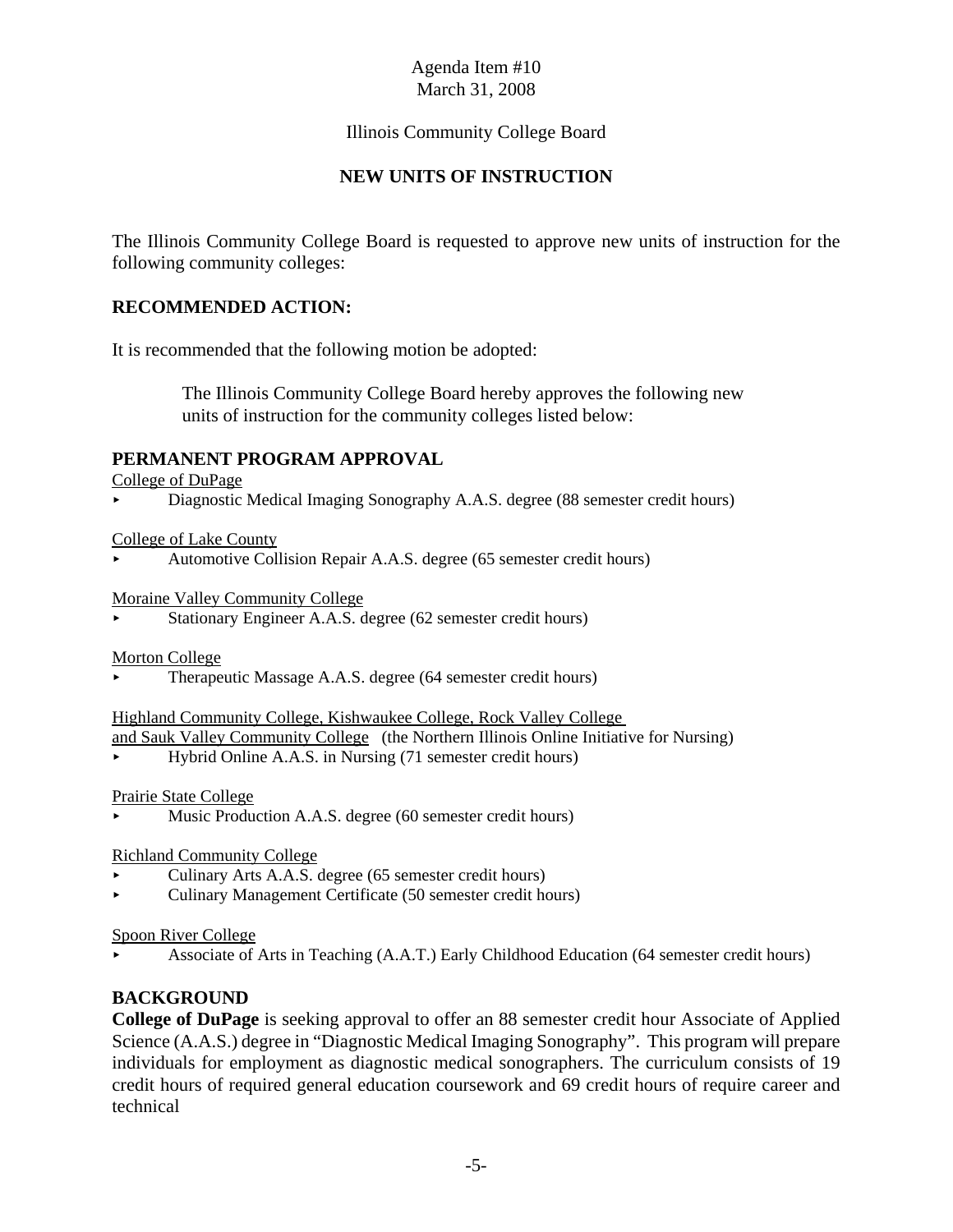education coursework. The career and technical component of the curriculum includes instruction in biomedical terminology, cross-sectional anatomy, introductory pathophysiology for sonographers, introductory diagnostic medical sonography, introductory through advanced levels of sonographic physics and instrumentation, fundamentals of obstetrics/ gynecology, fundamentals of abdomen/small parts, fundamentals of breast sonography, vascular hemodynamics and physics, abdominal and peripheral arterial and venous, cerebrovasucular introductory through advanced levels of hands-on scanning laboratory and required clinical experience in sonography. The curriculum was developed according to guidelines established by the American Registry of Diagnostic Medical Sonographers (ARDMS) and will prepare graduates for certification in Abdomens/Superficial Structure, Obstetrics/Gynecology, and Vascular Imaging. The existing certificate programs have already been approved by the Commission on Accreditation of Allied Health Education Programs (CAAHEP) by recommendation of the Joint Review Committee in Diagnostic Medical Sonography (JRC-DMS). The proposed degree will be added to the college's current program accreditation. Assessment of student learning objectives will be achieved through evaluation of the student's performance during the required clinical experience in diagnostic medical sonography.

Labor market information provided by the college supports the need for a two-year training program in this field of study. According to the Illinois Department of Employment Security, employment growth for "diagnostic medical sonographers" is expected to increase nearly three times the average growth in employment for all occupations statewide through 2014. The college currently offers certificate programs in diagnostic medical imaging and vascular sonography that will be eliminated once all state level approvals for the proposed degree have been granted. Locally the college indicates a steady demand for current certificate program graduates. The proposed degree combines the career and technical education requirements of the existing certificates and includes additional general education coursework which will prepare students to sit for the required entry-level ARDMS certification exam(s). The college anticipates an enrollment of 20 full-time students the first year increasing to 30 full-time students by the third year. All existing faculty meet the ARDMS certification requirements for instructors in this program. One (1) new full-time faculty member will be required during the first year. All existing facilities and equipment are approved by the CAAHEP JRC-DMS. Costs for implementing the proposed degree will be approximately \$259,000 the first year, \$163,000 the second year, and \$68,000 the third year. Costs reflect the addition of one fulltime faculty coordinator for the program and equipment upgrades during the first and second years of the program.

**College of Lake County** is seeking approval to offer a 65 semester credit hour Associate of Applied Science (A.A.S.) degree in "Automotive Collision Repair". This program will prepare individuals for employment as autobody and collision repair technicians. This curriculum includes 15 credit hours of required general education coursework and 50 credit hours of required career and technical education coursework. The career and technical component of the curriculum includes instruction in introductory through advanced levels of non-structural repair, introductory through advanced levels of automotive refinishing, introductory through advanced levels of structural repair, automotive welding, automotive detailing, mechanical electrical systems, estimating and shop procedures. This curriculum was developed by the Inter-Industry Conference on Auto Collision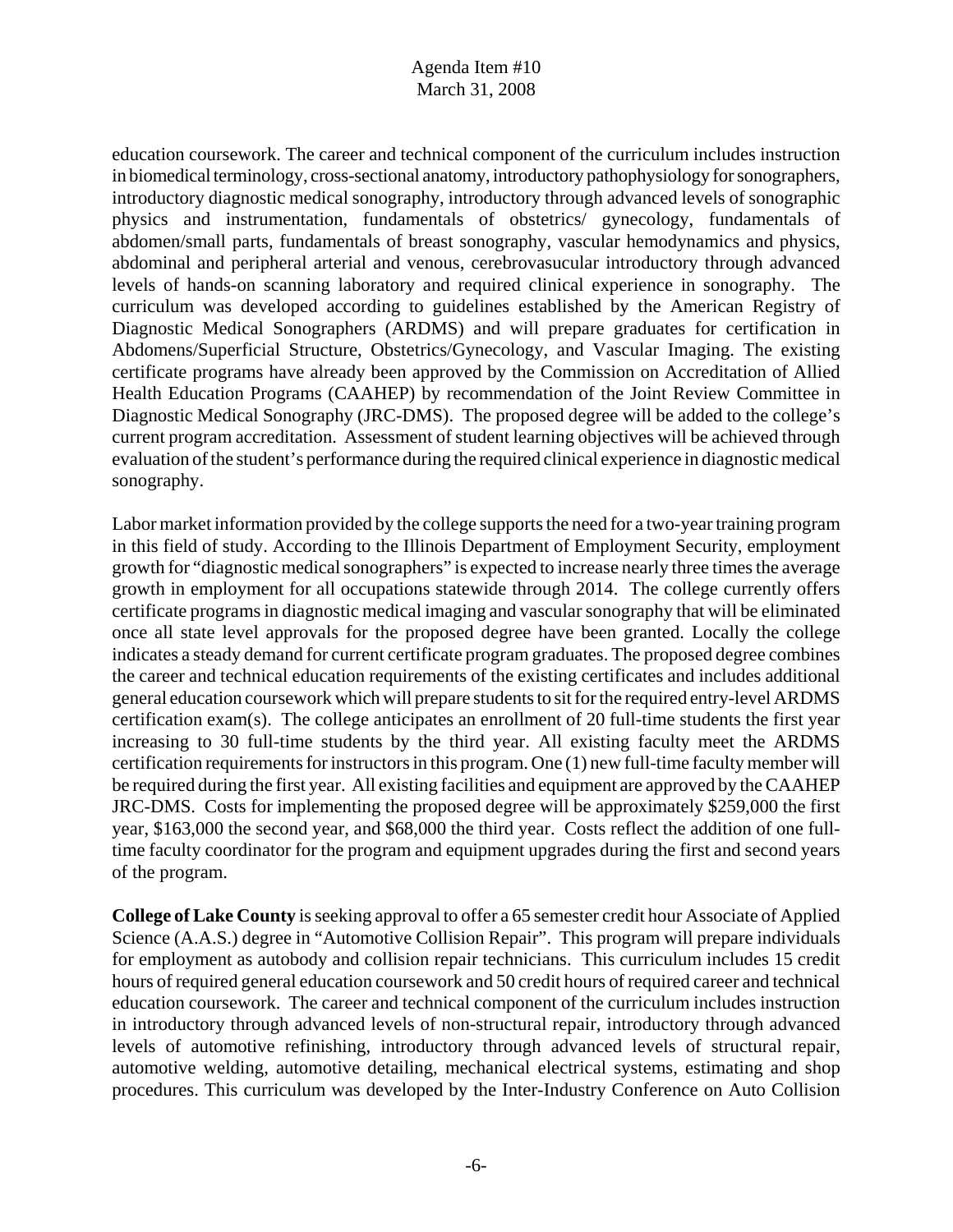Repair (I-CAR) and meets Automotive Service Excellence (ASE) standards for collision repair technology. The program has been approved by the National Automotive Technicians Education Foundation (NATEF) and will prepare graduates for the appropriate ASE certification exams. Optional ASE certifications include Painting and Refinishing, Non-Structural Analysis and Damage Repair, Structural Analysis and Damage Repair, Mechanical and Electrical Components. Assessment of student learning objectives will be achieved through an evaluation of the student's performance on a comprehensive final performance exam.

Labor market information provided by the college supports the interest in and the need for a twoyear degree program in this field of study. According to the Illinois Department of Employment Security employment growth for "automotive body and related repairers" is expected to increase about as fast as the average growth for all occupations statewide through 2014. Currently the college offers related certificate programs in the same program area. Students enrolled in the certificate programs have expressed a strong interest in pursuing their education beyond graduating from these shorter-term programs. The college anticipates an enrollment of 10 full-time and 30 parttime students the first year, increasing to 15 full-time and 45 part-time by the third year. The program will require one (1) new full-time and four (4) existing part-time faculty the first year. Current faculty are ASE certified instructors. Existing facilities and resources are adequate and meet the requirements for NATEF certification of the certificate programs. No new costs will be required for implementation of the proposed degree program.

**Moraine Valley Community College** is seeking approval to offer a 62 semester credit hour "Stationary Engineer" Associate of Applied Science (A.A.S.) degree program. This program will prepare individuals for employment as stationary engineers. Stationary engineers are responsible for repair, maintenance and monitoring of indoor air quality, boiler operations, electrical, refrigeration and air conditioning systems in a variety of commercial and industrial settings. The program was developed in association with Operating Engineers Local Union #399 and is based on guidelines established by the U.S. Department of Labor-Bureau of Apprenticeship and Training for stationary engineers. This program is also available to students unaffiliated with the union and those who have completed the college's existing certificate program. The curriculum consists of 17 credit hours general education coursework and 45 credit hours of required career and technical education coursework. The career and technical component of the curriculum includes instruction in air conditioning theory, basic and advanced controls, sheet metal hand forming, heating, electronic controls, installation and service, and heating/air conditioning troubleshooting. Assessment of student learning objectives will be achieved through a comprehensive final exam.

Labor market information provided by the college supports the interest in a two-year degree program in this field of study. Apprentices of the local union as well as graduates of the existing certificate program have expressed a strong interest in furthering their education. Employment as both union and non-union "stationary engineers" is projected to increase about as fast as the average employment for all occupations within the college's district through 2014, according to the Illinois Department of Employment Security. The college anticipates an enrollment of 10 full-time and 15 part-time students the first year, increasing to 20 full-time and 25 part-time students the third year.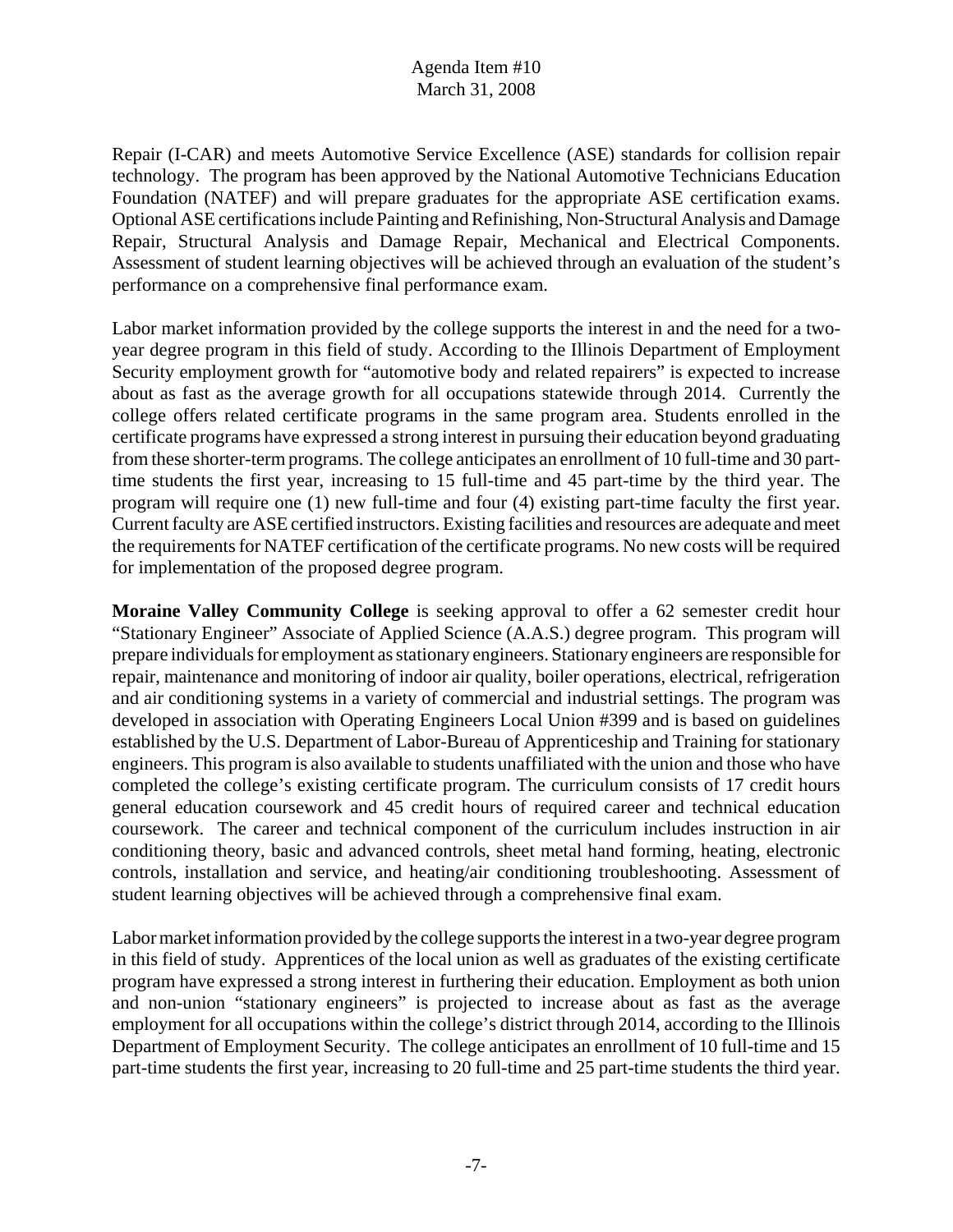The program will require one (1) new and two (2) existing faculty the first year. Because the college offers a related certificate program most faculty, equipment and facilities resources are already in place. Costs of implementing the proposed degree will be approximately \$9,500 per year during the first three years of the program.

**Morton College** is seeking approval to offer a 64 semester credit hour Associate in Applied Science (A.A.S.) degree in "Therapeutic Massage". This program will prepare individuals for employment as licensed massage therapists in a variety of entrepreneurial, healthcare, corporate and recreational settings. The college has been offering a 35 semester credit hour Certificate program since 1999 and reports outstanding success in maintaining program enrollments, completions, placements (85 percent) and pass rates (100 percent) for the licensing exam. The existing Certificate has been accredited by the Commission on Massage Therapy Accreditation (COMTA). Once approved, the college plans to seek upgrading its accreditation status to that of a two-year training program. The proposed degree program builds on the existing certificate curriculum, which was developed based on standards outlined by the National Certification Board for Therapeutic Massage and Bodywork (NCBTMB) and prepares students for licensure as required by the Illinois Department of Finance and Professional Regulation (IDFPR). The curriculum includes 28 semester credit hours of required general education coursework and 36 semester credit hours of required career and technical education coursework. The career and technical component of the curriculum includes instruction in introductory through advanced-levels of massage, introductory through advanced levels of massage therapy techniques, kinesiology, alternative therapies, professional relationships and documentation, business practices and ethics, and a required clinical experience in massage therapy. Assessment of student learning objectives will be evaluated not only through observation by program faculty during the clinical experience but also during the business course where students will be required to present a financial and marketing plan for developing a business.

Labor market information provided by the college supports the interest in and the need for a twoyear training program in massage therapy. Existing certificate program graduates continue to solicit the college for the availability of an associate's degree in this field of study. Certificate program graduates, as well as local employers indicate that higher-level entry positions and advancement opportunities existing for degreed students. Furthermore, a two-year degree offers entrepreneurial students credibility in addition to having earned their license. The college anticipates an enrollment of 11 full-time and six (6) part-time students the first year, increasing to 14 full-time and six (6) parttime students by the third year. The program will require only existing faculty: one (1) full-time and three (3) part-time instructors. Faculty teaching the career and technical component of the curriculum are required to be licensed massage therapists. Existing faculty meet the requirements outlined by IDFPR for massage therapy instructors. Existing resources established during the implementation and operation of the certificate program for the last eight years are adequate and have been updated appropriately to meet the needs of the proposed degree. No new facilities, equipment or materials will be required to implement this program.

The Northern Illinois Online Initiative for Nursing (NION), composed of **Highland Community College, Kishwaukee College, Rock Valley College** and **Sauk Valley Community College**,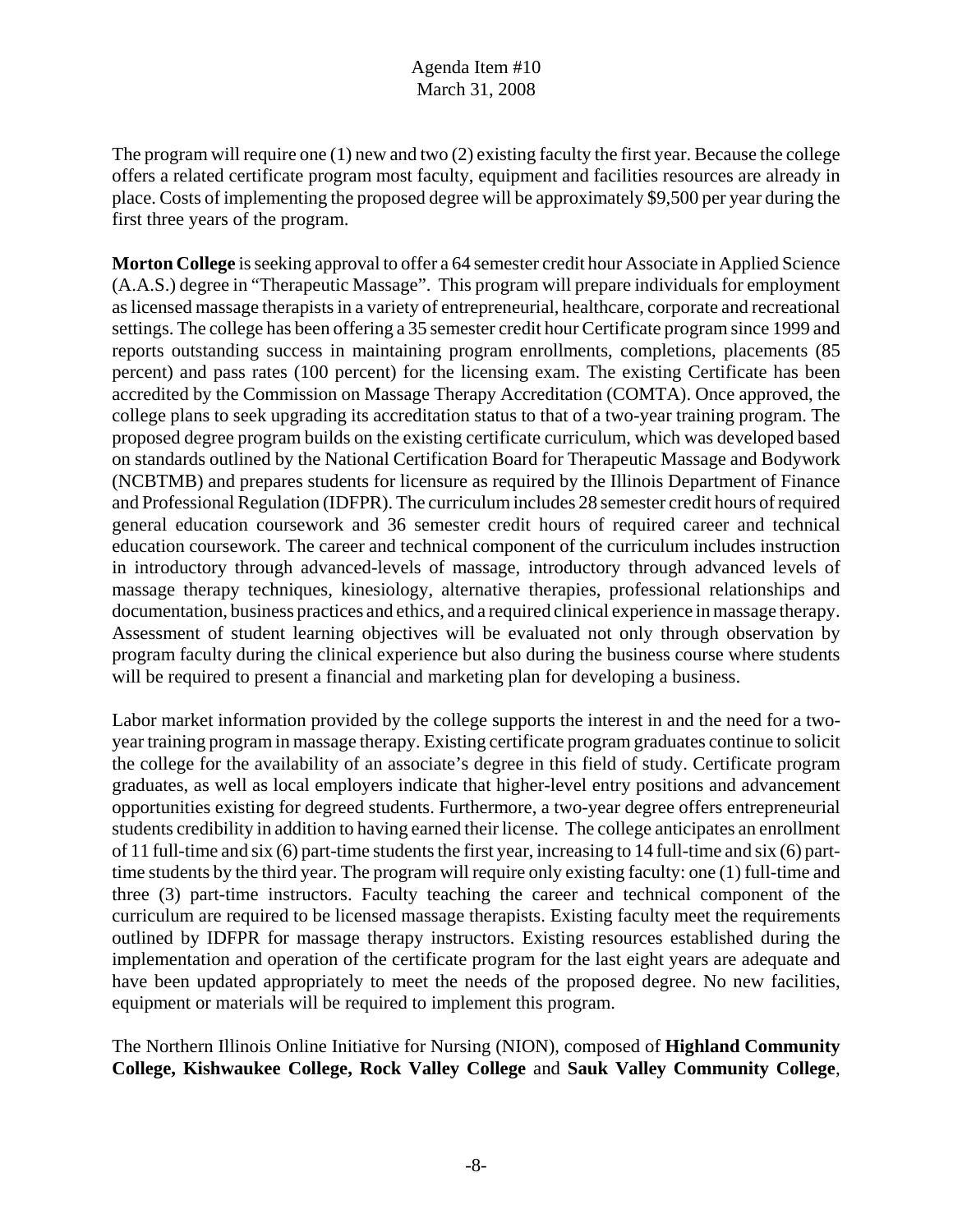requests approval to offer a 71 semester credit hour "Hybrid Online Associate of Applied Science in Nursing" degree program. The NION partnership includes not only the four community colleges stated, but also Northern Illinois University and eight health care facilities within the community colleges districts. The NION partners have been working since 2005 to research the need for alternative education and training programs for nurses and out of their collaboration have developed the first hybrid registered nursing program. This program will prepare individuals for employment as registered nurses.

The program, including curriculum, faculty, equipment and facilities, has been reviewed by the Illinois Department of Finance and Professional Regulation (IDFPR)-Board of Nursing and meets the standards outlined for program accreditation. IDFPR will grant formal accreditation once this program has received all required state board of education approvals. The curriculum consists of 24 semester credit hours of required general education coursework and 47 semester credit hours of required career and technical education coursework. The career and technical component of the curriculum includes instruction in introductory through advanced levels of medical and surgical nursing, pharmacology, family health, mental health, nutrition, professional role of nurses and six required clinical experiences in nursing. Assessment of student learning objectives will be achieved during an evaluation of the student's performance during their clinical experiences and on a licensure pre-test. The curriculum will prepare graduates for the required National Council Licensure Examination for Registered Nurses (NCLEX-RN) examination as well as for required registration through the IDFPR-Board of Nursing for employment in the State of Illinois. The unique aspect of the hybrid online delivery format will allow students to complete not only their general education coursework online, but also all of the didactic portion of the nursing courses. Skills labs and clinical experiences will then be offered concurrently at each of the NION community colleges and at the regional health care facilities. Students will earn the A.A.S. degree upon completion of the program from their respective community college.

Labor market information provided by the colleges is supportive of the need for additional training programs for registered nurses. According to the Illinois Department of Employment Security, employment needs for "registered nurses" are expected to increase by nearly 20 percent through the year 2014 across Illinois. This is over twice the average growth in overall employment needs throughout the state for the same time period. Through advisory committee input the NION partnership established a significant employment need regionally for more graduates in this field. Furthermore, the NION partnership identified limited on-campus classroom space as well as accessibility limitations for many students as two issues for warranting the development of an alternative delivery method for this program of study. Each of the NION community colleges will enroll 10 students. Nursing theory courses will be divided into two online sections, 20 students per section, totaling 40 students. Faculty requirements include one (1) part-time and one (1) full-time faculty per section. Nursing clinical courses will be divided into four sections, 10 students per section, totaling 40 students. Faculty requirements include one (1) part-time faculty per section. Clinical sites have been reviewed and approved by IDFPR-Board of Nursing and include CGH Medical Center, Freeport Health Network, Kishwaukee Health System, KSB Hospital, Rochelle Community Hospital, Rockford Memorial Hospital, St. Anthony Medical Center and Swedish American Health System.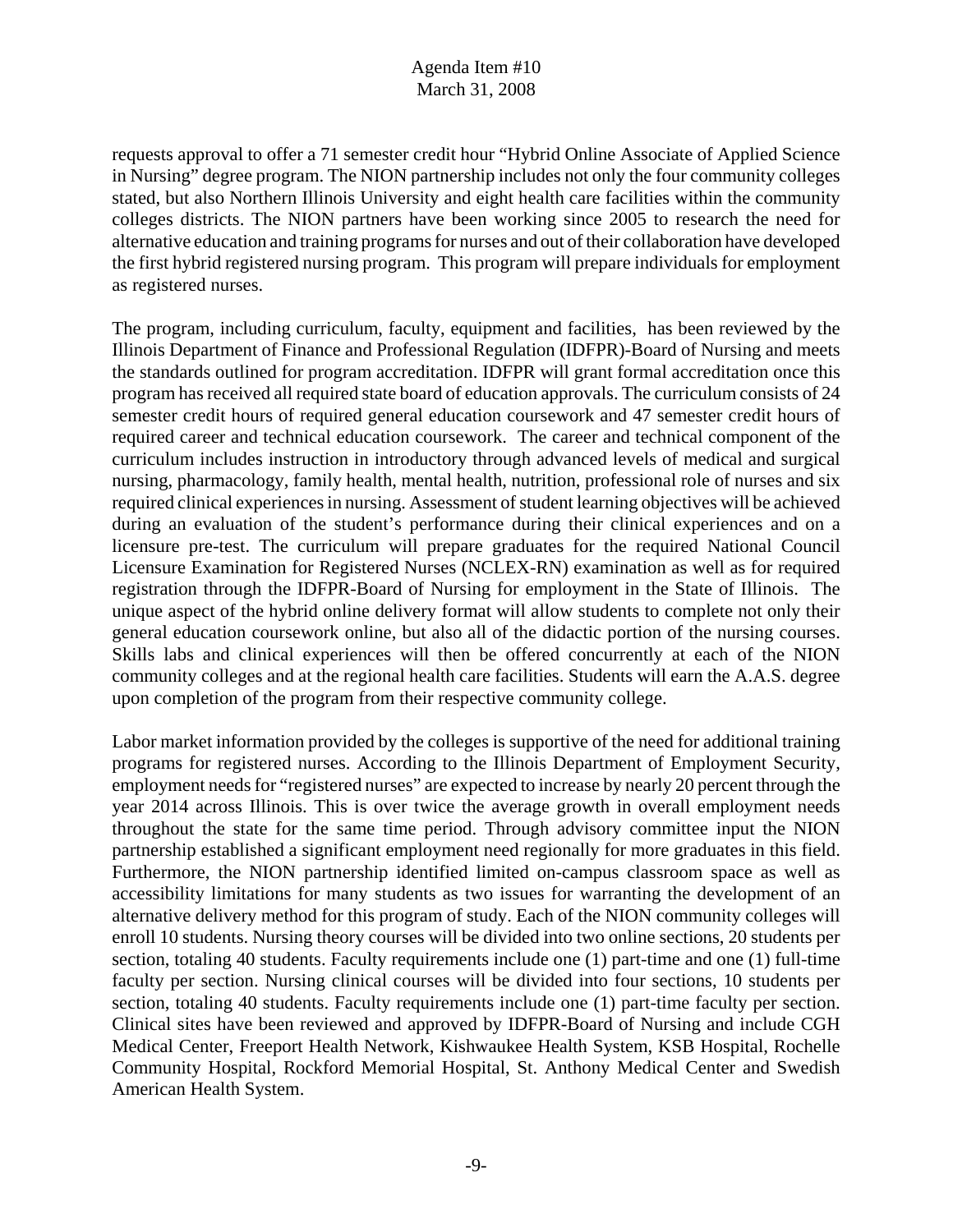Because the proposed degree is not the same curriculum as currently being offered by each of the institutions for Associate Degree Nursing, it was independently reviewed and approved by the IDFPR-Board of Nursing and has been accepted by each of the college's Boards as a model curriculum. Therefore, each NION community college will maintain academic control over its program. The eight hospital partners have committed to \$428,000 over the three year implementation period of the proposed program. Individual colleges have committed to providing in-kind resources for marketing the program as well as setting aside federal Perkins Post-secondary funding as appropriate and necessary for operation. Costs of implementing this program will be approximately \$33,632 the first year, \$51,697 the second year, and \$52,134 the third year per community college.

**Prairie State College** is seeking approval to offer a 60 semester credit hour Associate of Applied Science (A.A.S.) degree program in "Music Production". This program will prepare individuals for employment in the field of music production and recording arts technology. The college currently offers a 32 semester credit hour Certificate program that provide students with a basic understanding of music theory, use of music in film and television, offering students practical application of those theoretical skills. The proposed degree program builds on the existing certificate curriculum to deepen the student's skills in digital music, recording electronics and programming, and multi-media applications. The proposed curriculum consists of 19 credit hours of required general education coursework and 41 credit hours of required career and technical education coursework. The career and technical component include instruction in fundamentals of music theory, music in film and television, musicianship, introductory operating systems, computer-assisted music production, sound recording techniques, digital composition for video, electronics for recording arts and a music production internship. Assessment of student learning objectives will be achieved through an evaluation of the student's performance during the required work-based learning experience by both the worksite supervisor and program faculty.

Labor market information provided by the college supports the interest in and the need for a twoyear training program in music production. Existing certificate program graduates continue to solicit the college for the availability of an associate's degree in this field of study. Currently there are no other community colleges offering a similar program in the state. The college anticipates an enrollment of 15 part-time students per year during the first three years of the program. The program will require only existing faculty: three (3) full-time and one (1) part-time instructors. No new facilities or materials will be required to implement this program. Existing resources established during the implementation and operation of the certificate program are adequate and will meet the needs of the proposed degree. Costs of implementing the proposed degree will be approximately \$1,000 per year during the first three years of the program to upgrade existing sound equipment.

**Richland Community College** is seeking approval to offer a 65 semester credit hour Associate of Applied Science (A.A.S.) degree program in "Culinary Arts" and a related 50 semester credit hour Certificate program in "Culinary Management". The degree program will prepare individuals for entry-level employment as chefs in any variety of hospitality and restaurant settings. The related Certificate program will prepare individuals with chef's assistants training with the knowledge and skills necessary for managing and operating a restaurant or the culinary division of a hospitality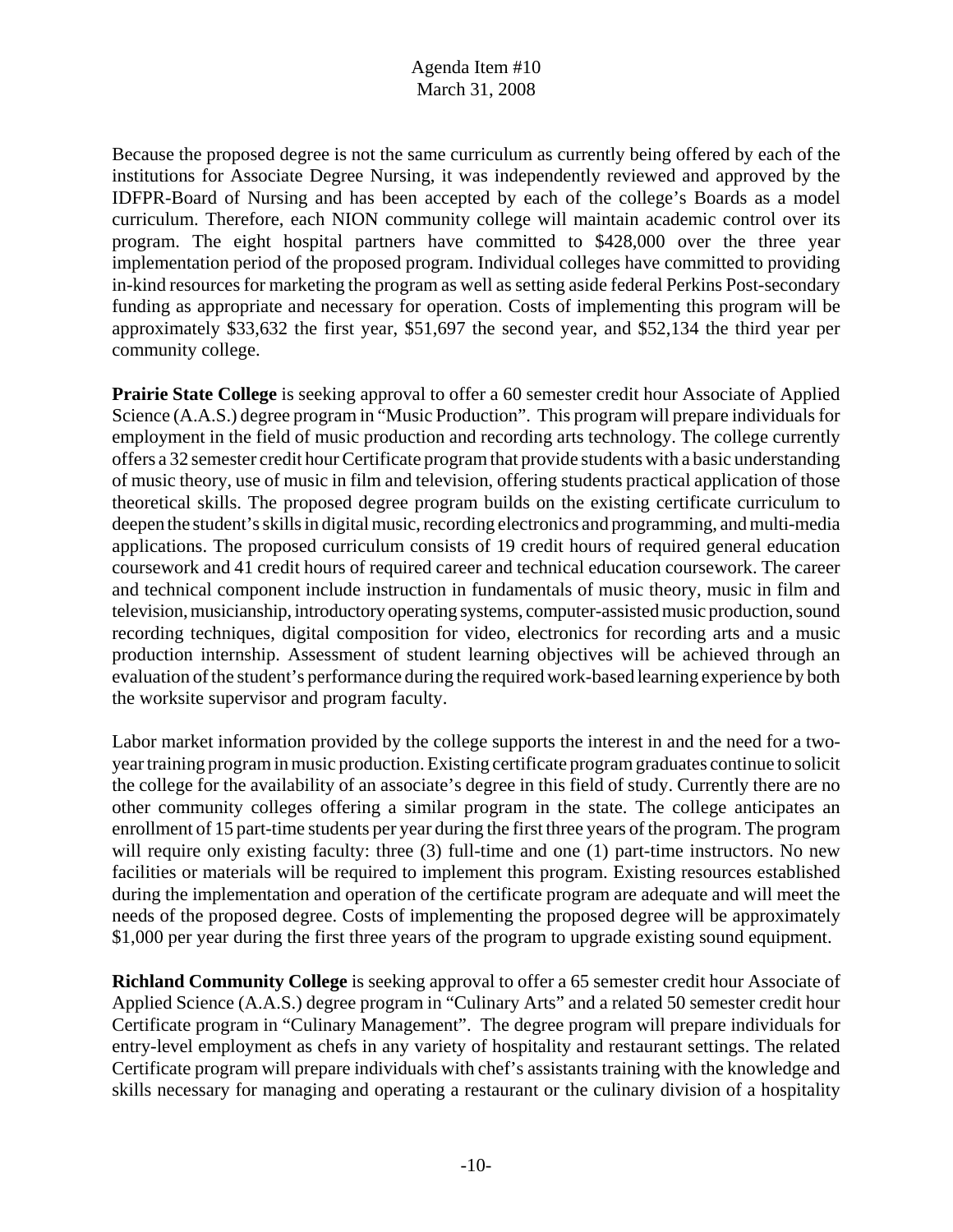service provider, such as in a hotel, hospital, convention center or corporate dining facility. The degree curriculum consists of 15 credit hours of required general education coursework and 50 credit hours of required career and technical education coursework. The career and technical component of the curriculum includes instruction in purchasing and product identification, cost management, hospitality nutrition, dining room management, catering and banquet management, culinary fundamentals, culinary applications, baking fundamentals, meat/poultry/fish, garde manager, pastry fundamentals, international cuisine, food service sanitation and a required work-based learning experience in culinary arts. The certificate curriculum requires students to focus their education and training on the career and technical coursework included in the degree. Students in both programs will be required to earn their Food Service Sanitation Certification through the Illinois Department of Public Health. These curricula were developed based on guidelines established by the American Culinary Federation for culinary arts training programs. Program accreditation through the ACF is optional. Assessment of student learning objectives will be accomplished through evaluation of the students performance during the work-based learning experience.

Labor market information provided by the college supports the interest in and the need for postsecondary training in this field of study. According to the Illinois Department of Employment Security, employment growth in occupations related to culinary arts are expected to be around 14 percent within the college's district, about one and a half times the average growth for all occupations through 2014. The college anticipates an enrollment in the degree program of four (4) full-time and five (5) part-time students the first year, increasing to eight (8) full-time and 10 parttime by the third year. Enrollments for the related certificate program are anticipated at six (6) fulltime and eight (8) part-time students the first year, increasing to 10 full-time and 15 part-time by the third year. The college has identified its supplies, equipment and raw material needs and is working with local restaurants and culinary service providers to acquire as much kitchen and classroom resources at no cost as possible. The programs will require three faculty the first year: one (1) existing full-time, one (1) new full-time and one (1) new part-time instructors. Costs of implementing the proposed A.A.S. degree, related certificate program and three (3) recently approved short-term certificate programs will be approximately \$672,250 the first year, \$120,250 the second year, and \$123,250 the third year. Costs include the addition of faculty for five (5) programs, materials and software costs, and facilities and equipment costs related to the construction of a state-of-the-art instructional kitchen.

**Spoon River College** has submitted a proposal for 64 semester credit hours to offer an Associate of Arts in Teaching Early Childhood Education, Statewide Model Curriculum. The 64 credit hour model curriculum consists of 40 semester credit hours of general education coursework, 6-9 semester credit hours of professional education and 15-18 semester credit hours of early childhood education coursework. The college's proposal meets the model guidelines endorsed by the Illinois Community College Board and the Illinois Board of Higher Education.

**Triton College** has submitted a proposal for 64 semester credit hours to offer an Associate of Arts in Teaching Early Childhood Education, Statewide Model Curriculum. The 64 credit hour model curriculum consists of 40 semester credits of general education coursework, 6-9 semester credit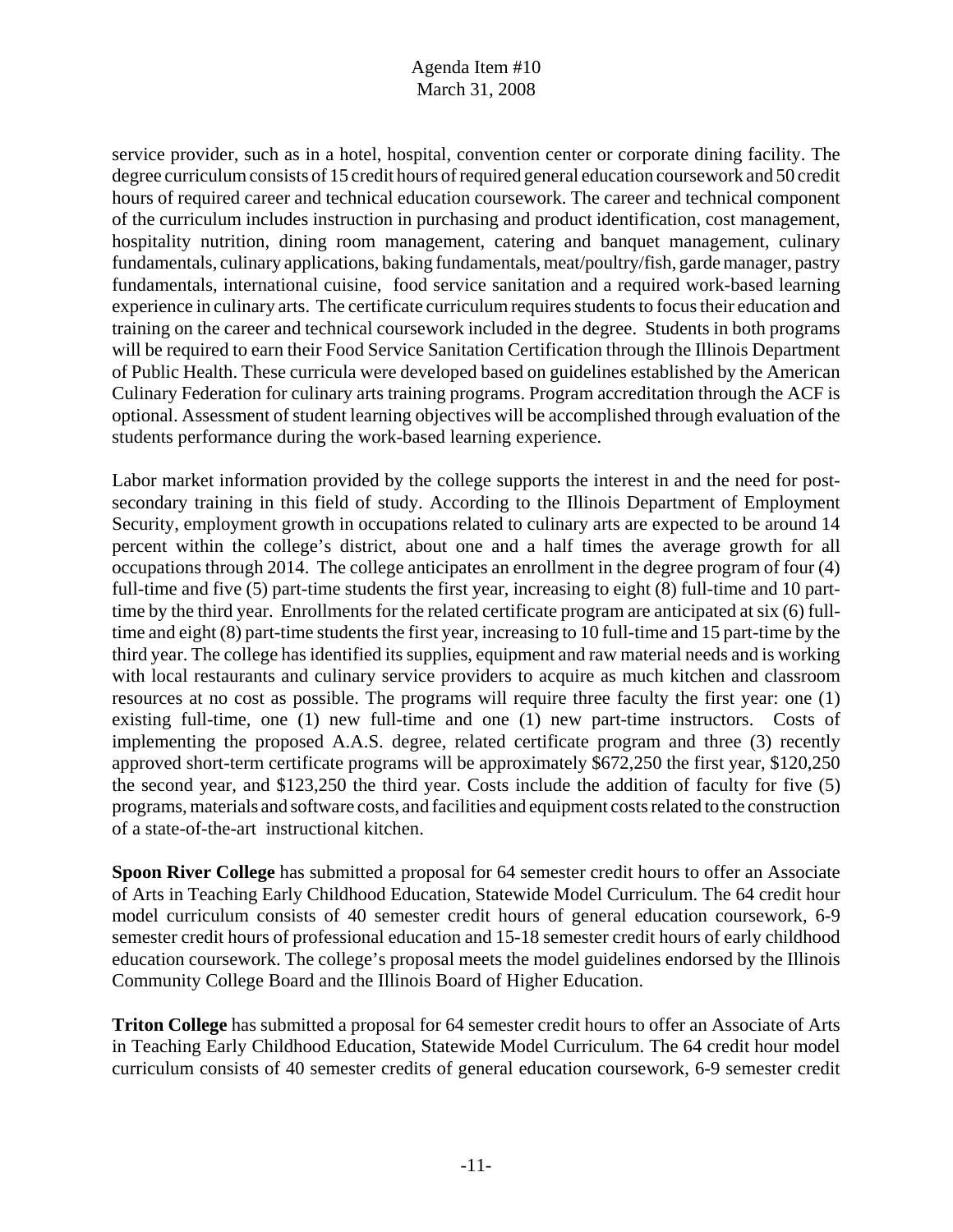hours of professional education, and 15-18 semester credit hours of early childhood education coursework. The college's proposal meets the model guidelines endorsed by the Illinois Community College Board and the Illinois Board of Higher Education.

#### **TEMPORARY PROGRAM APPROVAL**

#### Kennedy-King College

- Painting and Decorating Technology A.A.S. degree (66 semester credit hours)
- Painting and Decorating Technology Certificate (50 semester credit hours)

#### Moraine Valley Community College

< Addictions Studies A.A.S. degree (68 semester credit hours)

#### Parkland College

< Construction: Electrical Telecommunications Installer/Technician Certificate (43 semester credit hours)

#### William Rainey Harper College

< Cosmetology Certificate (50 semester credit hours)

#### Wabash Valley College

< Gunsmithing A.A.S. degree (70 semester credit hours)

#### **BACKGROUND**

**Kennedy-King College**, one of the City Colleges of Chicago, is seeking temporary approval to offer two programs in "Painting and Decorating Technology", a 66 semester credit hour Associate of Applied Science (A.A.S.) degree and a related 50 semester credit hour Certificate program. These programs were developed in partnership with the International Union of Painters and Allied Trades, District Council Local No. 14, Chicago Area Painting and Decorating Joint Apprenticeship and Training Committee. Completers of these programs will be prepared for employment as journeylevel painting and decorating craftspeople. The Certificate curriculum consists of coursework in blueprints, codes and specifications, introductory painting, wallcovering, spray painting techniques, drywall, taping and filling techniques, industrial painting, industrial spraying, surface preparation, automatic tools, testing and quality control, safety in the trades, environmental safety, and history of labor. The degree program curriculum builds on the certificate to include 16 credit hours of required general education coursework. Both curricula require the completion of 6,000 hours of onthe-job training in painting and decorating. Assessment of student learning objectives will be accomplished through the observation and evaluation of the student's performance during the workbased learning experience.

Labor market information provided by the college supports the interest in and the need for a formalized training program for painters/decorators in the city of Chicago and the metropolitan area. According to the Illinois Department of Employment Security employment growth in occupations related to painting and paper hanging is expected to increase by nearly 20 percent through the year 2014 statewide. Average employment growth for all occupations is expected around 9 percent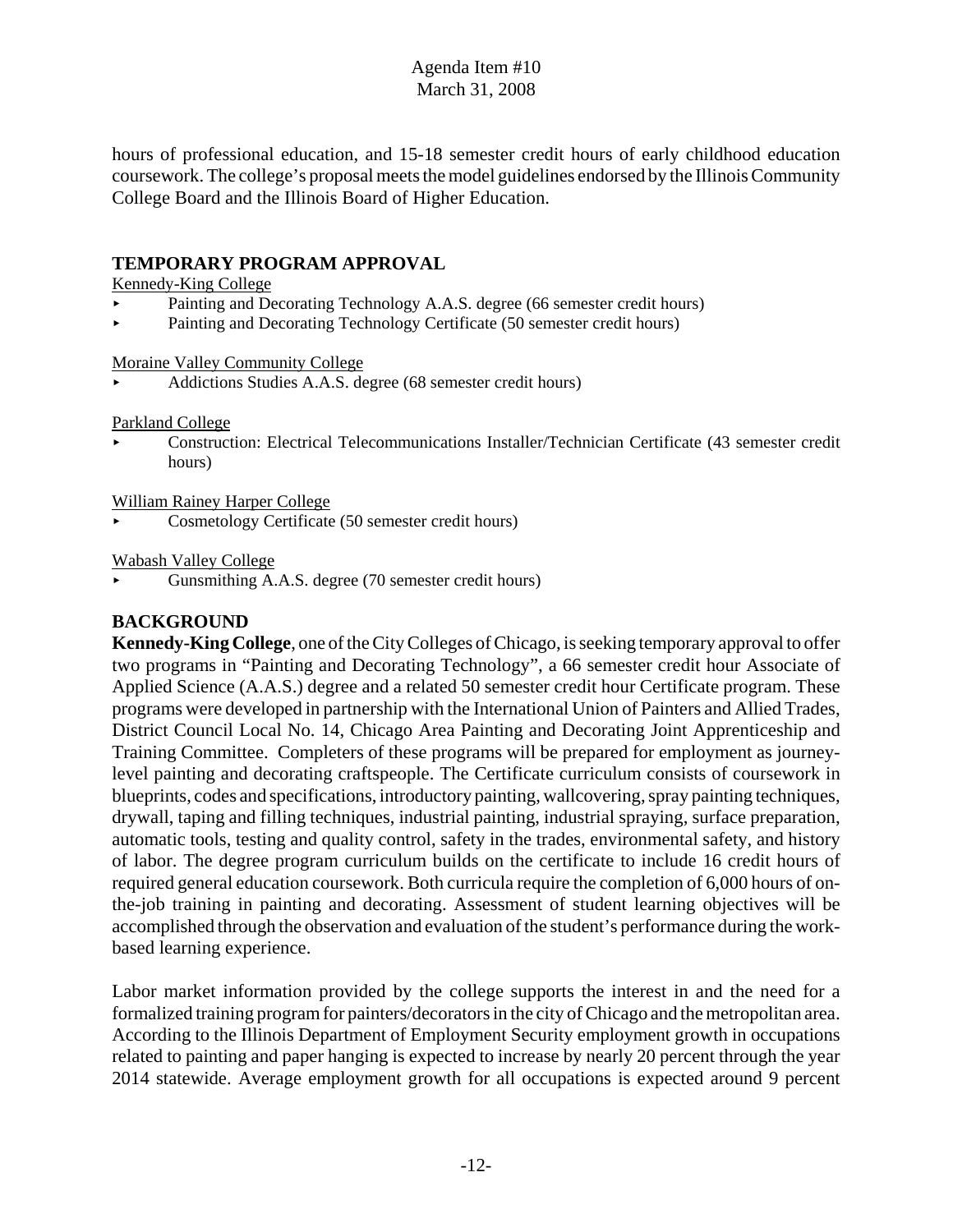statewide through the same time period. Local No. 14 representatives have also contacted the college for support through credit training programs. The college anticipates an enrollment of 175 students the first year. Temporary approval is being requested to implement the program immediately and monitor its continued need over the next few years. *Permanent approval will be considered after a period of three years based on program outcomes.* 

**Parkland College** is seeking temporary approval to offer a 43 semester credit hour "Construction: Electrical Telecommunications Installer/Technician" Certificate program for a period of three years. This program will train individuals for employment in two trades specialties: Inside Wiremen or Telecommunications Installer/Technician. This program was developed in partnership with the International Brotherhood of Electrical Workers (IBEW) Local Union 601. The curriculum consists of coursework in introductory, intermediate and advanced-levels of electrical construction, introductory, intermediate and advanced-levels of telecommunications, installer/technician telephony, paging systems, security and fire alarm systems, Local Area Networks (LANs), semiconductors, residential advanced technology, and history of the labor movement as well as a required work-based learning component in electrical construction/telecommunications. Labor market information provided by the college supports the interest in and the need for additional qualified and skilled workers in the electrical trades within the college's district. Local Union 601 approached the college with an interest in developing an educational pathway for its existing apprentices and for individuals looking to enter this field. The college anticipates an enrollment of 20 students the first year. Assessment of student learning objectives will be accomplished through an evaluation of the student's performance during the work-based learning component of the curriculum. Temporary approval is being sought to meet the immediate training needs of the local union and to further monitor the need for an educational program. *Permanent approval will be considered after a period of three years based on program outcomes.*

**Moraine Valley Community College** is seeking temporary approval to offer a 68 semester credit hour Associate of Applied Science (A.A.S.) degree in "Addiction Studies" for a period of 3 years. This program will prepare individuals for employment as addictions counselors. The curriculum consists of 20 credit hours of required general education coursework and 48 credit hours of required career and technical education coursework. The career and technical component of the curriculum includes instruction in human development and behavior, addictions counseling, theory and practice of counseling, diversity in addictions counseling, treatment delivery methods, substance abuse, use and dependency, psychopharmacology, group counseling, family dynamics and counseling, case management, compliance and ethics and a required work-based learning experience in the field of addictions counseling. The curriculum was developed based on standards developed by the Illinois Alcohol and Other Drug Abuse Professional Counseling Association (IAODAPCA) for certification as an addictions counselor. Graduates of this program will be prepared for the Certified Alcohol and Other Drug Abuse Counselor (CADC) credentialing examination, a required credential for entrylevel employment as an addictions counselor in Illinois. Assessment of student learning objectives will be achieved through evaluation of the student's performance during the field experience by program faculty and a Certified Addictions Counselor.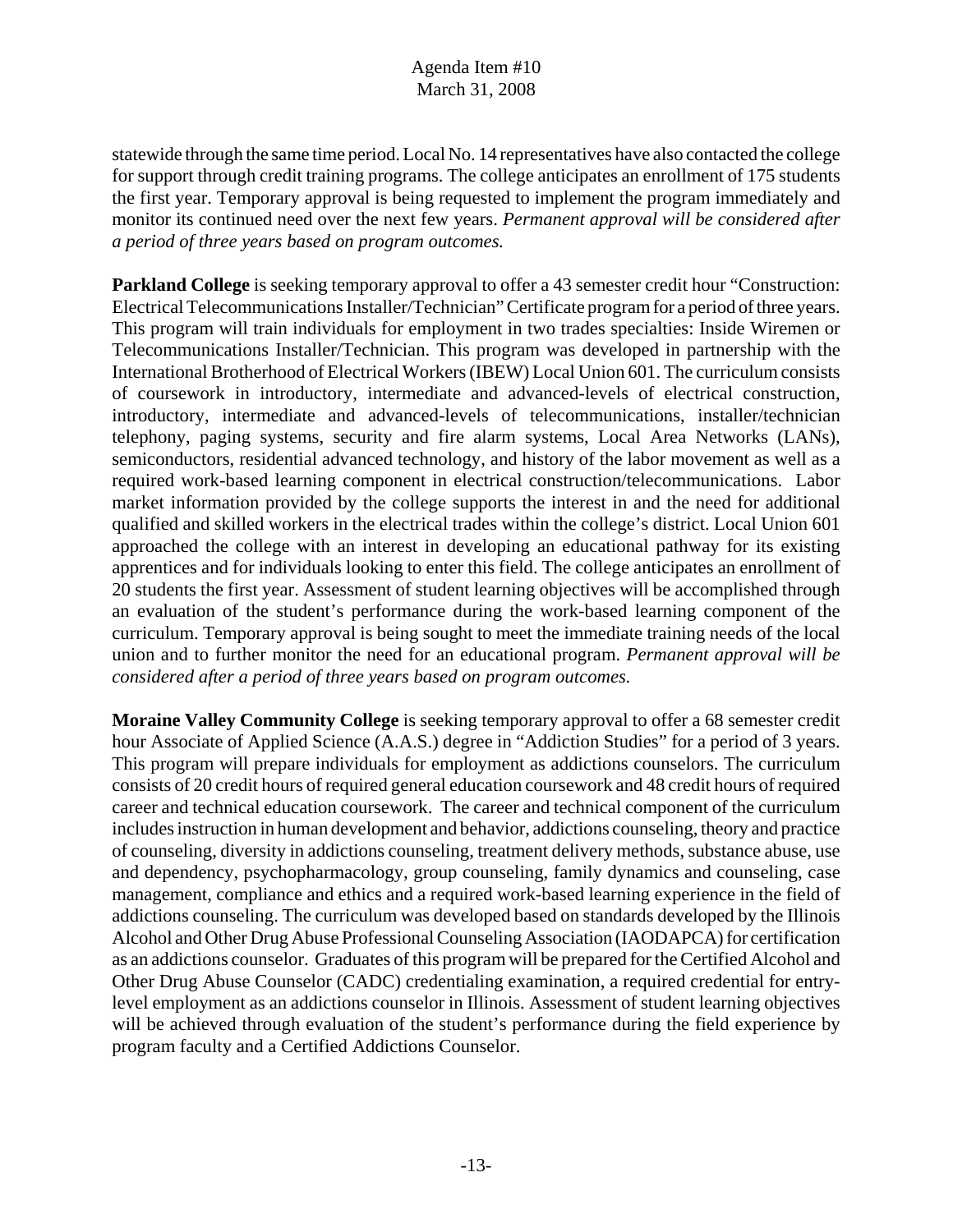The college has successfully offered a certificate level program in addictions studies since 1989. Local interest and new requirements for certification through the IAODAPCA led the college to request approval for the proposed degree program. The college anticipates an enrollment of 100 part-time students the first year. Because the college plans to implement the degree option for students immediately, they are requesting temporary approval. *Permanent approval will be considered after a period of three years based on program outcomes.* 

**William Rainey Harper College** is seeking temporary approval to offer a 50 semester credit hour "Cosmetology" Certificate program for a period of three years. This program will prepare individuals for employment as licensed cosmetologists. The curriculum meets all of the requirements outlined by the Illinois Department of Finance and Professional Regulation (IDFPR) for cosmetology education programs. Coursework includes instruction in shampooing and conditioning, haircutting and shaping, coloring, facials, manicures and pedicures, hair properties, scalp treatments, professional etiquette and customer service, as well as practical experience in a salon setting. Assessment of student learning objectives will be achieved during and evaluation of the student's performance during the work-based learning experience.

The college has offered this training successfully through its non-credit division for several years and is interested in expanding educational opportunities for its credit students through approval of the proposed full-time certificate program. The college anticipates an enrollment of 42 full-time students the first year, increasing to 65 full-time students by the third year. Currently, the program has a 100 percent pass rate on the required State licensure exam for its program completers. Because the college plans to monitor continued need for and interest in a credit program in this field of study, they are requesting temporary approval. *Permanent approval will be considered after a period of three years based on program outcomes.* 

**Wabash Valley College**, one of the Illinois Eastern Community Colleges, is seeking temporary approval and statewide classification to offer a 70 semester credit hour "Gunsmithing" Associate of Applied Science (A.A.S.) degree program. This program will prepare individuals for building and repairing firearms. A gunsmith is a person who repairs, modifies, designs or builds firearms to factory or customer specifications using hand and machine tools. The curriculum consists of 15 credit hours of required general education coursework and 55 credit hours of required career and technical education coursework. The career and technical component of the curriculum includes instruction in orientation and firearms safety, firearms history and development, gunsmith metalworking, machine shop barrel fitting, lathe operations, milling machines, metal finishing, stock making, metallurgy, advanced gunsmithing and machining, gunsmithing issues and firearms repair. Assessment of student learning objectives will be accomplished through the evaluation of the student's portfolio containing artifacts of their educational achievements. The program has been approved by and the instructor is licensed by the Federal Bureau of Alcohol, Tobacco and Firearms. Applicants to this program must be 18 years or older and submit to a background check prior to enrollment. Students who complete the firearms safety course will be eligible for National Rifle Association (NRA) Firearm Safety certification.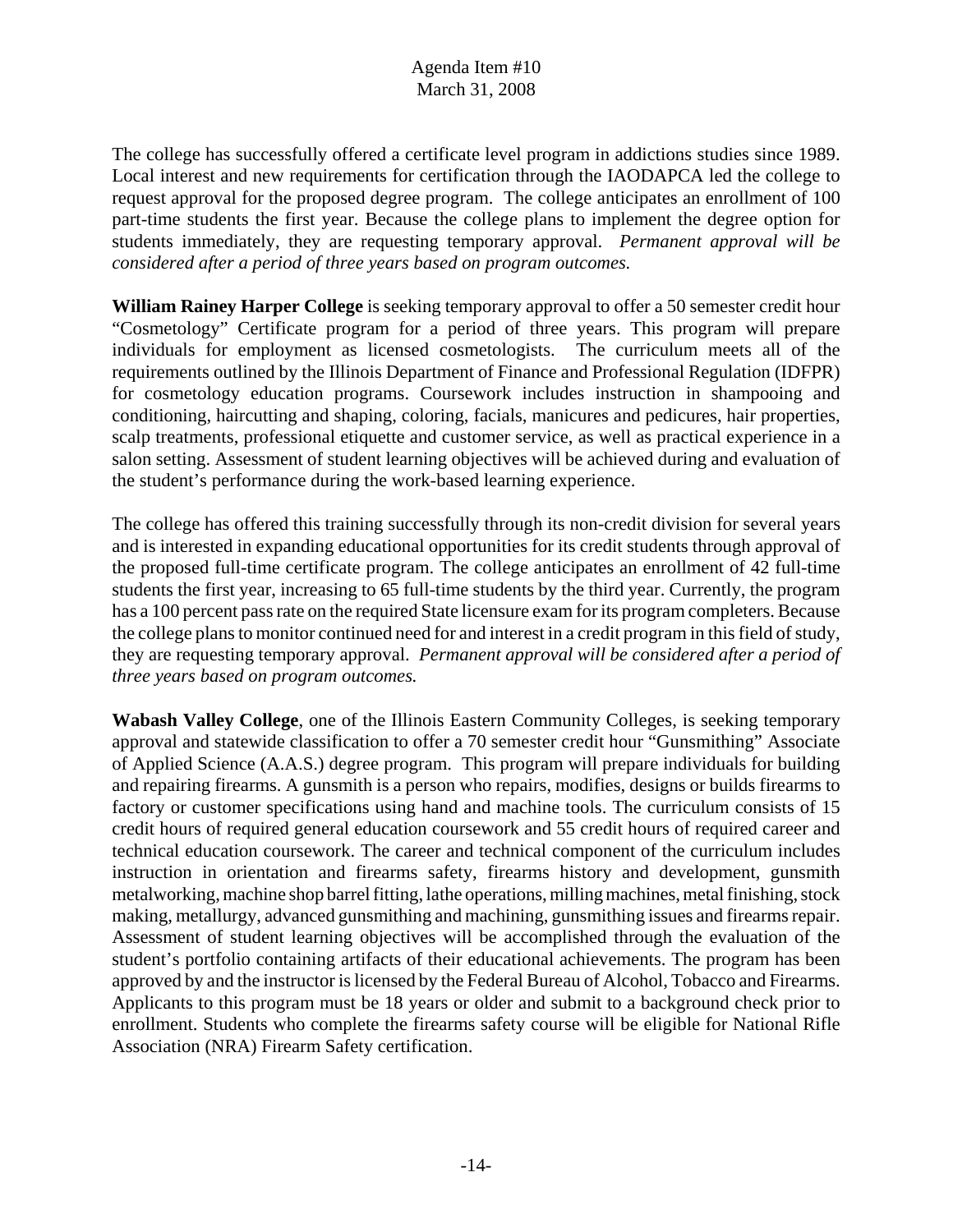Labor market information provided by the college supports the interest in and the need for a program in this field of study. Currently there are no gunsmithing programs being offered at other community colleges in this state. Job opportunities exist both locally and in neighboring states for program graduates. Retail gun suppliers, such as Gander Mountain and Dick's Sporting Goods, have expressed needs for individuals with specialized gunsmithing skills. Local law enforcement professionals have also expressed an interest in specialized training in this field. The college anticipates an enrollment of 20 full-time and 15 part-time students the first year, increasing to 25 full-time and 20 part-time students by the third year. The college is requesting temporary approval to monitor continued need. *Permanent approval will be considered after a period of three years based on program outcomes.* 

# **INFORMATION ITEM - BASIC CERTIFICATE APPROVAL**

Following is a list of basic certificates (less than 29 semester credit hours) that have been approved on behalf of the Illinois Community College Board by the President/CEO since the last Board meeting:

#### **Permanent Program Approval**

Illinois Valley Community College

Medical Coding Certificate (24 semester credit hours)

College of Lake County

Massage Therapy Certificate (29 semester credit hours)

#### Richland Community College

- < Chef's Assistant Certificate (26 semester credit hours)
- < Baking and Pastry Certificate (19 semester credit hours)
- Food Preparation Certificate (9 semester credit hours)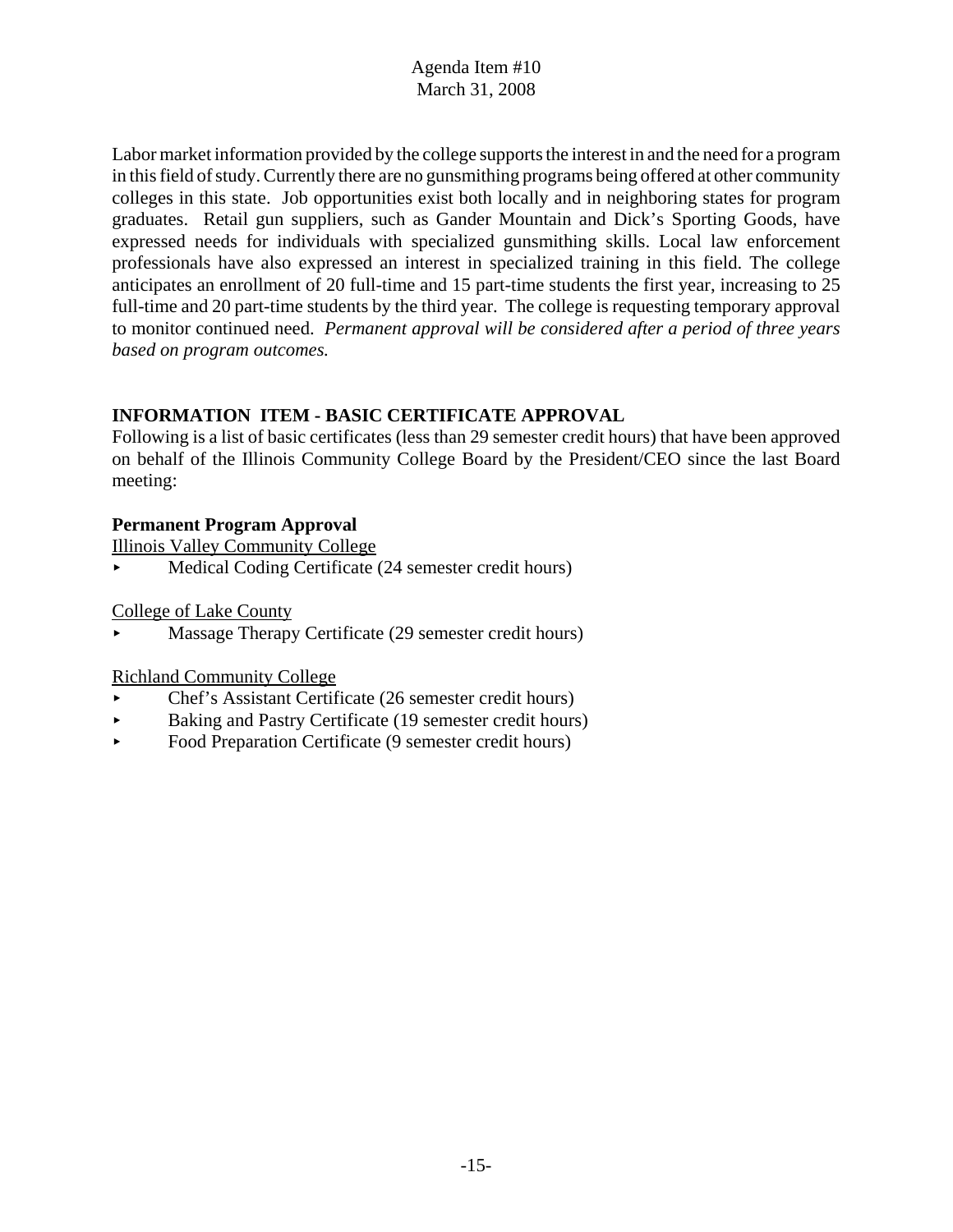Illinois Community College Board

# **ILLINOIS COMMUNITY COLLEGE BOARD RECOGNITION OF COMMUNITY COLLEGES**

The Illinois Community College Board has statutory authority to "recognize" community colleges for their compliance with state statutes and standards. Based on a five-year cycle, ICCB staff conducts recognition evaluations to assure that colleges are in compliance with the standards. Standards identified for focused review during fiscal years 2006 through 2010 include the following categories: Instruction, Student Services, Academic Support, Finance, Facilities, and Accountability. These same standards are used by each district in a self-evaluation that is submitted to ICCB prior to the staff evaluation.

During fiscal year 2007, Carl Sandburg College, Elgin Community College, Sauk Valley Community College, and South Suburban College underwent in-depth recognition evaluations. The colleges submitted a thorough self evaluation, ICCB staff conducted internal evaluations of all required college documents and college site visits were conducted. This agenda item not only presents the staff recommendations for the colleges that completed the evaluation, but gives background on the recognition evaluation and approval process for the Board's information.

#### **RECOMMENDED ACTION**

It is recommended that the following motion be adopted:

The Illinois Community College Board hereby grants a status of "recognition continued" to the following districts:

Carl Sandburg College Elgin Community College Sauk Valley Community College South Suburban College

**BACKGROUND.** Recognition is a statutory term describing the status of a district which meets instructional, administrative, financial, facility and equipment standards as established by the Illinois Community College Board (110ILCS Section 805/2-12f and 805/2-15). Community colleges must be recognized to be eligible for state funding. Once a college district has been recognized by the ICCB, that recognition status is continued unless action is taken by the Board to interrupt it. To determine a district's recognition status, the ICCB conducts periodic evaluations. The objectives of the recognition evaluation include 1) determination of a district's compliance with the *Public Community College Act* and *ICCB Administrative Rules*; 2) the provision of assistance to districts in achieving compliance with the Act and Rules; 3) the identification of issues which may be of concern to the community college system and the gathering of basic data about these issues; and 4) the identification of exemplary district practices/programs that can be shared with other districts.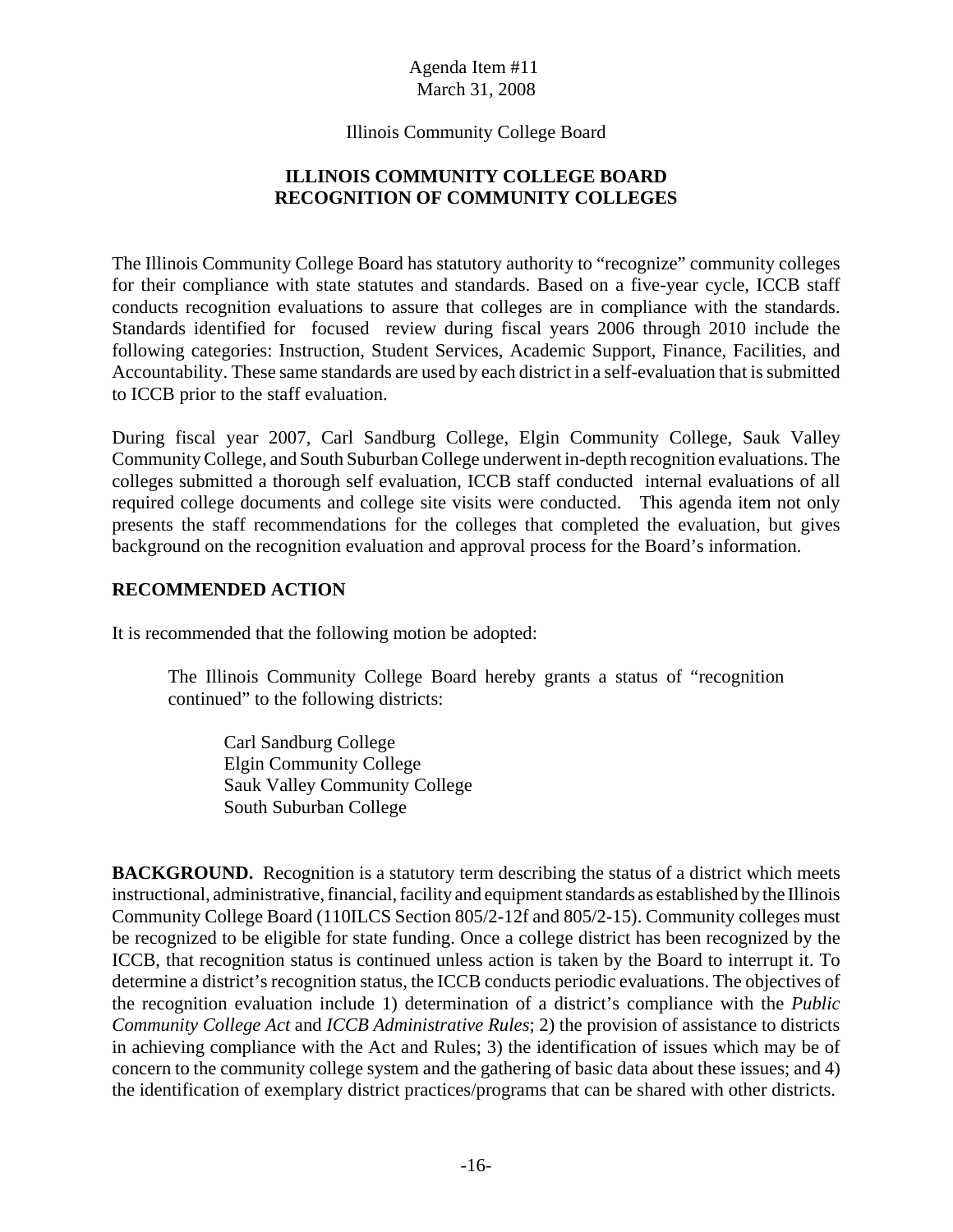Based on a five-year cycle, ICCB staff conduct recognition evaluations to assure that districts are in compliance with selected standards. All districts are evaluated on a select number of standards during the same five-year cycle. ICCB staff makes an assessment on each individual standard and on a global basis considering all focused and nonfocused standards. On individual standards districts are identified as either in compliance or not in compliance. Recommendations are either mandatory, when a college is "out of compliance", or otherwise advisory. On an overall, global basis, there are three categories of recognition status:

*Recognition Continued* – The district generally meets ICCB standards. A district which has been granted a status of "recognition continued" is entitled to receive ICCB grants for which it is otherwise entitled and eligible.

*Recognition Continued-with Conditions* – The district generally does not meet ICCB standards. A district which has been assigned the status of "recognition continued-with conditions" is entitled to receive ICCB grants for which it is otherwise entitled and eligible, but it is given a specified time to resolve the conditions which led to the assignment of that status. A follow-up evaluation is scheduled no sooner than three nor longer than nine months after ICCB action on the assignment to determine the district's progress in resolving the conditions.

*Recognition Interrupted* – The district fails to take corrective action to resolve the conditions placed upon it under "recognition continued-with conditions" within a prescribed time period. A district which has been assigned a status of "recognition interrupted" may apply for recognition at such time as all requirements set forth by the ICCB have been satisfied. A district will have state funding suspended on a prorata, per diem basis for the period of time for which such status is in effect.

Evaluation for the districts' included in this item have been completed through receipt of responses to the districts' draft report. The responses include the districts' planned action for the compliance recommendations as well as reactions to advisory (quality) recommendations when the district chose to provide them. The districts' were judged by staff to be in general compliance with ICCB recognition standards and, therefore, are recommended for *"Recognition Continued"* status. The final report, including direct responses, are externally attached for Board members only.

College districts included in fiscal year 2007 recognition evaluations are: Elgin Community College, Illinois Eastern Community Colleges, Parkland College, Carl Sandburg College, Sauk Valley Community College, South Suburban College and Southwestern Illinois College.

Fiscal year 2007 was the second year of the current five-year recognition cycle. Staff provided the Board with information about the 2006-2010 recognition cycle at the April 2005 meeting of the ICCB.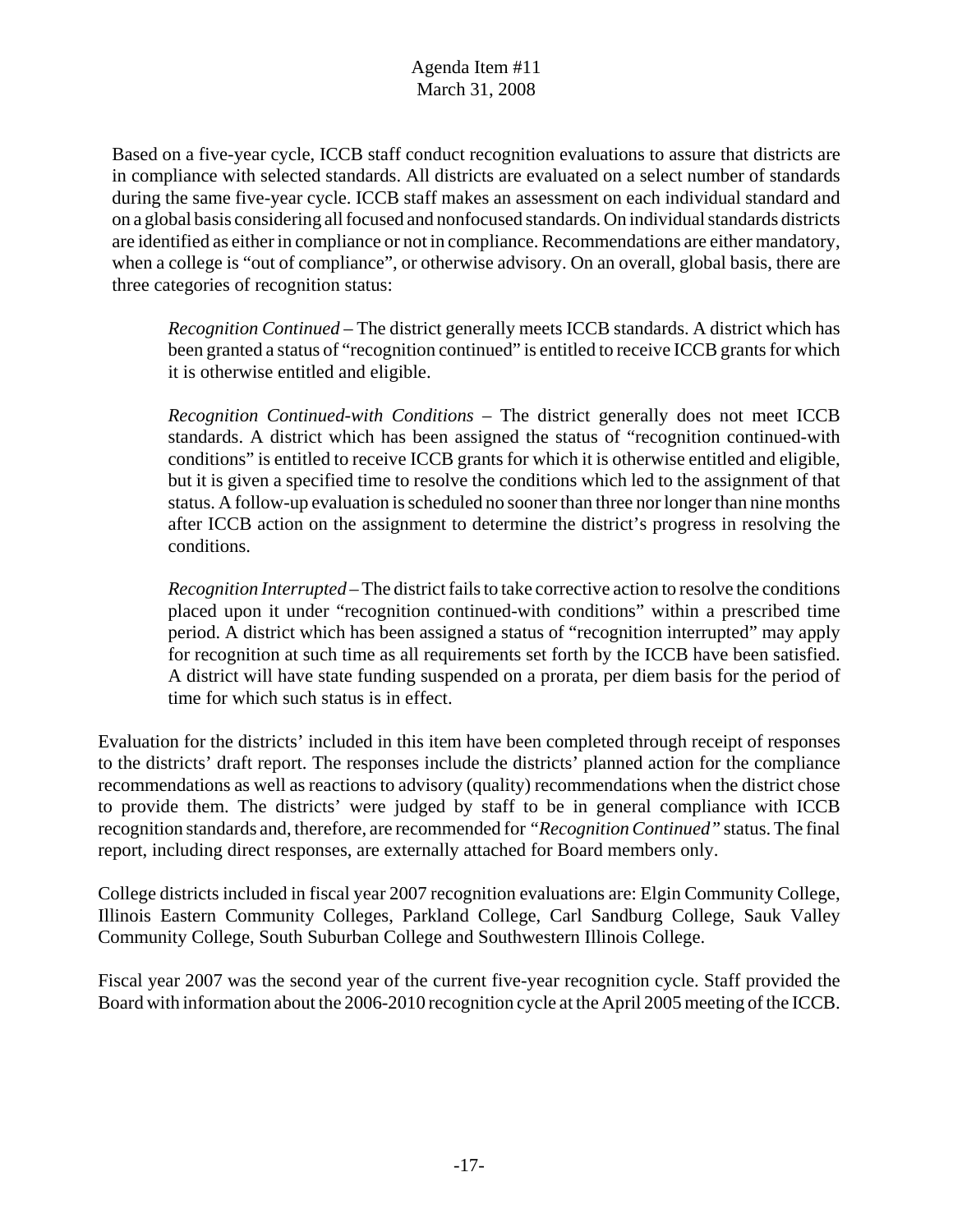#### Illinois Community College Board

# **ILLINOIS COMMUNITY COLLEGE LATINO POPULATION: THE SHIFTING LANDSCAPE**

In Illinois, as well as all over the United States, we see the demographics of our population shifting. Latinos are currently the nation's largest minority group. According to the Pew Research Center (2007), the Latino population will triple in size and will account for most of the nation's population growth from 2005 through 2050.

Our population estimates in Illinois and our enrollments in the Illinois Community College System reflect this demographic shift. An estimated 660,000 immigrants are currently residing in Illinois, and 2.33 million Illinois residents speak a language other than English in their homes. Latinos currently account for almost 17 percent of our community college credit enrollees. While the overall enrollment numbers remained relatively unchanged from fall 1990 to fall 2006, community college Latino enrollments grew over 77 percent in that same time period (Source of date: ICCB E1 data). In adult education courses in 2007, almost 60 percent were enrolled in English as a Second Language (ESL) courses.

Because of these changes in our student population, the colleges are faced with the task of eliminating barriers to success, providing more ESL training, and examining our delivery methods. As a means of facilitating these necessary operational and educational changes, the Illinois Community College Board is forming a Latino Advisory Committee to make recommendations on how to address these changes.

The Latino Advisory Committee will consist of statewide advocates on Latino educational issues, as well as members of our colleges and partner agencies. The Committee will provide recommendations on how the Illinois Community College System can better serve the expanding Latino population in the state.

A more in-depth report will be presented at the Board meeting.

#### **INFORMATION ONLY**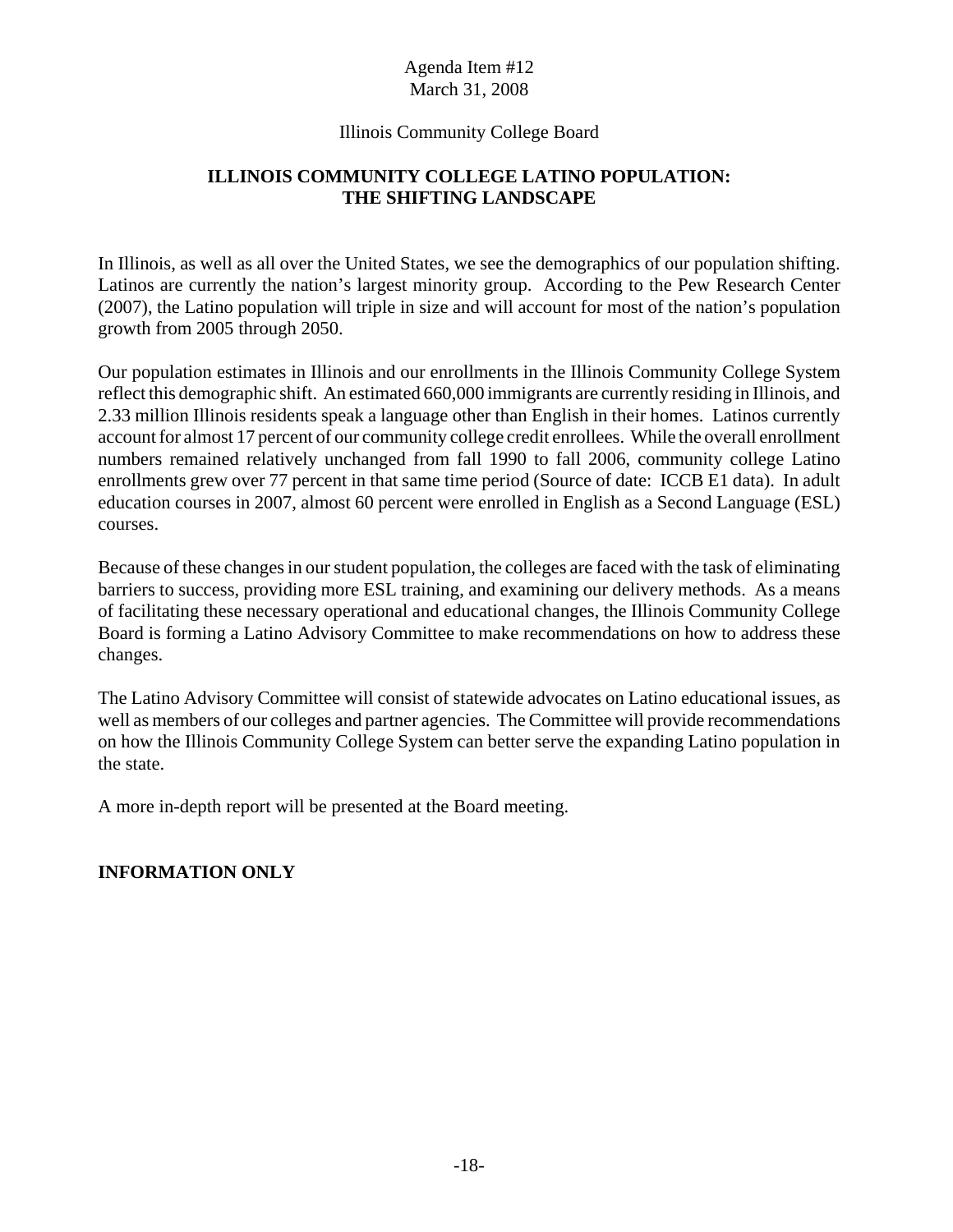#### UNAPPROVED

Minutes of the  $374<sup>th</sup>$  Meeting of the Illinois Community College Board January 28, 2008 Harry L. Crisp II Community College Center Springfield, Illinois

#### **RECOMMENDED ACTION**

It is recommended that the following motion be adopted:

The Illinois Community College Board hereby approves the Board minutes of the January 28, 2008 meeting, as recorded.

\* \* \* \* \* \* \* \* \* \*

Item #1 - Roll Call and Declaration of Quorum

Chairman Alongi called the meeting to order at 9:00 a.m. Roll call was taken with the following members present: Guy Alongi, Marikay Hegarty, Suzanne Morris, Rudolph Papa, Tom Pulver, Judith Rake, Jake Rendleman, and Brian Savage. John Aurand, John Donahue, Diane Meeks, and nonvoting member Addison Woodward were absent.

#### Item #2 - Announcements and Remarks by Guy H. Alongi, Chair

Chairman Alongi welcomed everyone. Mr. Alongi introduced Mr. Thomas Pulver, a new Board member recently appointed by the Governor's office. Mr. Pulver is a Mathematics Instructor from Waubonsee Community College and replaces William Naegele. Tom Pulver agreed to serve on the Board's Academic Affairs, Budget and Finance, and Strategic Planning Committees until July. Mr. Pulver's appointment has not been confirmed by the Senate.

#### Item #3 - Board Member Comments

Suzanne Morris commented that she is concerned about rising tuition for Illinois community college students. The Illinois Community College System is going in the wrong direction – tuition should be going down not up. Ms. Morris is worried that students are being forced out of the community colleges because tuition is making a community college education inaccessible.

Tom Pulver thanked the Board and the Governor's office for the new appointment. Mr. Pulver commented that Illinois has the best community college system in the world and looks forward to working with the Board.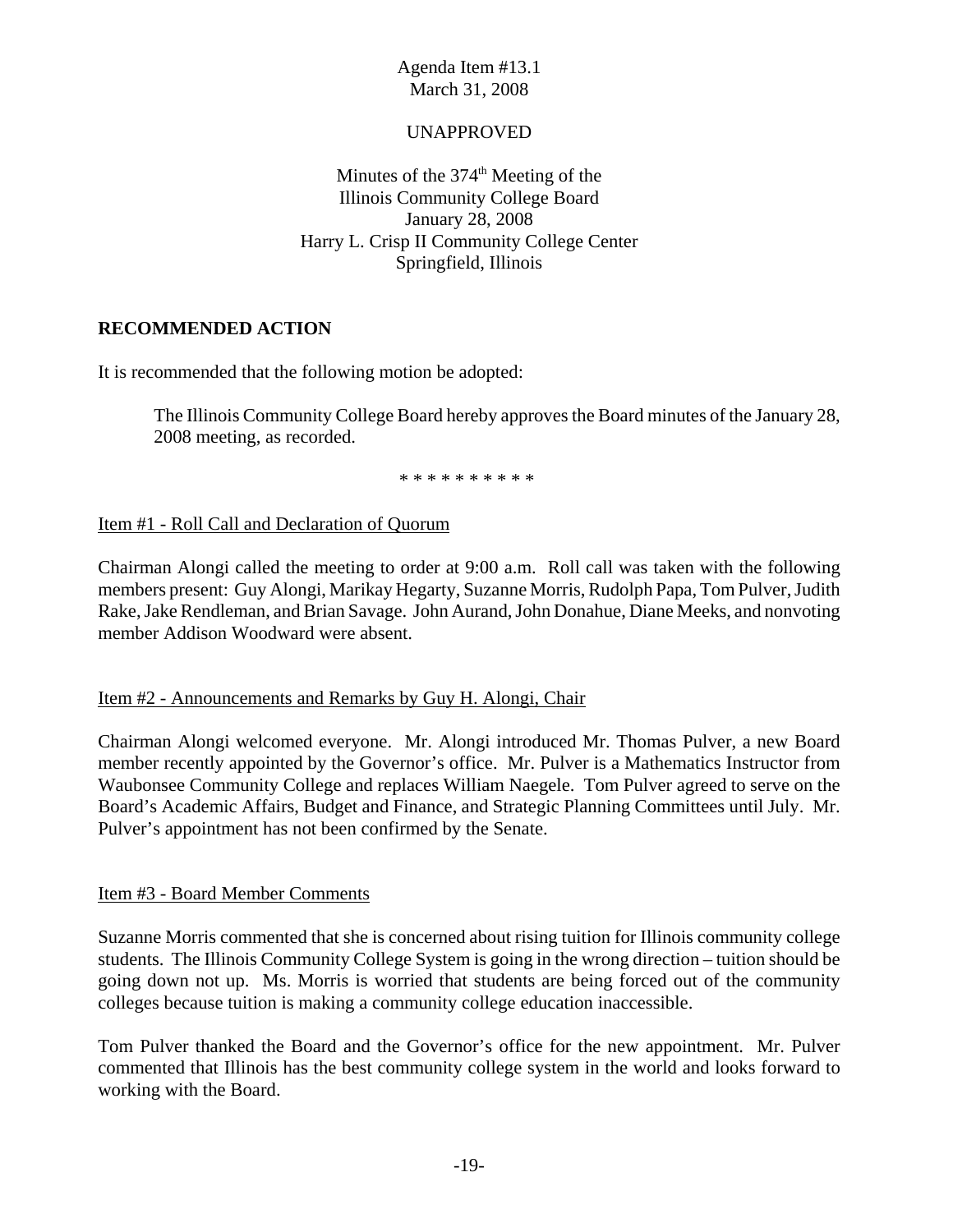Judy Rake reported on recent correspondence she received regarding the Student Exchange Program and the importance of convincing Illinois schools to sign on to the program. Geoff Obrzut inquired if she was referring to the Reciprocal Tuition Agreement. Ms. Rake agreed and that it is necessary that the community college is on board with it first resulting in equal tuition. Geoff Obrzut clarified that several Illinois community colleges have reciprocal tuition agreements; however, Geoff promised that ICCB staff would look into it, and the issue will be addressed on a community college case-bycase basis. Ms. Rake reported that she responds to the letters that it is not the ICCB's role to set policy for the community colleges and that the ICCB cannot force the community colleges to participate. Judy Rake also reported that she had read in the *Post Dispatch* that Mike Bolan of East Moline is proposing legislation for a new license plate that would cost \$118 saying "in god we trust". The intention of the proposed legislation is that \$40 of each license plate sold at \$118 would be applied toward a scholarship for one year to a worthy community college student. Criteria for the scholarship is aimed at eighth graders who would be required to sign a contract stating that they will say no to drugs and stay out of trouble to be eligible for this scholarship. Ms. Rake pointed out that Michigan and Indiana have similar programs.

Jake Rendleman welcomed Tom Pulver and voiced the same concerns that Suzanne Morris and Judy Rake mentioned. Mr. Rendleman reported that he will be going to a National Legislative Summit for the Trustees in Washington, D.C., in February. Jake Rendleman noted that a recent edition of *The Trustee Quarterly* reported that we have students starting to fall through the cracks, especially the single parents, the working person that is trying to go back to college to better themselves. With tuition costs rising, Illinois community colleges may be pricing these students out of the market and have found that even a \$500 per year scholarship would help and makes a difference whether they are able to afford continuing their education or not. The \$3 million cut in Student Success Grants has not helped the matter either. Mr. Rendleman noted that California increased funding by \$67 million in an effort to keep tuition rates down, and Texas also increased its funding for community colleges by \$154 million in an attempt to prevent any increase in tuition rates. Illinois needs to find a way to help our community college students continue their education.

#### Item #4 - FBI Campus Liaison and Awareness Project Award

In a unique collaboration with the FBI that began in 2004, the Illinois Community College Board scheduled a series of presentations for community college trustees, administrators, and staff to heighten awareness regarding strategies and tactics used by terrorist groups to recruit postsecondary students in Illinois. An additional goal of this project was to establish a point of contact at each institution in Illinois to facilitate a network of communication and information sharing.By focusing on the need for partnership and communication between higher education and law enforcement to achieve a positive balance between protecting national security and maintaining the values of diversity and openness so important in the higher education community, we were able to accomplish both of these goals.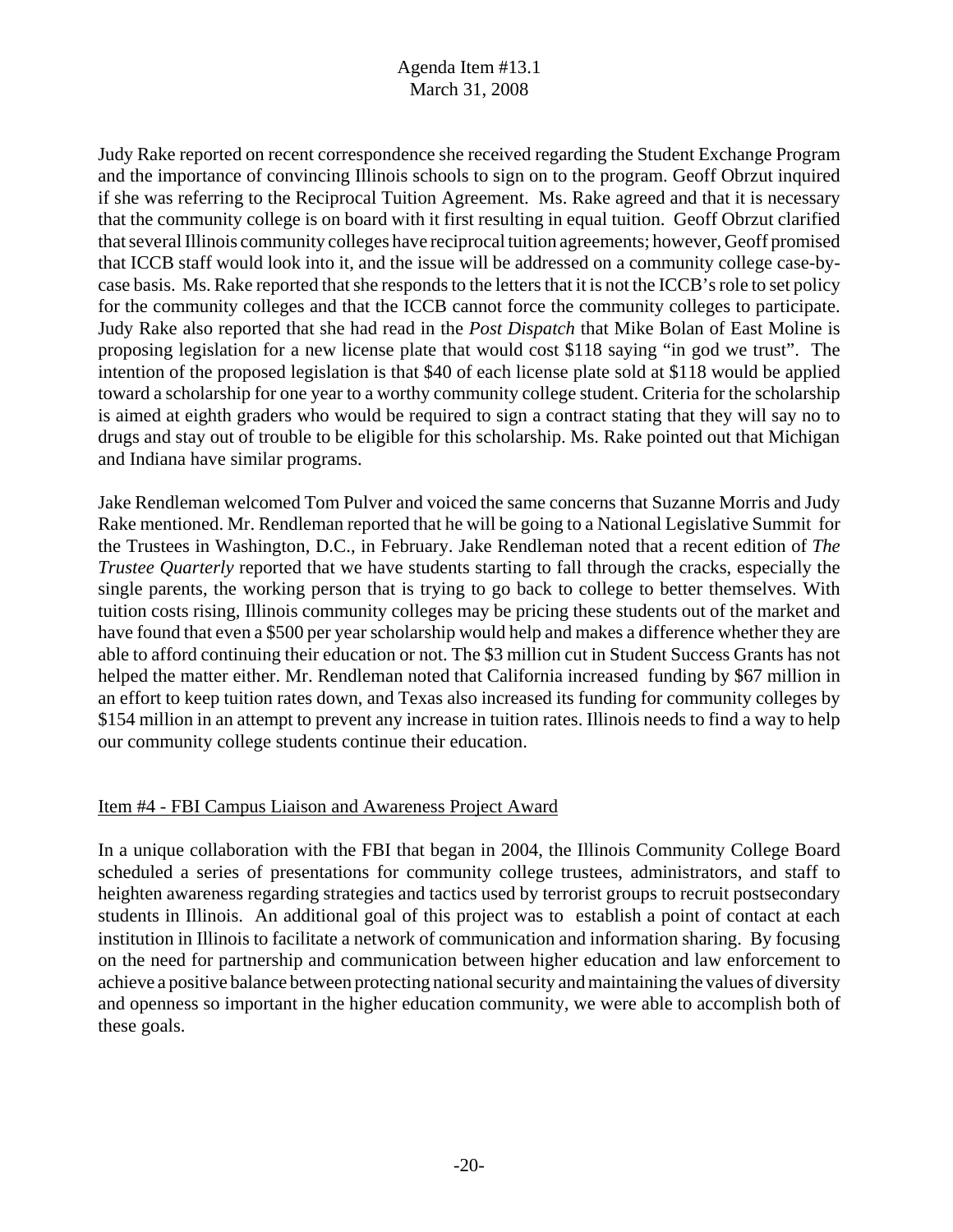The Illinois Community College Board presented an Award for Excellence to the FBI in appreciation for allowing the community colleges to be an essential part of this project. Chairman Alongi presented the award to Jim Thurston, Supervisory Special Agent of the Field Intelligence Group, and Rebecca Miller, Counterterrorism Analyst.

Jim Thurston accepted the award and stated he was representing Karen Spangler, Special Agent in Charge. Mr. Thurston thanked the Board for the relationship that has been established and that continues to build. Jim Thurston stated that, fortunately for the FBI when Rebecca Miller came from the ICCB to the FBI, she hit the ground running and has not stopped. Between the efforts of Rebecca Miller and ICCB staff, the FBI, the ICCB, and Illinois has the best relationship in the country and representative of that is that now Ms. Miller is working with FBI National Headquarters in Washington to promote this program model so that a program like this can be used throughout the country.

Rebecca Miller thanked everyone and stated that the Illinois Community College System has had a long standing reputation for being innovative and adaptable and providing the education and training in our area, which also reflects the changes in the world around us. Terrorism is a reality today and there is a connection between terrorism and higher education. Raising awareness in the colleges and the presentations we have been giving across the state and nationally the ICCB and helped the FBI establish the point of contact across the state of Illinois. Dr. Karen Hunter Anderson, ICCB Vice President for Adult Education and Institutional Support, accompanied FBI staff to FBI Headquarters and talked to them about making this a national initiative. Dr. Anderson has been a true partner in the truest sense of the word.

#### Item #5 - Progress Report on the Governor's Economic Subcabinet Meetings

Kristin Richards, Governor's office Junior staff member, gave an update on the work they have been doing with Dr. Elaine Johnson and Dr. Scott Parke on the Economic Subcabinet. Last spring, CEO John Filan decided to bring all agencies together and formed a working group of 15 agencies with representation from IBHE, ISBE, ISAC, and DCEO to work on key issues, including education and economic development issues since they go hand in hand. Building on the effort of the Workforce Investment Boards, key shortages in workforce have been identified, in key economic areas of the state. The group decided to focus on the nursing shortage initiative and explore ways to improve nursing candidates and improve programs in both southern and northern IL. Another focus has been understanding where the pipeline shortages are. ICCB has been working on this nursing shortage for sometime and will help the group interpret the data collected and the quality. Dr. Elaine Johnson stated the southern pilot is SI Connect and the northern pilot site is MCHC (Metropolitan Chicago Healthcare Council). ICCB staff met with pilot site representatives and provided state direction. Focus is now at the local level and committees have been convened. Long-term solutions, programs of studies, and separate incentive funds from Perkins jump start this initiative. The regional partnership is imperative.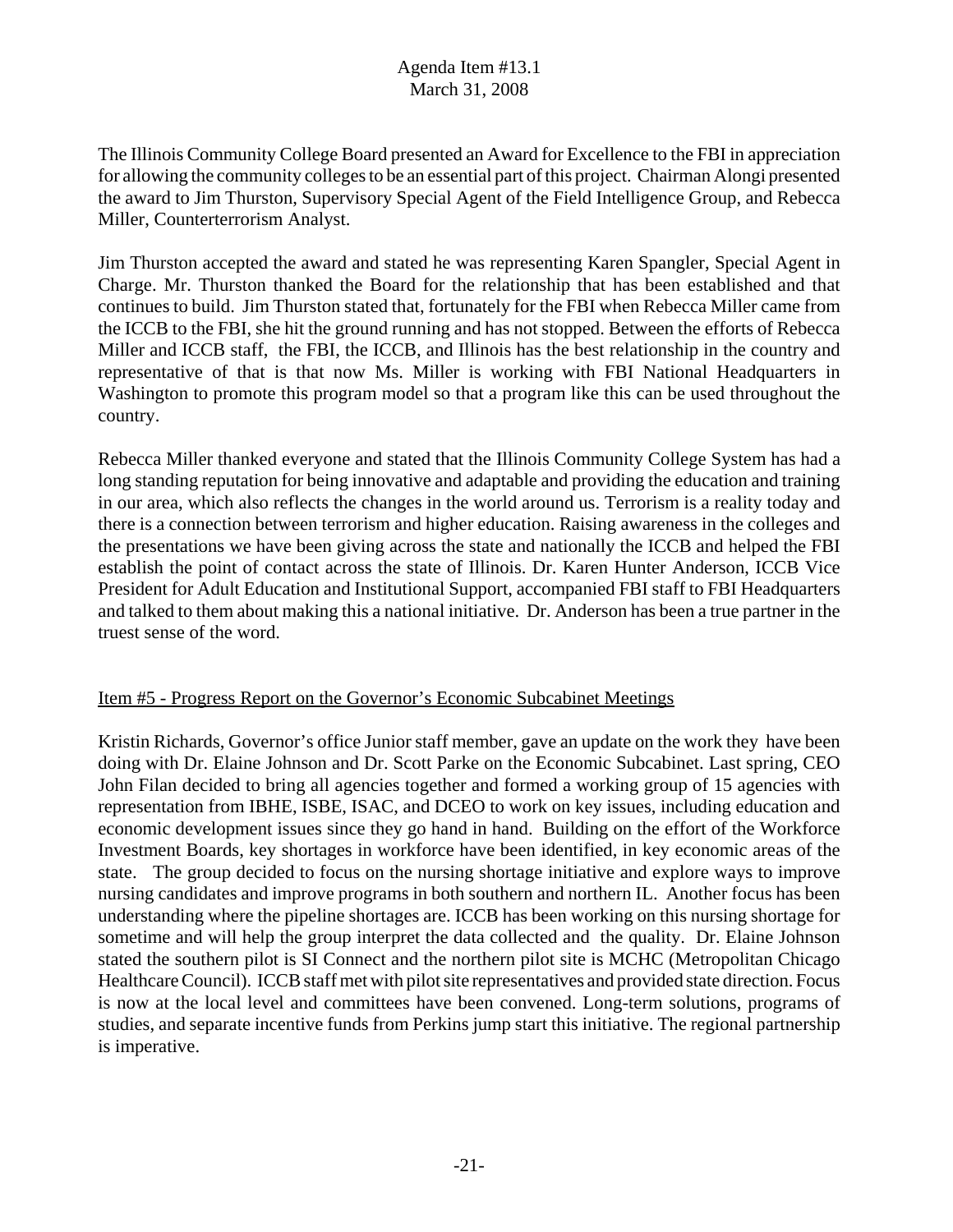Kristin Richards stated that the Governor's economic strategy since the start of his first term was to break the state down into ten regions and really understand what those regions needs are. Mr. Richards offered to attend a future meeting to present a update on activities of the subcabinet. Geoff Obrzut stated this has been an excellent effort to produce a great deal of effort for future years. Kristin Richards reported that a meeting was held recently between staff from the Governor's office, IBHE, and ICCB with a consulting firm regarding P-20. The purpose of the meeting was to understand what kind of staff and research will need to be in place. Dr. Elaine Johnson stated that REL brought in other states to showcase what had been done in Indiana and Texas. The group is now ready to start developing an agenda. No council members have been chosen yet. Kristin Richards reported that, when the went to SHEEHO in October, many states mentioned the Illinois Community College System has an excellent reputation . Kristin Richards also announced that the Joint Education Committee has been abolished.

Marikay Hegarty asked if not having enough teachers was one of the barriers?. Dr. Elaine Johnson stated that, in addition to not enough staff and clinical staff, getting the program to the student is still an issue.. Dr. Elaine Johnson stated that a list of short-term and long-term goals has been developed. A closer is look is also being taken on how to compete with the salaries for instruction when salaries are higher in the hospital setting. Jake Rendleman commented that he is aware of this problem at John A. Logan College and that finding clinical locations is very difficult. Students sometimes have to drive 60 to 70 miles three times a week.

#### Item #6 - Committee Reports

#### Item #6.1 - Budget and Finance

Members of the Budget and Finance Committee met at 8:30 a.m. this morning and reviewed Fiscal Year 2008 financial statements. The Committee had a lengthy discussion regarding fiscal year 2009 system budget issues. The system operating budget is still in the negotiating stages with the IBHE and the Governor's Office of Management and Budget.

The Committee also discussed the Fiscal Year 2009 Capital Budget Request, which is included as Agenda Item #13.4 on the consent agenda. A capital bill has not been passed in five years, and there have been very few changes from previous years.

Rudolph Papa requested to be allowed to present an action item and Chairman Alongi granted approval.

Rudolph Papa made the following motion, which was seconded by Suzanne Morris, to adopt the following:

The Illinois Community College Board hereby approves that \$25,000 be provided from our current budget to Illinois Board of Higher Education for the purpose of the Public Agenda for Illinois Higher Education: Planning for Career and College Success.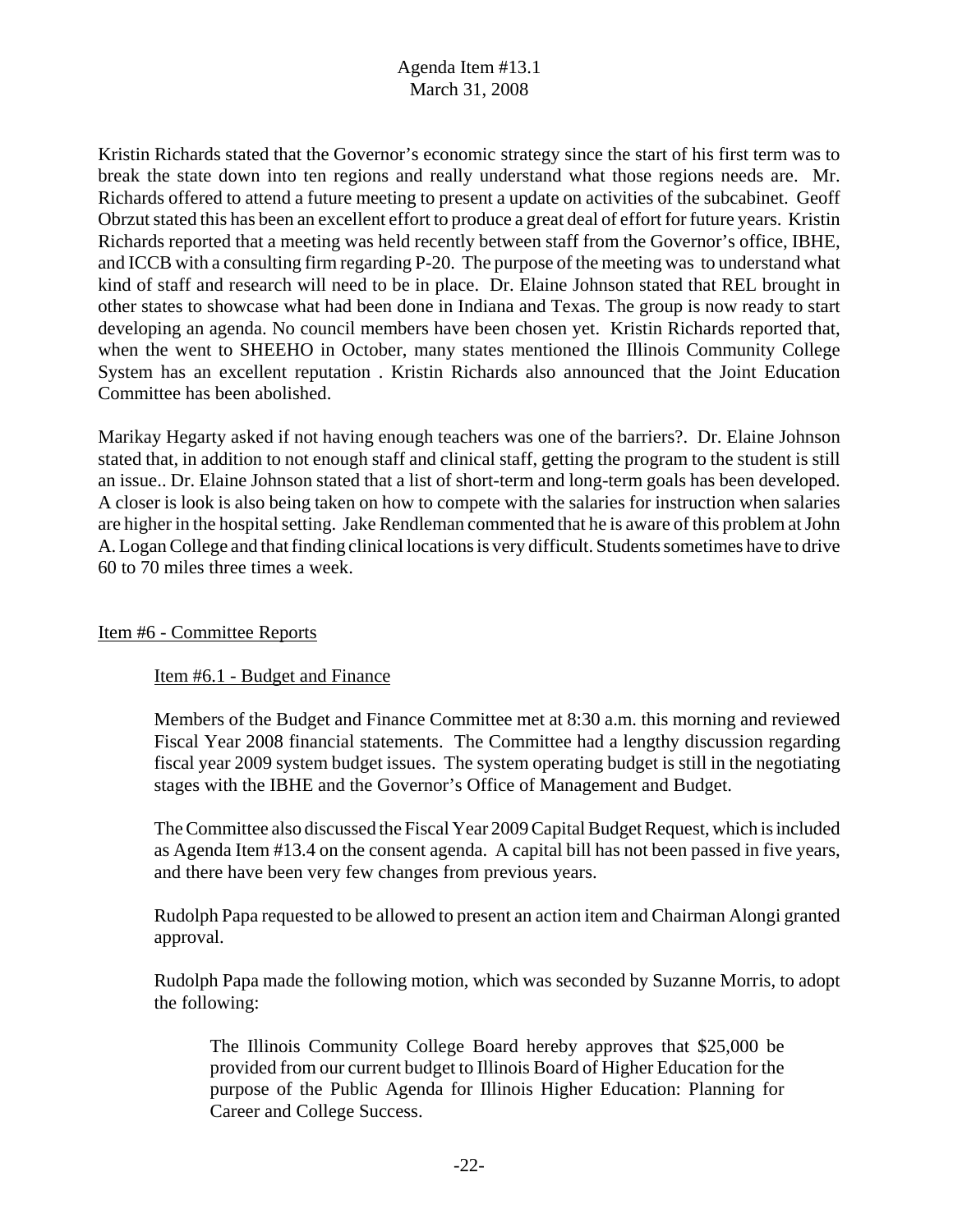The motion was approved by unanimous voice vote. Student advisory vote: Yes.

Guy Alongi reported that he has participated in several telephone calls with the Governor's office regarding the budget and, at this time, it appears that the Illinois Community College System will be level funded to the possibility of a 1 to 2 percent increase if that.

#### Item #6.2 -Academic Affairs & Student Relations

Jake Rendleman reported that the committee met via conference call on January 24. Mr. Rendleman reported there was a joint Presidents, Chief Academic Officers, and Chief Student Services officers meeting on January 17, and the P-20 initiative was covered along with Academic Alignment.

Jake Rendleman handed the fllturned to Dr. Elaine Johnson to discuss ACT, College and Career Readiness, and SB 858. Dr. Johnson reported that she had visited some of the schools with Senator Maloney and Representative Miller. Currently, there are four pilot sites that will use high school junior ACT scores to see if remedial courses will be needed when they get to community college. Fourteen courses have been chosen for analysis with the intention of taking a closer look at the results to see if the results are the same across the state. The Pilot sites are South Suburban College, Moraine Valley Community College, Southwestern Illinois College, and a joint partnership between John A. Logan College and Shawnee Community College. We are still in the beginning stages of this initiative. A group of colleges are traveling to Elgin this week to learn how Elgin Community College has developed and implemented its model. Marikay Hegarty asked how the score gets to the community college? Dr. Elaine Johnson stated that the student identifies the colleges/universities they want their score sent to when the test is taken.

Jake Rendleman stated that Perkins Tech Prep is the number one concern of the college trustees in IL and, when they go to Washington, they will encourage lawmakers to save the Perkins grant. In the new Perkins legislation, it was decided to keep Title II separate from Title I. Guidelines are being developed and it will be revamped and used for Programs of Study. The grant program name will be changed from Tech Prep to *CTE Programs of Study* and the grant will have different guidelines and a different focus. Suzi Morrison of ISBE made the announcement at the recent Presidents' Council meeting, and she stated that the partnerships that currently exist will remain the same, but will be refocused. New guidelines will be developed requiring more accountability for those partnerships. Geoff Obrzut stated that the ICCB would distribute a press release in the near future to explain the changes in the program.

Jake Rendleman reported that the next item discussed was Programs of Study (career clusters) and Perkins legislation states they must do Programs of Study. It is anticipated that more information will be available at a later date and an update will be provided at a future meeting. The report has been completed.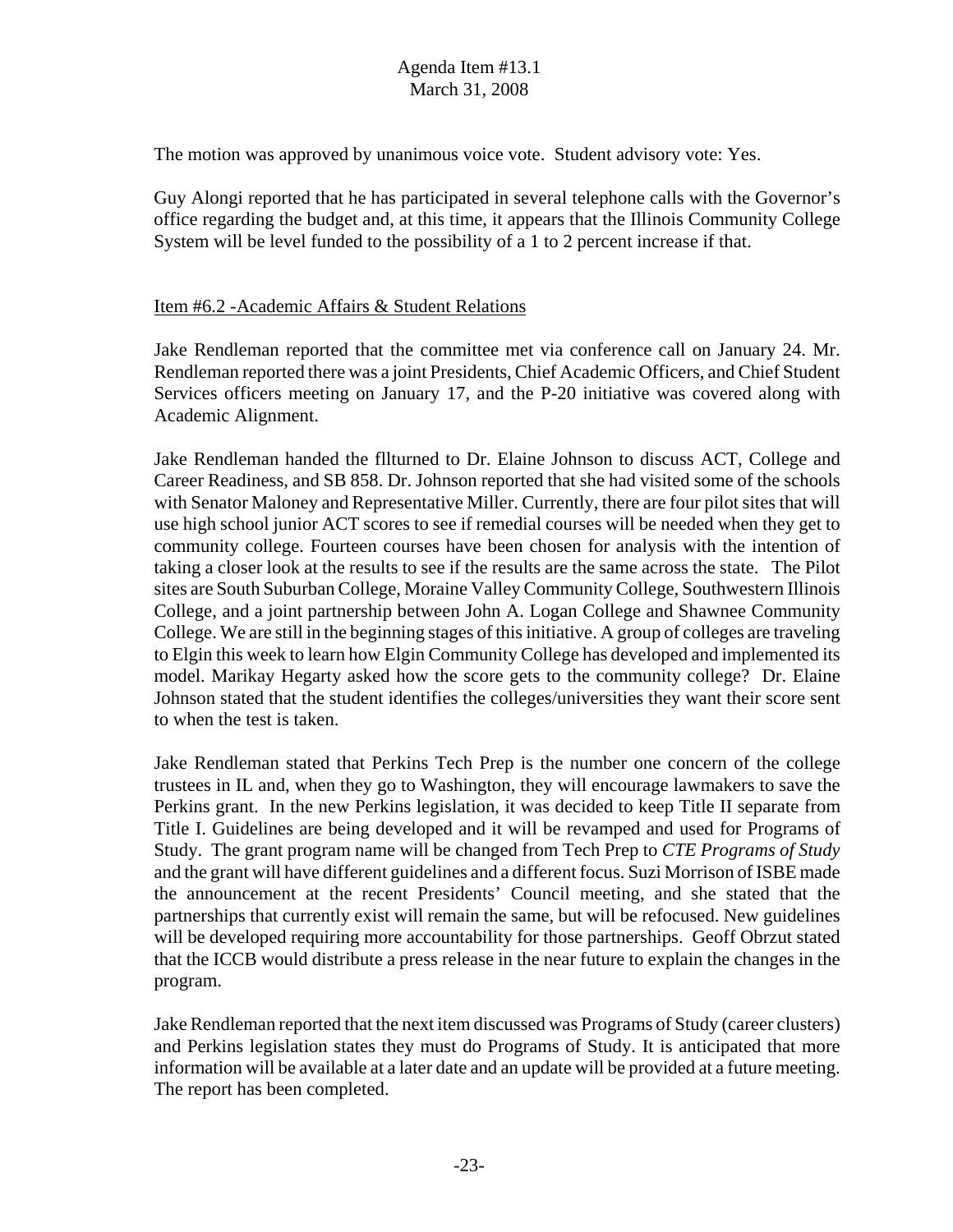Item #6.3 - External Affairs

#### Item #6.3a - Public Relations

Jake Rendleman reported that Steve Morse plans to host a Public Relations Officers meeting in the near future. The meeting will focus on legislative issues that may impact community colleges. Steve Morse reported that the group had a good turnout at its meeting in October 2007. Discussion focused on statewide programs, the status of the statewide PR initiative, and the legislative process. Mr. Morse announced that the next meeting of the Public Relations Officers will be held February 29 at the ICCB office.

#### Item #6.3b - Legislation

Steve Morse reported that the Legislature will not be in session until March. Jake Rendleman stated that there is a Joint Resolution for Underrepresented Minorities in Higher Education, and the ICCB requested to be included in that initiative since community colleges enroll the largest percentage of minorities. A request has been submitted to amend the resolution to address that statistic. Steve Morse stated that he believes that February 15 is bill deadline and many bills will be introduced then. The House is not limited to the number of bills introduced, but have been asked to limit the number submitted. The Senate does not have that type of restrictions.

The new ICCB contract lobbyist, Tony Rossi, was introduced. Mr. Rossi's contract was approved at the November 2007 Board meeting.

#### Item #7 - President/CEO Report

Geoff Obrzut welcomed Tom Pulver and also thanked Bill Naegele for his service to the Board and wished him the best.

Mr. Obrzut introduced new ICCB staff members that have been hired since the last time the Board met in Springfield: Michele Dufour, Jo McCrady, Nora Rossman, and Tisha Smith.

Geoff Obrzut pointed out that new videoconferencing equipment had been installed in the Conference Room recently and thanked Kevin Everhart and Ellen Andres for their hard work the past few months on the improvements.

Mr. Obrzut reported that House Joint Resolution 69 calls for the development of a Master Plan for Higher Education. Geoff Obrzut thanked the Board for approving the \$25,000 expenditure for the project, and ICCB staff look forward to working with the Illinois Board of Higher Education, the Presidents' Council, and Illinois Community College Trustees Association. Mr. Obrzut reported that one meeting had been held to date, but several meetings/briefings are scheduled in February and March. Geoff Obrzut stated that other states have had great success with master plans they developed.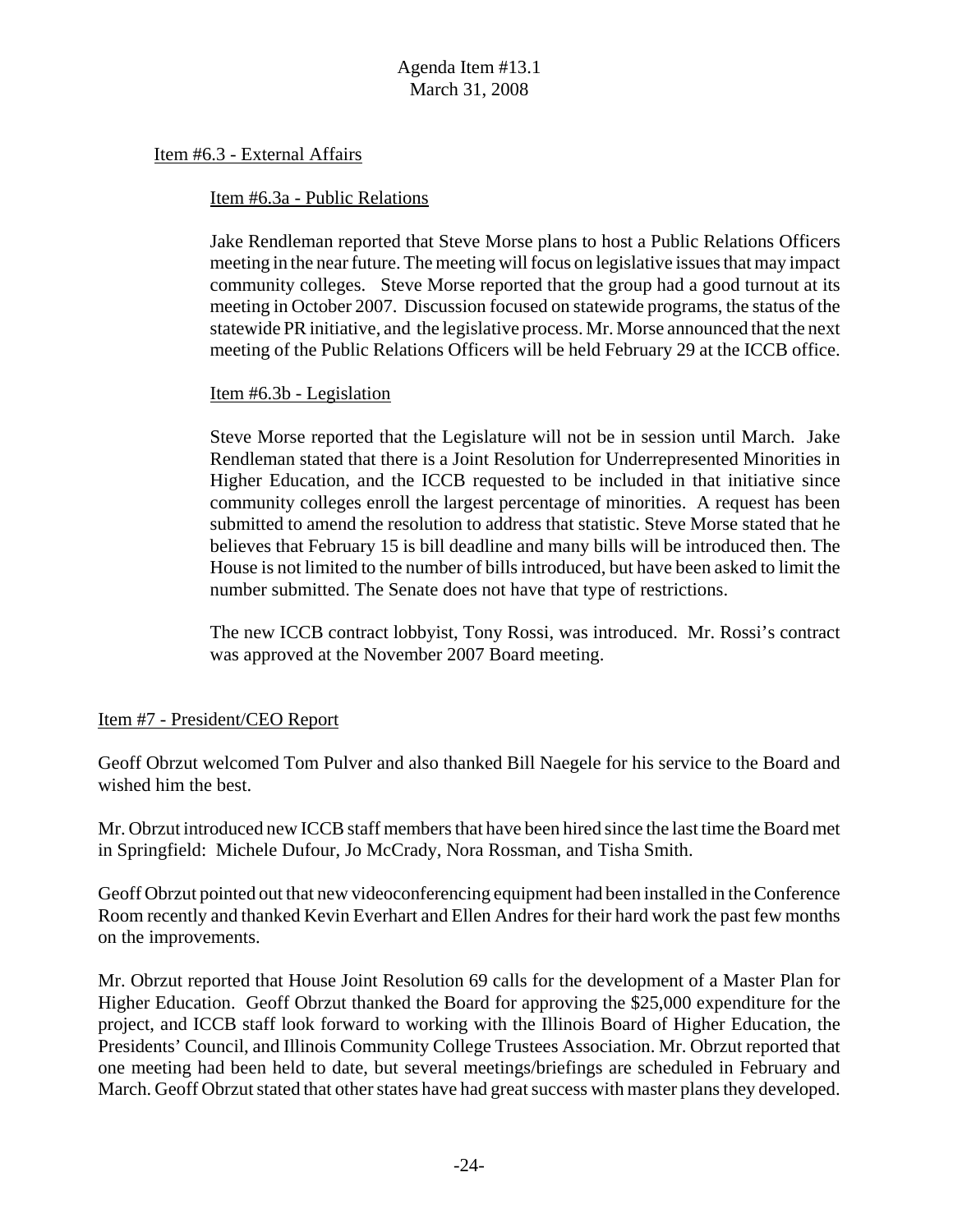Geoff Obrzut reported that the National Association for International Education addresses issues on study abroad. Dr. Karen Hunter Anderson, ICCB Vice President for Adult Education and Institutional Support, was invited to participate on a task force of twelve members. Dr. Anderson was the only representative from the community college sector. Mr. Obrzut thanked Dr. Anderson for her participation on the task force. Recently, Dr. Anderson was quoted in the *Chicago Tribune* regarding the study abroad program at Northwestern Illinois University.

Geoff Obrzut announced that the Homeland Security and Emergency Response Institute will be held April 2-3 in Bloomington, and recommended that Board Members and Presidents attend. Mr. Obrzut reported that the community colleges have been participating in Governor Blagoevich's Homeowner Outreach Program that provides families with mortgage foreclosure assistance. The Governor's office is currently scheduling 2008 workshops. The community colleges provided meeting space for this program in 2007, and will continue to provide meeting space for the 2008 schedule.

Geoff Obrzut reported that the Illinois State Board of Education has requested that the ICCB assume responsibility for Private Proprietary Schools. ICCB staff recently met with Superintendent Koch and members of his staff regarding this issue, and ISBE believes that it is not within their mission. Dr. Elaine Johnson commented that ICCB staff are reviewing the issue, the ICCB would have control over some competition factor regarding the curriculum offered, and currently ISBE has three staff that review these schools and investigate student complaints. There are 275 private proprietary schools in Illinois and expenditures to perform the reviews and investigations are reimbursed through a fee paid by the school. ICCB staff will continue to review this request and see how much money is involved and staffing. Details will come at a future date.

Geoff Obrzut reported that Illinois is hosting the National Council of State Directors Annual Conference August 3-6 in Chicago. Mr. Obrzut recommended that Board Members attend and would like to involve the Presidents in the event. Tentative plans include a reception one evening that the Board would be involved in. Preston Morgan, ICCB Senior Director for Workforce Development, will assist with the logistics for this conference.

Geoff Obrzut reported that candidates have been interviewed for the executive assistant position, and additional interviews will be held in the next two weeks. It is hoped that a decision will be reached in the near future.

#### Item #8 - Advisory Organizations

#### Item #8.1 - Illinois Community College Faculty Association

Earl Godt welcomed Tom Pulver to the Illinois Community College Board. The Illinois Community College Faculty Association has not had a meeting recently; therefore, no report will be given.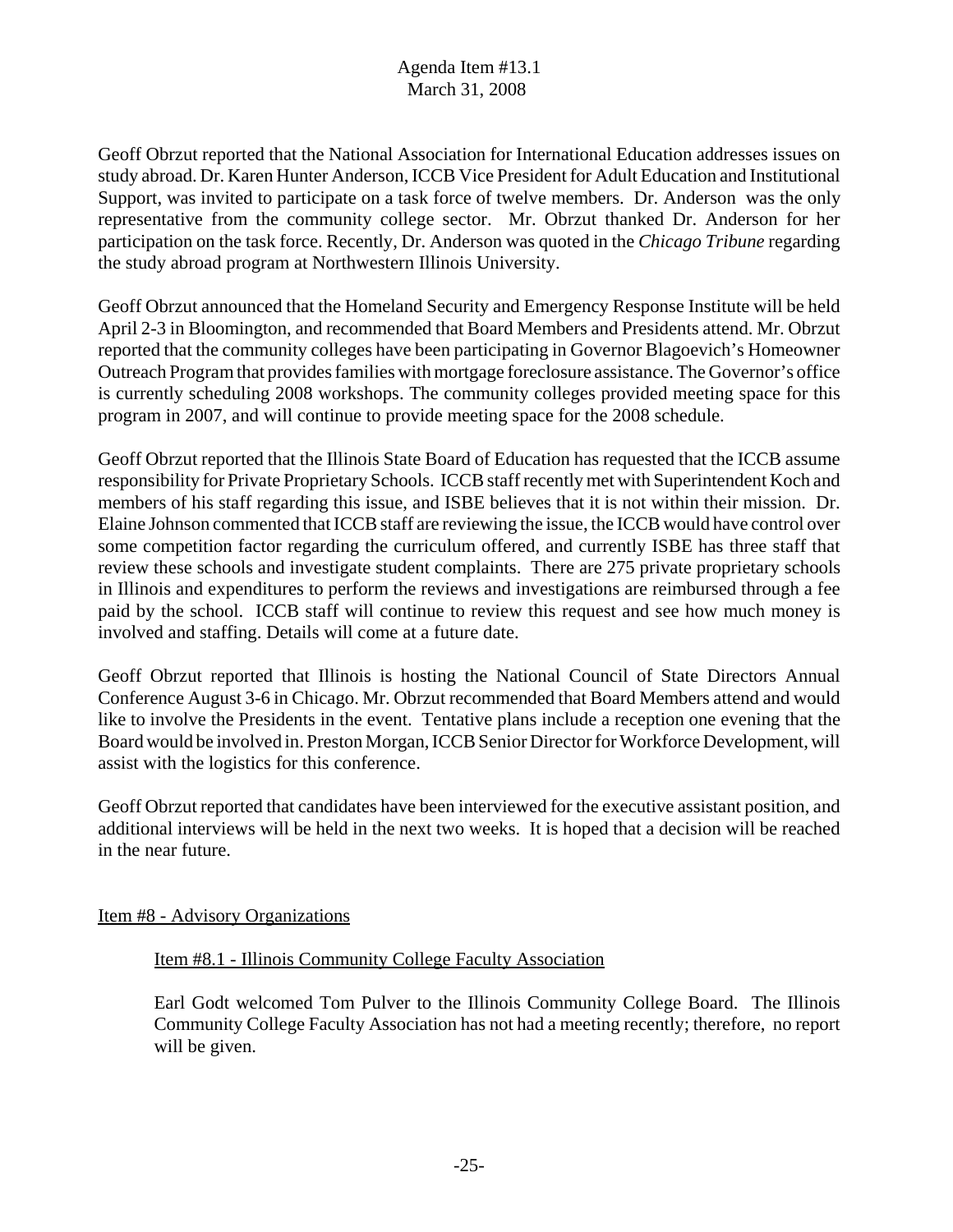#### Item #8.2 - Student Advisory Committee

Brian Savage reported that the Student Advisory Committee has been very active and has had two meetings. Student Advisory Committee members have identified that tuition and campus disaster plans are major concerns. At a recent meeting, the Committee invited a guest speaker on Campus Safety and Security..

The Student Advisory Committee Legislative Subcommittee's primary concern this year is that there is still no funding for capital projects, which has placed the burden on local communities. Student Advisory Committee members plan to focus on capital funding for Student Lobby Day in April.

Another local issue that is a concern to SAC membership is advising and transfer. SAC members believe that the student-to-advisor ratio is not adequate. Dr. Elaine Johnson and Brian Durham plan to address this issue at the March ICCB Student Relations Committee meeting.

The Phi Theta Kappa Awards Dinner will be held at the President Abraham Lincoln Hotel and Conference Center in April.

Suzanne Morris commented that she had a concern about the Illinois Course Applicability System (CAS) not working at its full potential. Brian Durham, ICCB Senior Director for Academic Affairs and Career/Technical Education stated that not all colleges are using the system and that some students are not aware that CAS even exists. Guy Alongi commented that all community colleges were participating, but not all universities are onboard. Dr. Elaine Johnson reported that CAS is a work in progress and that it is hoped that all universities will participate. Jake Rendleman asked if all state-supported institutions are online? It was decided that an update on the status of the Illinois Course Applicability System will be provided at the next ICCB meeting in March. Geoff Obrzut suggested that an update on *Illinois Mentor* be provided at the March meeting as well.

#### Item #8.3 - Illinois Community College Trustees Association

Mike Monaghan reported that the ICCTA is currently very busy with House Bill 3504, the Governor vetoed the ethics bill, and ICCTA has filed that legislation again. Rep. Turner and Senator Maloney are sponsoring the bill. The ICCTA was successful in winning the lawsuit that identifies community colleges as local entities, not state agencies. The Illinois Inspector General has appealed the decision; however, there is been no ruling on the appeal at this time.

The Annual National Legislative Summit will be held February11-14 in Washington, D.C. Several appointments have been scheduled with congressional members, and Dick Durbin is hosting a reception for the Illinois representatives. Senator Durbin has always found time to meet with ICCTA representatives, and this year is no exception.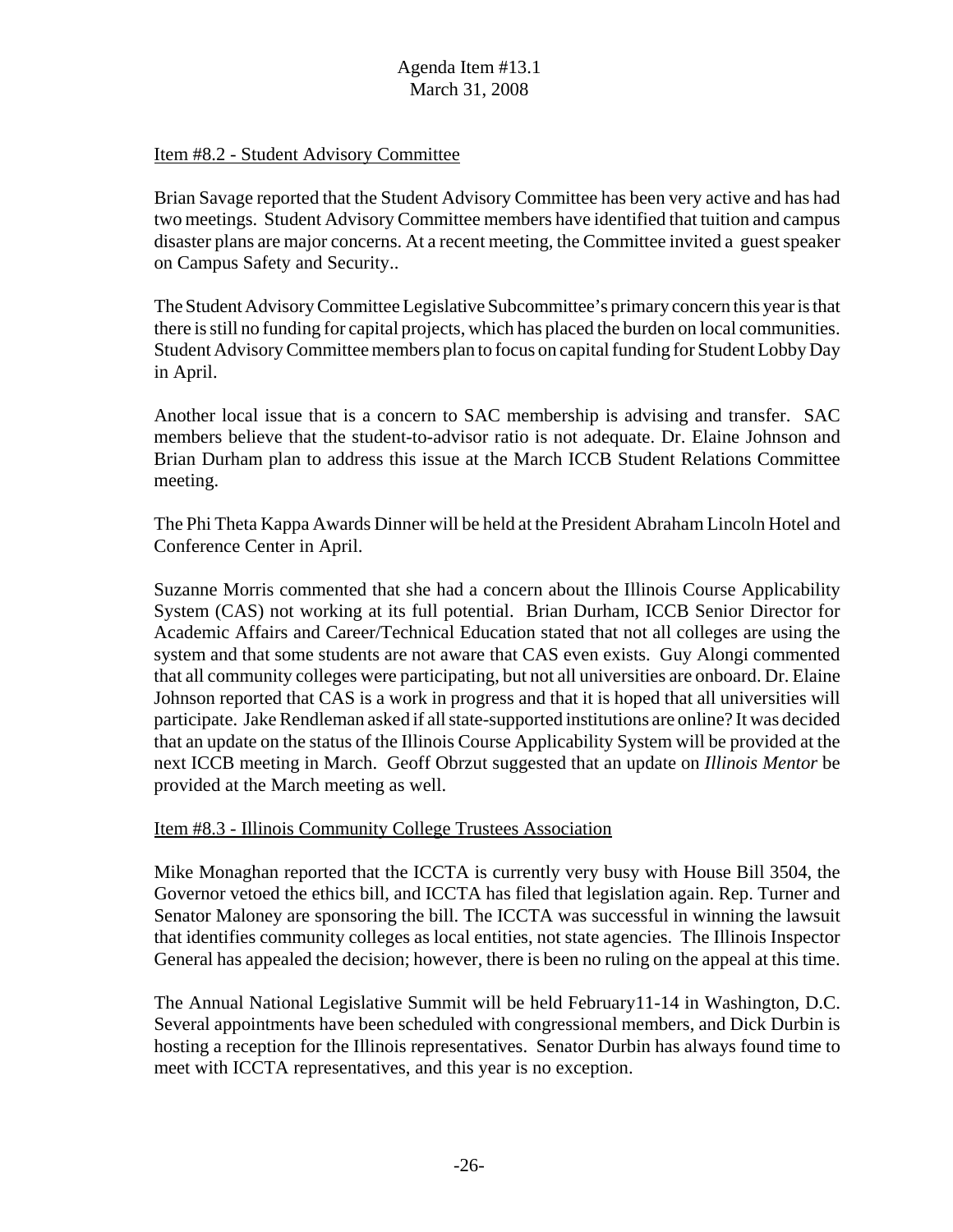Tech prep has been a big issue. The ICCTA supports that the funding level be maintained and that there be no changes with the rules, the agencies, or the studies that it supports.

The next ICCTA meeting will be held March 15 in Oak Brook. A status report on legislative issues will be included on the agenda.

#### Item #8.4 - Adult Education and Family Literacy Advisory Council

Rebecca Hale reported on subcommittees that met recently:

The Policy Studies, Research, and Accountability Subcommittee is considering a state test for Adult Basic and Secondary students. Another topic of discussion was the current funding formula.

The Student Support and Transition Services Subcommittee is looking at the transition of the student to postsecondary education. Discussion also focused on sustainability of funding formulas.

The Curriculum and Instruction Subcommittee is exploring the issues surrounding vocational completions and the definition of vocational programs and what defines completion.

The Professional Development and Marketing/Training Subcommittee discussed developing an online tool for Adult Education and how to promote and recruit students.

The next Advisory Council meeting will be held on March 27 at the ICCB office.

#### Item #8.5 - Presidents' Council

Terry Bruce reported that the Presidents' Council approved a \$10,000 contribution to IBHE to help develop the Master Plan. The Presidents' Council is concerned about the budget; that the system will be level funded, or a maximum 2% increase. The community colleges enroll a million students a year, and the community colleges are expected to support these students with the same funding they had in 1993. The Governor's budget includes a \$600 million increase in funding for  $K-12$  – the largest increase in history – and the community colleges are expected to survive with level funding or a 2 percent increase at the most. It is important that the Illinois Community College System partners stand together to request additional funding.

The Presidents' Council is tracking the capital bill which, from all indications, will not be funded again. The ICCTA and the Presidents' Council are looking at gaming and putting a casino in Danville, which would be 50 miles from another casino; all proceeds would go directly to community colleges. Another option being considered is creating three new casinos at a cost of \$75 million per casino. At this point, it is felt that the only way to fund the capital program is gaming, even though the community colleges would prefer to not do this.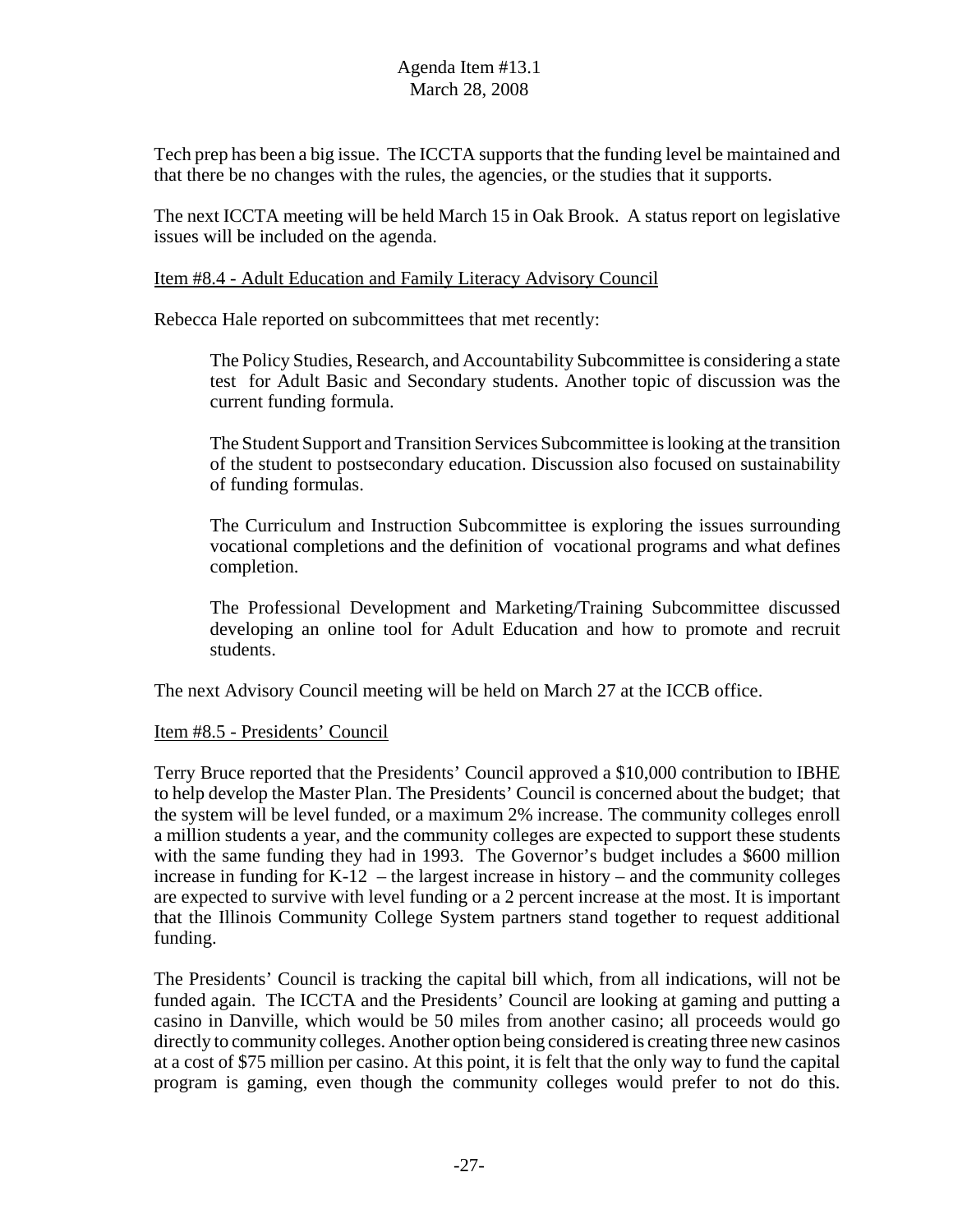Legislation is being drafted, and the ICCTA and Presidents' Council will work together to get the bill introduced. It should be noted that there is a two-year lag in credit hour reimbursements, and community colleges are barely breaking even. Should community colleges cap enrollment? The Presidents' Council is seriously considering this option. The Illinois Community College System must work together to secure the funding it deserves; if we do not, we are pricing ourselves out of the education market because of inadequate funding.

#### Item #8.6 - Illinois Community College System Foundation

Dr. Raymond Hancock stated that he agrees that the Illinois Community College System must we take a more aggressive approach regarding funding. Dr. Hancock reported on the Purchasing Consortium and so far have done \$6 million. He would like to see upwards of 50 million be done thru the consortium, but he understands that the colleges get pressure to buy locally. Regarding the addition to the building that has been in planning for over a year, all the planning is complete and the request for bids is on the street and due back February 7. A pre-bid meeting was held on January 24 and had a excellent turnout. The bids are the key – if they come in high the Foundation cannot do it, if they come in low the Foundation will be able to do it. The Foundation board will be meeting again in February. A Foundation Directors meeting will be held in March at Lake Land College to discuss the new guidelines and regulations that are coming out and additional guidelines that will be coming out regarding written agreements between foundations and the college.

#### Item #9 - New Units of Instruction

Rudolph Papa made a motion, which was seconded by Jake Rendleman, to approve the following new units of instruction:

#### **PERMANENT PROGRAM APPROVAL**

Danville Area Community College

- < Diagnostic Medical Sonography Certificate (45 credit hours)
- < IDOC Model Curriculum in Construction Occupations (34 credit hours)
- < IDOC Model Curriculum in Food Services (32 credit hours)

#### Frontier Community College

< Automotive Technology Associate of Applied Science (A.A.S.) degree (73 credit hours)

#### Highland Community College

Wind Turbine Technician Associate of Applied Science (A.A.S.) degree (63 credit hours)

#### Joliet Junior College

- Construction Trade Operator Mechanic Associate of Applied Science (A.A.S.) degree (69 credit hours)
- < Construction Trade Operator Associate of Applied Science (A.A.S.) degree (67 credit hours)
- < Architectural Technology Associate of Applied Science (A.A.S.) degree (66 credit hours)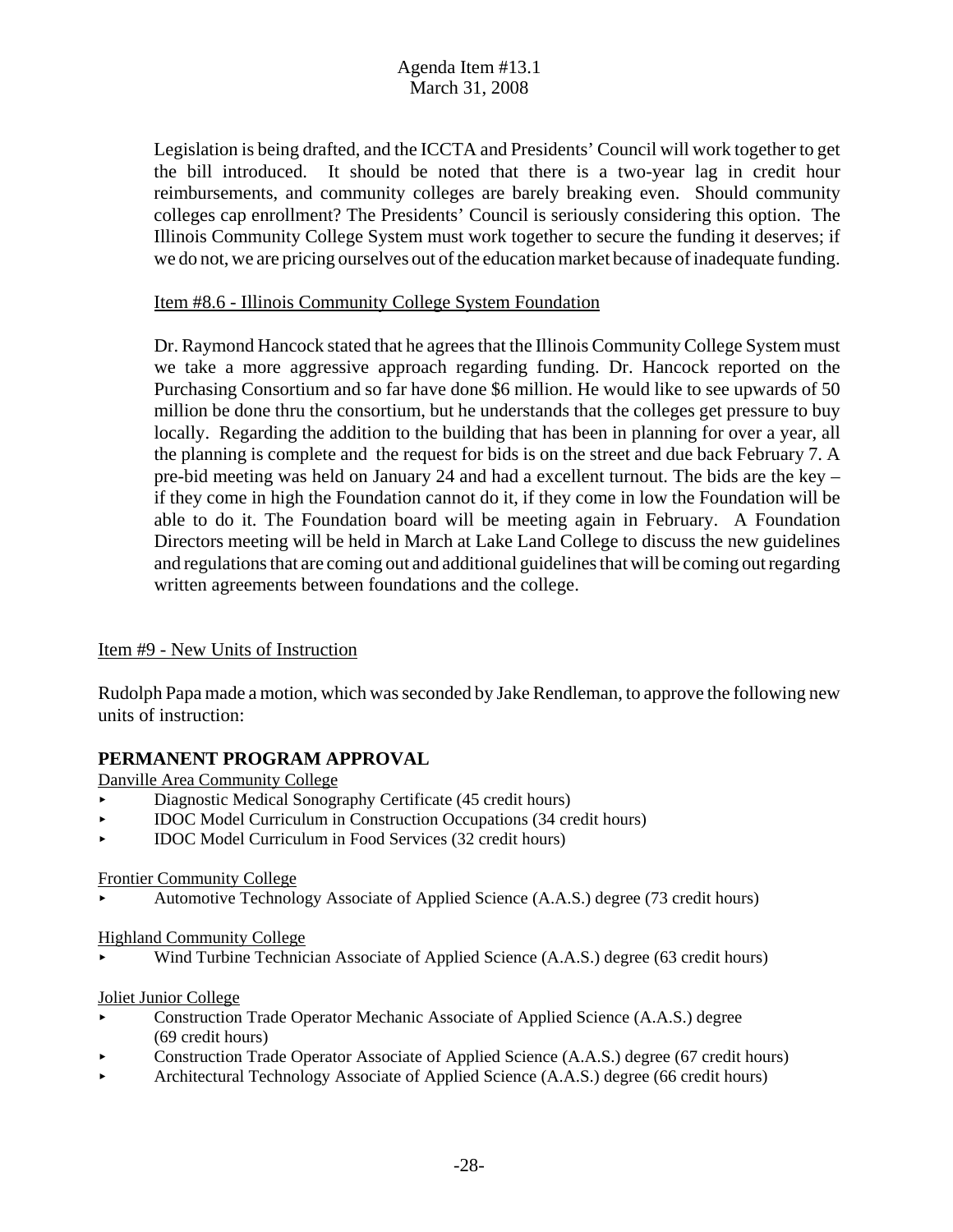Kankakee Community College

- < Horticulture Technology Associate of Applied Science (A.A.S.) degree (63 credit hours)
- < Horticulture Technician Certificate (32 credit hours)

Kennedy-King College

- Criminal Justice/Public Police Services Associate of Applied Science (A.A.S.) degree (60 credit hours)
- < Criminal Justice/Public Police Services Certificate (30 credit hours)
- < Construction Management Associate of Applied Science (A.A.S.) degree (65 credit hours)

John A. Logan College

- < Radiologic Technology Associate of Applied Science (A.A.S.) degree (71 credit hours) Lewis & Clark Community College
- 7. Construction Laborer Associate of Applied Science (A.A.S.) degree (60 credit hours)
- 8. Therapeutic Massage Associate of Applied Science (A.A.S.) degree (65 credit hours)

Lincoln Trail College

9. Health Information Management Associate of Applied Science (A.A.S.) degree (65 credit hours)

McHenry County College

10. Network Security Associate of Applied Science (A.A.S.) degree (64 credit hours)

Moraine Valley Community College

11. IT Security Specialist Associate of Applied Science (A.A.S.) degree (62 credit hours)

Waubonsee Community College

12. Associate of Arts in Teaching (A.A.T.) Special Education (64 semester credit hours)

#### **TEMPORARY PROGRAM APPROVAL**

William Rainey Harper College

Nanoscience Technology Associate of Applied Science (A.A.S.) degree (62 credit hours)

The motion was approved by unanimous voice vote. Student advisory vote: Yes.

Guy Alongi asked if the ICCB was now approving programs before IBHE? Dr. Elaine Johnson stated that new units of instruction are now being presented to the ICCB for approval first and are then submitted to IBHE for approval.

#### Item #10 - Illinois Community College Board Recognition of Community Colleges

Jake Rendleman made a motion, which was seconded by Tom Pulver, to approve the following item:

The Illinois Community College Board hereby grants a status of "recognition continued" to Illinois Eastern Community Colleges.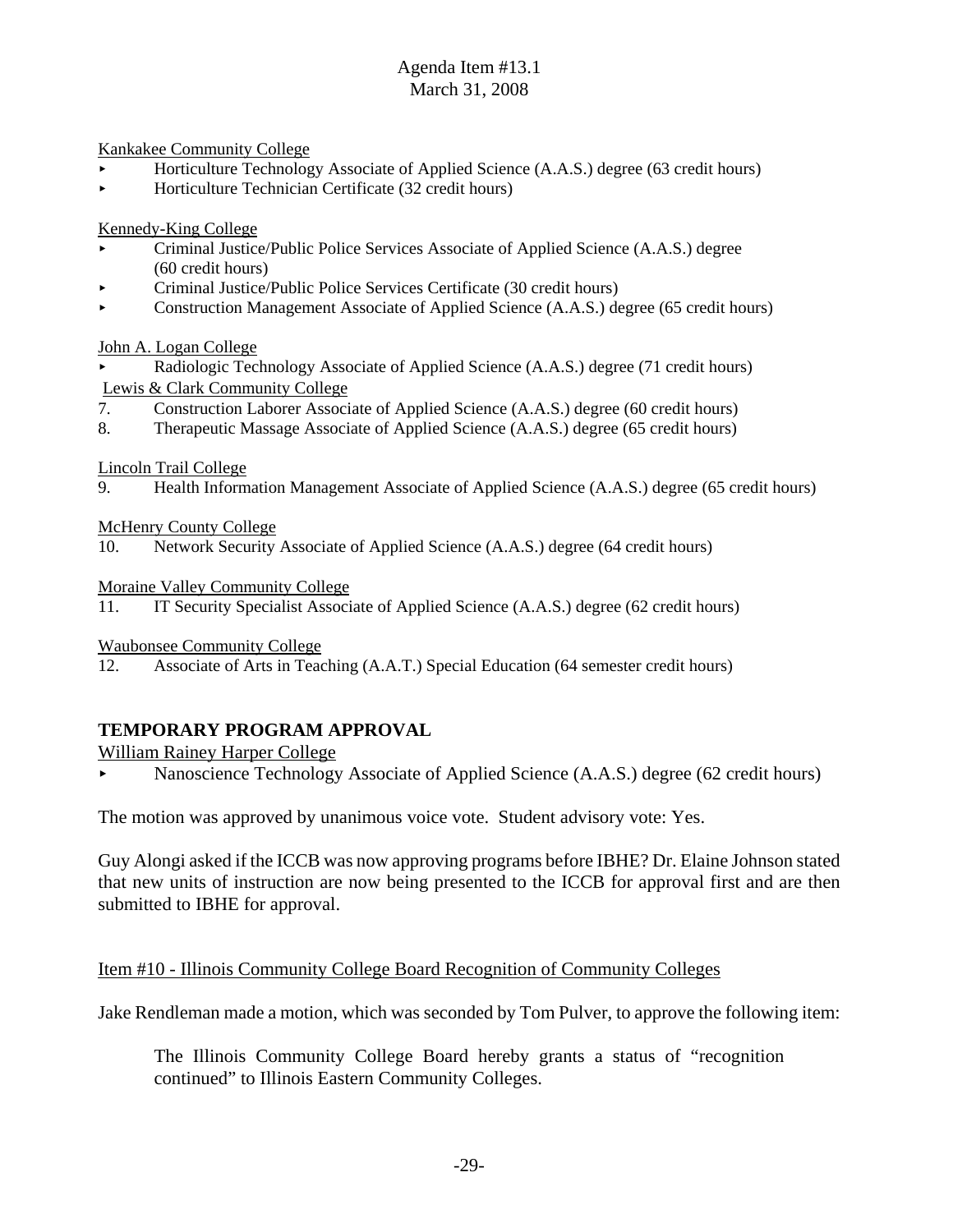The motion was approved by unanimous voice vote. Student advisory vote: Yes.

# Item #11 - FY 2008 Enrollment and Fiscal Trends in the Illinois Community College System

Dr. Karen Hunter Anderson provided a brief overview of fiscal year 2008 enrollment and fiscal trends in the Illinois Community College System. Guy Alongi thanked Dr. Anderson and Dr. Scott Parke for their hard work on the presentation.

# Item #12 - Homeland Security Update

**Legislation.** It is anticipated that a number of bills will be introduced in the spring session addressing homeland security and campus safety issues, including the bill that the ICCB will submit to change our rules regarding the qualifications of members of security departments of our colleges.

Other issues that may be addressed in this legislative session include the responsibilities of campus security personnel, all hazard plans, and the use of community colleges as emergency centers during local emergencies. ICCB staff will monitor these bills as they are introduced.

**The Governor's Task Force on Campus Safety**. The final Task Force meeting is scheduled in February. A report on the findings of the task force will follow. Accomplishments of the task force to date include regional meetings for college personnel on how to develop and implement an all hazards plan, a survey on the mental health facilities available to students on campus, and clarification on HIPPA and FERPA laws as they relate to student safety issues.

**The ICCB Homeland Security and Campus Safety Research Committee**. Two committee members have done presentations at colleges or at administrators meetings to increase awareness of campus safety issues. The Committee continues to seek information from all of the community college campuses on the processes and procedures they use, as well as the qualifications of their staff members.

A Committee meeting is scheduled for April 3 and it is anticipated that a meeting will be scheduled in February to discuss the use of technology to improve campus safety.

Preston Morgan, ICCB Senior Director for Workforce Development, reported on the status of the upcoming Homeland Security and Emergency Response Institute scheduled on April 2-3 in Bloomington at the DoubleTree Hotel. Pre-conference sessions will be held on April 1.

#### Item #13 - Consent Agenda

Marikay Hegarty made a motion, which was seconded by Jake Rendleman, to approve the following items: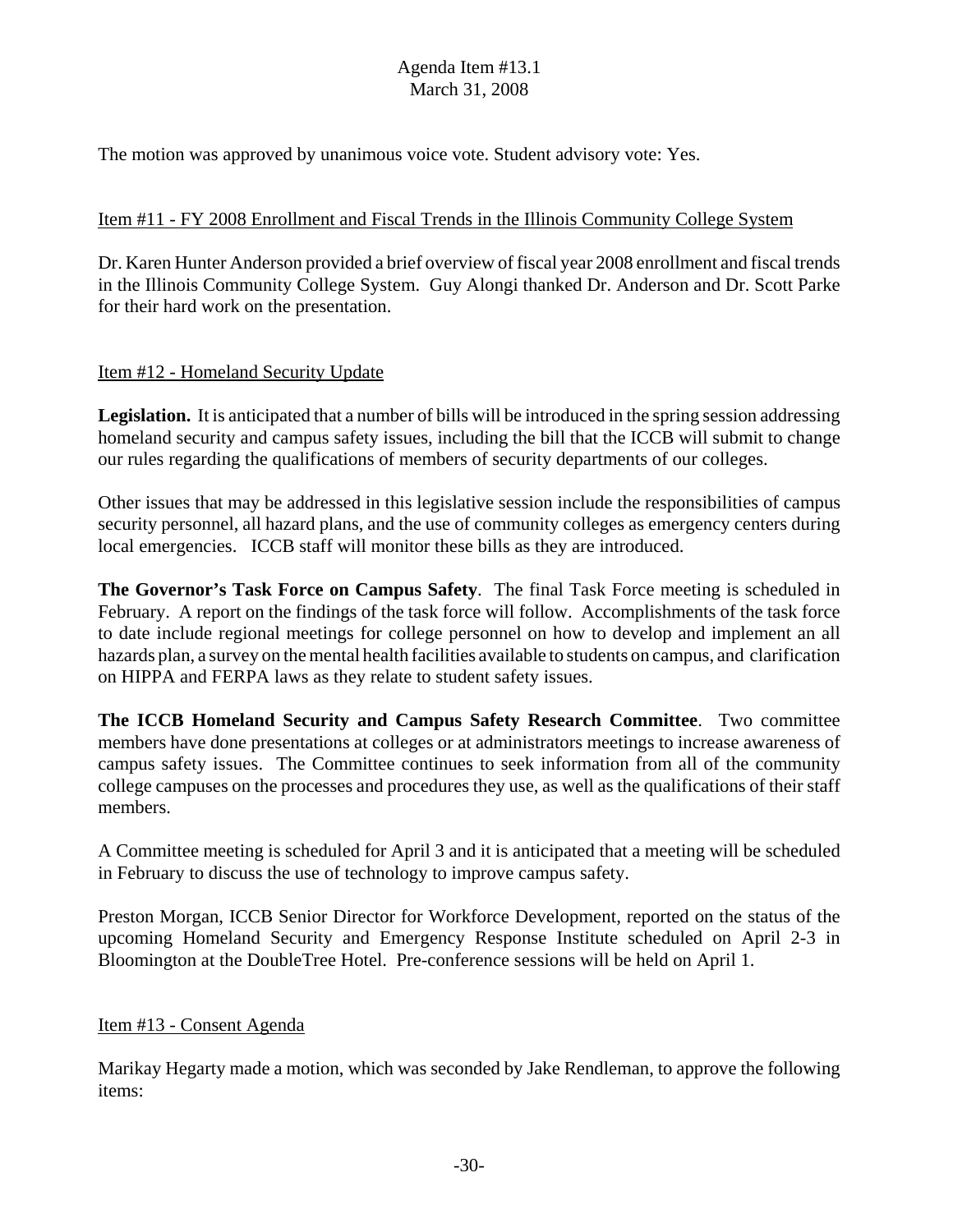#### Item #13.1 - Minutes of the January 28, 2008 Meeting

The Illinois Community College Board hereby approves the Board minutes of the January 28, 2008 meeting, as recorded.

#### Item #13.2 - Review of Executive Session Minutes

The Illinois Community College Board hereby determines that minutes of its executive sessions held on March 25, 2005; April 22, 2005; June 17, 2005; September 16, 2005; September 21, 2005; September 15, 2006; November 17, 2006; January 22, 2007; February 26, 2007; March 26, 2007; and June 8, 2007, are to remain confidential.

#### Item #13.3 - Illinois Community College Board Appointment to the Midwestern Higher Education Commission

The Illinois Community College Board hereby reappoints Judy Rake to serve on the Midwestern Higher Education Commission for 2008.

#### Item #13.4 - Fiscal Year 2009 Capital Budget Request

The Illinois Community College Board hereby approves the fiscal year 2009 Capital Budget Request for the Illinois Community College System; authorizes the submission of the request to the Illinois Board of Higher Education; and authorizes its President/CEO, with the concurrence of the Chair, to make technical adjustments to the request if more refined data become available.

\* \* \* \* \* \* \* \* \* \*

The motion was approved by unanimous voice vote. Student advisory vote: Yes.

#### Item #14 - Information Items

#### Item #14.1 - Fiscal Year 2008 Financial Statements

Documents were provided to the Board for their information and review.

#### Item #14.2 - Student Enrollments and Completions in the Illinois Community College System - FY 2007

Documents were provided to the Board for their information and review.

Item #14.3 - Final Report on FY 2007 P-16 Initiative, Workforce Development – Business & Industry Services, and Student Success Grants

Documents were provided to the Board for their information and review.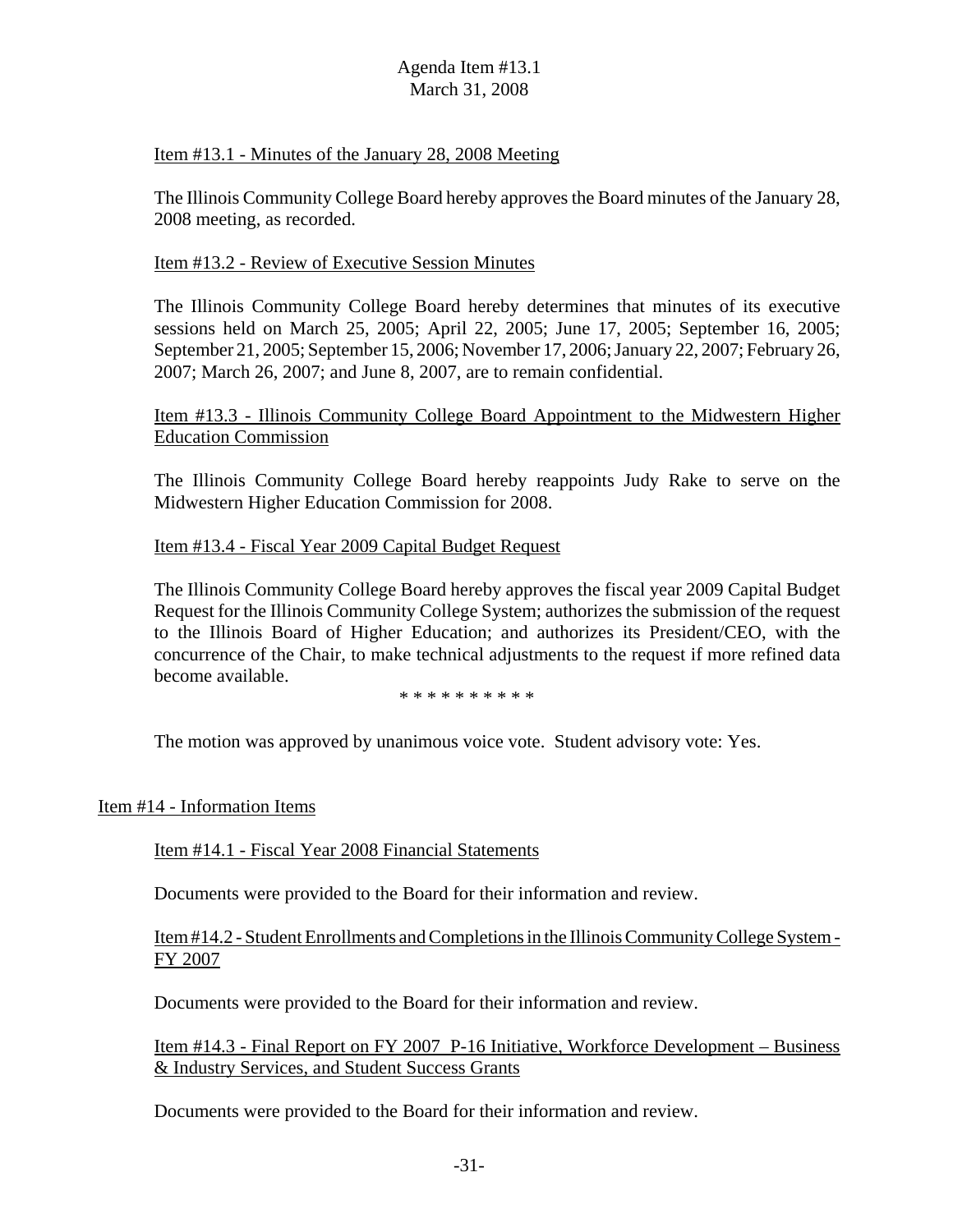#### Item #19 - Adjournment

At 11:50 a.m., Rudolph Papa made a motion, which was seconded by Suzanne Morris, to adjourn the meeting. The motion was approved by unanimous voice vote. Student advisory vote: Yes.

Guy H. Alongi Geoffrey S. Obrzut Chairman President/CEO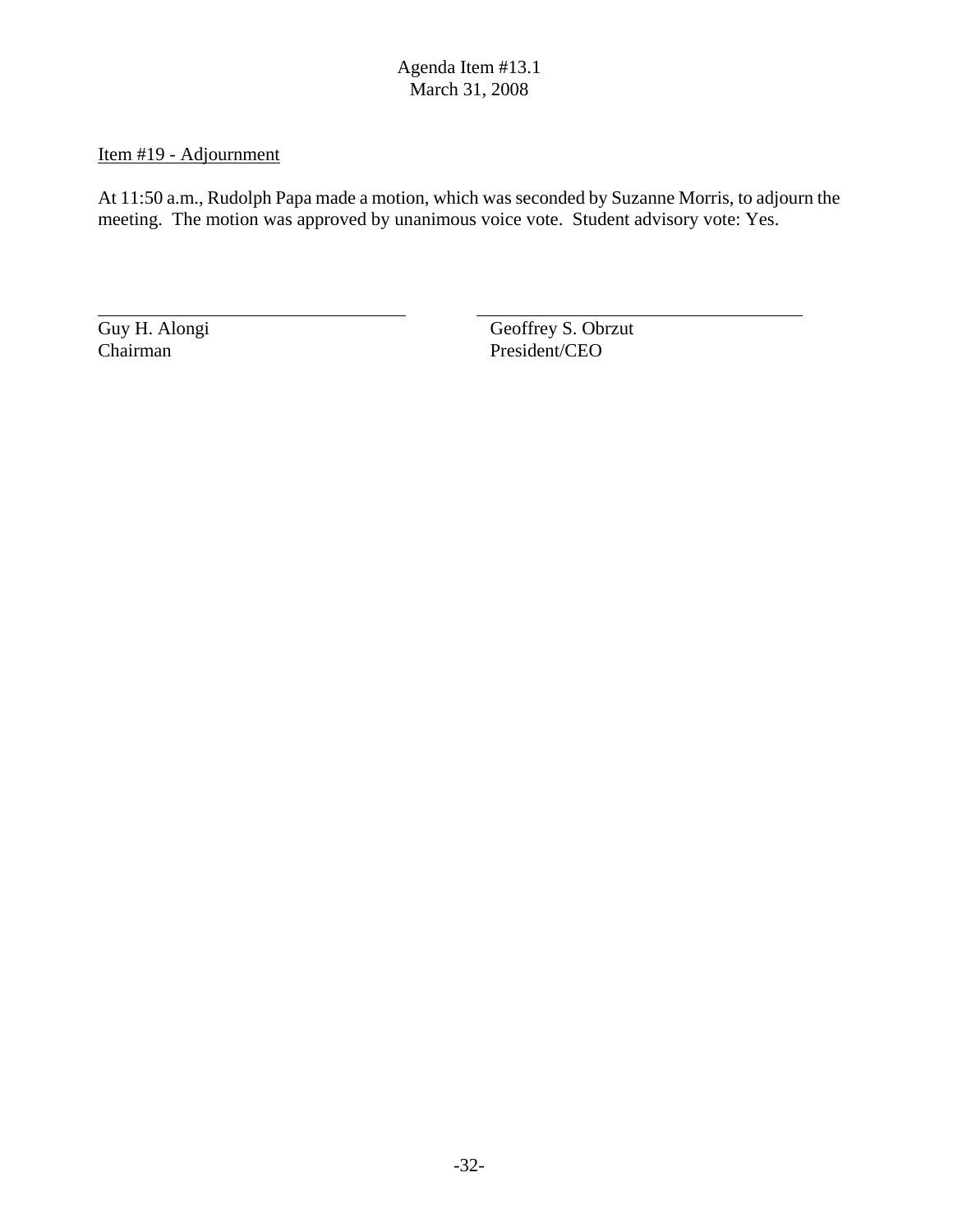#### Illinois Community College Board

# **A SUMMARY OF CAPITAL PROJECTS APPROVED BY THE PRESIDENT/CEO DURING CALENDAR YEAR 2007**

ICCB Rules 1501.602 and 1501.516 grant authority to the ICCB President/CEO to approve locally funded and state-funded capital renewal projects and subsequently report such actions to the Board. Locally funded projects include 1) any project financed with either a protection, health, and safety tax levy, or 2) a project (other than maintenance in nature) financed with operating tax/bond proceeds or available fund balance with a cost of \$250,000 or more. The following report summarizes 108 such projects totaling \$281.7 million that were granted approval during calendar year 2007. There were 111 projects totaling \$62.8 million approved in the previous year. While the overall number of projects approved in calendar year 2007 was almost identical to the previous year, there was an increase in the dollar amount of projects. This is primarily due to several districts moving forward with major building programs using local funding. The total number of locally funded projects increased from 13 in 2006 to 25 in 2007. Those funded with a protection, health, and safety tax levy decreased by 29 projects and those funded with protection, health, and safety bond proceeds increased by 15 projects while no capital renewal projects were approved in 2007 representing a decrease of one compared to the prior year.

Of the 108 projects approved by the President/CEO during the year, 25 were locally funded in 16 districts with sources other than protection, health, and safety levy proceeds; 66 were funded with protection, health, and safety tax levy proceeds in 22 districts; and 17 projects were approved to be funded with protection, health, and safety bond proceeds in two districts. Since no capital renewal funding has been appropriated since fiscal year 2004, we have seen a reduction in the number of capital renewal-funded projects in recent years. Even those projects the ICCB has approved in past years are still waiting for state funds availability to proceed.

In addition, nine budget and/or scope modification requests to existing projects were approved during the year for nine districts. Eight requests were for protection, health, and safety projects (one requiring additional tax levy authority) and one request was for a locally funded project modified using additional local funds. The modifications totaled \$1,635,183 and are not included in the attached table.

#### **INFORMATION ONLY**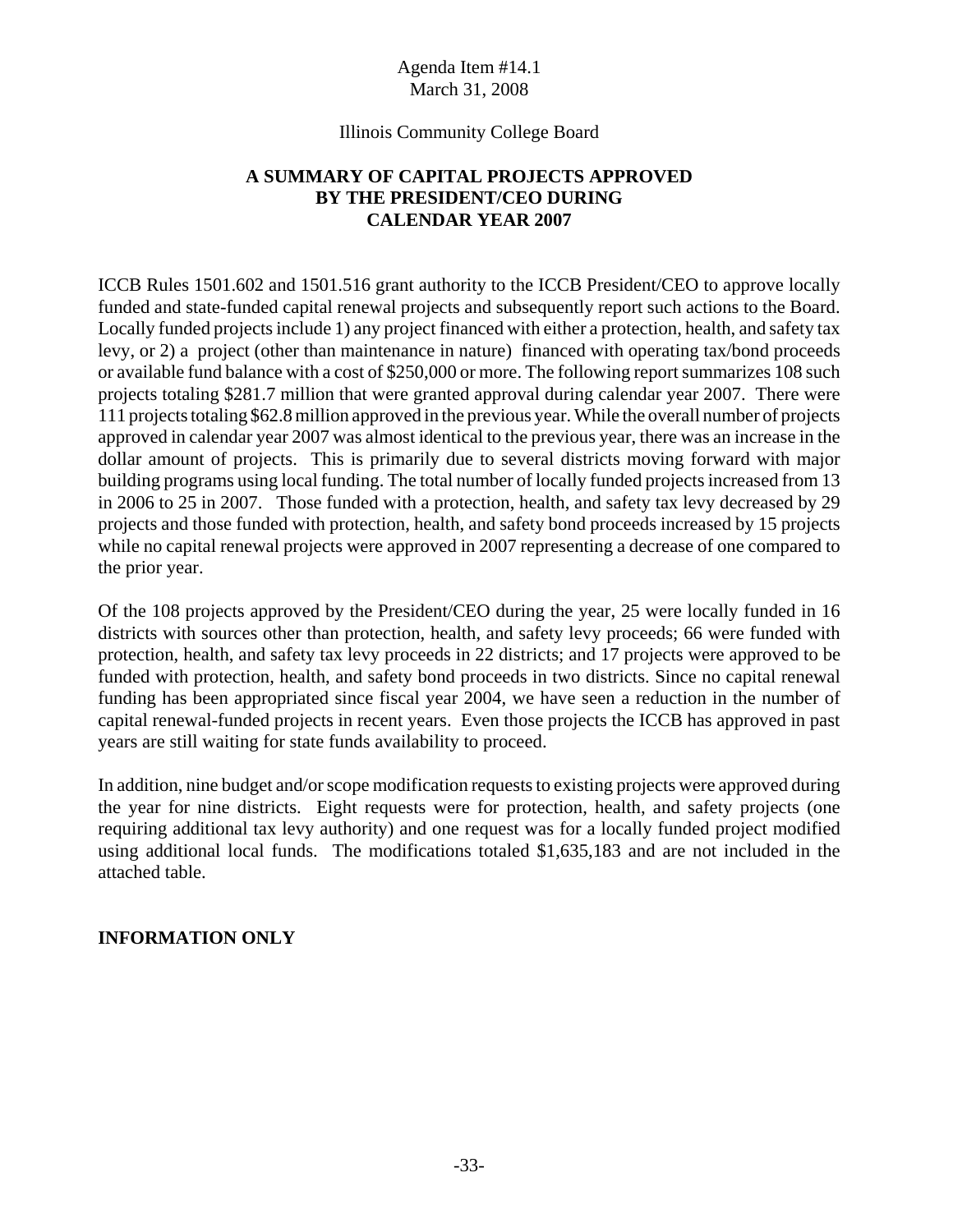# *PHS Bond Issue*

| <b>Approval Date</b> | College                 | <b>Project Title</b>                       | Project #                | <b>Approved Budget Fiscal Year</b> |         |  |  |  |
|----------------------|-------------------------|--------------------------------------------|--------------------------|------------------------------------|---------|--|--|--|
| 10/1/2007            | Illinois Eastern        | Plumbing & Electrical Surveys-Districtwide | 1863-1007                | \$38,500                           | FY 2008 |  |  |  |
| 10/1/2007            | Illinois Eastern        | Install/Expand Energy Mgmt Systems         | 1864-1007                | \$173,700                          | FY 2008 |  |  |  |
| 10/1/2007            | Illinois Eastern        | <b>ADA Compliance Work</b>                 | 1865-1007                | \$467,800                          | FY 2008 |  |  |  |
| 10/1/2007            | Illinois Eastern        | <b>HVAC Replacement &amp; Upgrades</b>     | 1866-1007                | \$1,149,500                        | FY 2008 |  |  |  |
| 10/1/2007            | Illinois Eastern        | Roof Replacement-LTC, OCC                  | 1867-1007                | \$471,800                          | FY 2008 |  |  |  |
| 10/1/2007            | Illinois Eastern        | Combustible Wall Panel Replacement-LTC     | 1868-1007                | \$150,300                          | FY 2008 |  |  |  |
| 10/1/2007            | Illinois Eastern        | <b>Toilet Replacement-LTC</b>              | 1869-1007                | \$90,800                           | FY 2008 |  |  |  |
| 10/1/2007            | Illinois Eastern        | Asbestos Abatement                         | 1870-1007                | \$515,900                          | FY 2008 |  |  |  |
| 10/1/2007            | Illinois Eastern        | Site Lighting Upgrade                      | 1871-1007                | \$198,500                          | FY 2008 |  |  |  |
| 10/1/2007            | Illinois Eastern        | Door & Window Replacement                  | 1872-1007                | \$219,900                          | FY 2008 |  |  |  |
| 10/1/2007            | Illinois Eastern        | Carpet Replacement-WVC                     | 1873-1007                | \$32,700                           | FY 2008 |  |  |  |
| 10/1/2007            | Illinois Eastern        | <b>Storm Water Remediation</b>             | 1874-1007                | \$121,000                          | FY 2008 |  |  |  |
| 11/27/2007           | Lewis and Clark         | Various PHS Projects-Phasell               | 1914-1107                | \$2,500,000                        | FY 2009 |  |  |  |
|                      |                         |                                            | <b>Category Subtotal</b> | \$6,130,400                        |         |  |  |  |
|                      | <b>Excess PHS Bonds</b> |                                            |                          |                                    |         |  |  |  |

| 1852-0407                                          | \$267.900                | FY 2007 |
|----------------------------------------------------|--------------------------|---------|
| Compressed Air Sytem Replacement-WVC<br>1858-0607  | \$99,329                 | FY 2007 |
| 1859-0607                                          | \$60,500                 | FY 2007 |
| Site Paving Replacement-OCC, WVC, FCC<br>1860-0607 | \$176,641<br>\$604,370   | FY 2007 |
|                                                    | <b>Category Subtotal</b> |         |

| Local |  |
|-------|--|
|       |  |

| -----         |         |                                          |           |                             |         |
|---------------|---------|------------------------------------------|-----------|-----------------------------|---------|
| Approval Date | College | Project Title                            | Project # | Approved Budget Fiscal Year |         |
| 3/29/2007     | DuPage  | Health Careers & Natural Science Center  | 0022-0307 | \$60.239.058                | FY 2007 |
| 3/29/2007     | DuPage  | <b>Technology Education Center</b>       | 0023-0307 | \$48.262.710                | FY 2007 |
| 9/28/2007     | DuPage  | Naperville Center Cosmetology Remodeling | 0024-0907 | \$1.201.000                 | FY 2008 |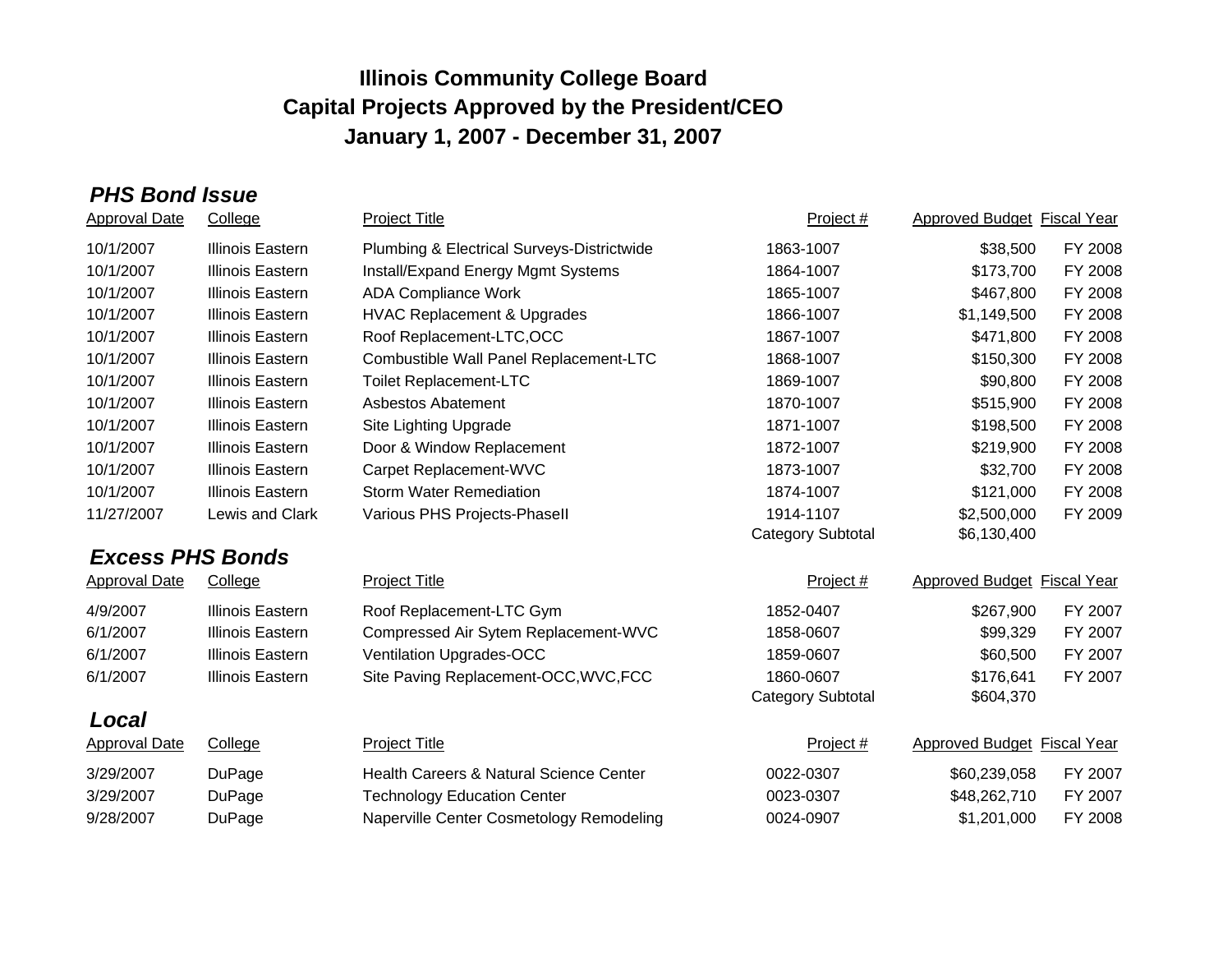| 2/21/2007            | Elgin                     | 466 Renner Drive Acquisition in Elgin              | 0029-0207                | \$1,710,000                 | FY 2007 |
|----------------------|---------------------------|----------------------------------------------------|--------------------------|-----------------------------|---------|
| 6/13/2007            | Heartland                 | <b>Phase II Campus Development</b>                 | 0008-0607                | \$59,627,640                | FY 2008 |
| 6/25/2007            | Heartland                 | Millennium Ave Entrance & Parking Lot North        | 0009-0607                | \$921,958                   | FY 2008 |
| 10/9/2007            | Heartland                 | CCB Classroom & Conference Space Remodeling        | 0010-1007                | \$260,145                   | FY 2008 |
| 11/14/2007           | Highland                  | Addition to Building N                             | 0007-1107                | \$4,546,822                 | FY 2008 |
| 5/23/2007            | <b>IECC-Lincoln Trail</b> | <b>Greenhouse Building</b>                         | 0031-0507                | \$156,700                   | FY 2007 |
| 11/8/2007            | Kankakee                  | Health Careers Ctr. for Excellence Renovation      | 0015-1107                | \$3,901,640                 | FY 2008 |
| 11/15/2007           | Kaskaskia                 | Remodeling of 325 S. Poplar in Centralia-IES       | 0018-1107                | \$700,000                   | FY 2008 |
| 7/9/2007             | Lake County               | Lower Level Remodeling 1 N. Genese Waukegan        | 0025-0607                | \$353,630                   | FY 2008 |
| 11/5/2007            | Lake Land                 | 301/305 Richmond Ave. East purchase- Mattoon       | 0023-1107                | \$1,537,000                 | FY 2008 |
| 11/30/2007           | Logan                     | Automotive Technology Building Addition            | 0023-1107                | \$1,464,400                 | FY 2008 |
| 11/30/2007           | Logan                     | <b>Community Health Education Complex Addition</b> | 0024-1107                | \$4,851,000                 | FY 2008 |
| 8/16/2007            | <b>McHenry</b>            | Land Acquis in Crystal Lake: Tartan Dr.            | 0020-0807                | \$3,685,500                 | FY 2008 |
| 8/28/2007            | McHenry                   | Health, Wellness, and Athletic Complex             | 0021-0807                | \$26,000,000                | FY 2008 |
| 11/21/2007           | Moraine Valley            | Southwest Educational Center in Tinley Park        | 0012-1107                | \$14,507,351                | FY 2008 |
| 4/30/2007            | Parkland                  | 1307 N.Mattis Ave Land/ Building Acquisition       | 0021-0407                | \$3,600,000                 | FY 2007 |
| 5/2/2007             | Richland                  | Remodel for Culinary Arts Kitchen                  | 0012-0507                | \$235,000                   | FY 2007 |
| 5/2/2007             | Richland                  | Fitness Center/Child Care Classroom Addition       | 0013-0507                | \$561,800                   | FY 2007 |
| 11/30/2007           | Richland                  | Joint Use Facility                                 | 0014-1107                | \$2,165,100                 | FY 2008 |
| 12/11/2007           | <b>Rock Valley</b>        | Phy. Ed. Ctr. (PEC) Remodeling & Addition          | 0016-1207                | \$10,173,417                | FY 2008 |
| 3/27/2007            | Spoon River               | 322-326 E.Randolph St in Havana Land/Building      | 0016-0307                | \$200,000                   | FY 2007 |
| 9/5/2007             | Spoon River               | 327 Maple Ave. Rushville Land Acquisition          | 0017-0907                | \$52,000                    | FY 2008 |
|                      |                           |                                                    | <b>Category Subtotal</b> | \$250,913,871               |         |
| <b>PHS Tax Levy</b>  |                           |                                                    |                          |                             |         |
| <b>Approval Date</b> | College                   | <b>Project Title</b>                               | Project #                | Approved Budget Fiscal Year |         |
| 10/8/2007            | <b>Black Hawk</b>         | <b>Electrical Upgrades-East Campus</b>             | 1883-1007                | \$235,000                   | FY 2008 |
| 10/8/2007            | <b>Black Hawk</b>         | <b>Electrical Upgrades-Quad Cities Campus</b>      | 1884-1007                | \$364,500                   | FY 2008 |
| 10/8/2007            | <b>Black Hawk</b>         | Paving, Concrete Stair, & Lighting Replacement     | 1885-1007                | \$150,000                   | FY 2008 |

12/13/2007 Heartland Security Monitoring & Lock Upgrade 1928-1207 \$35,000 FY 2009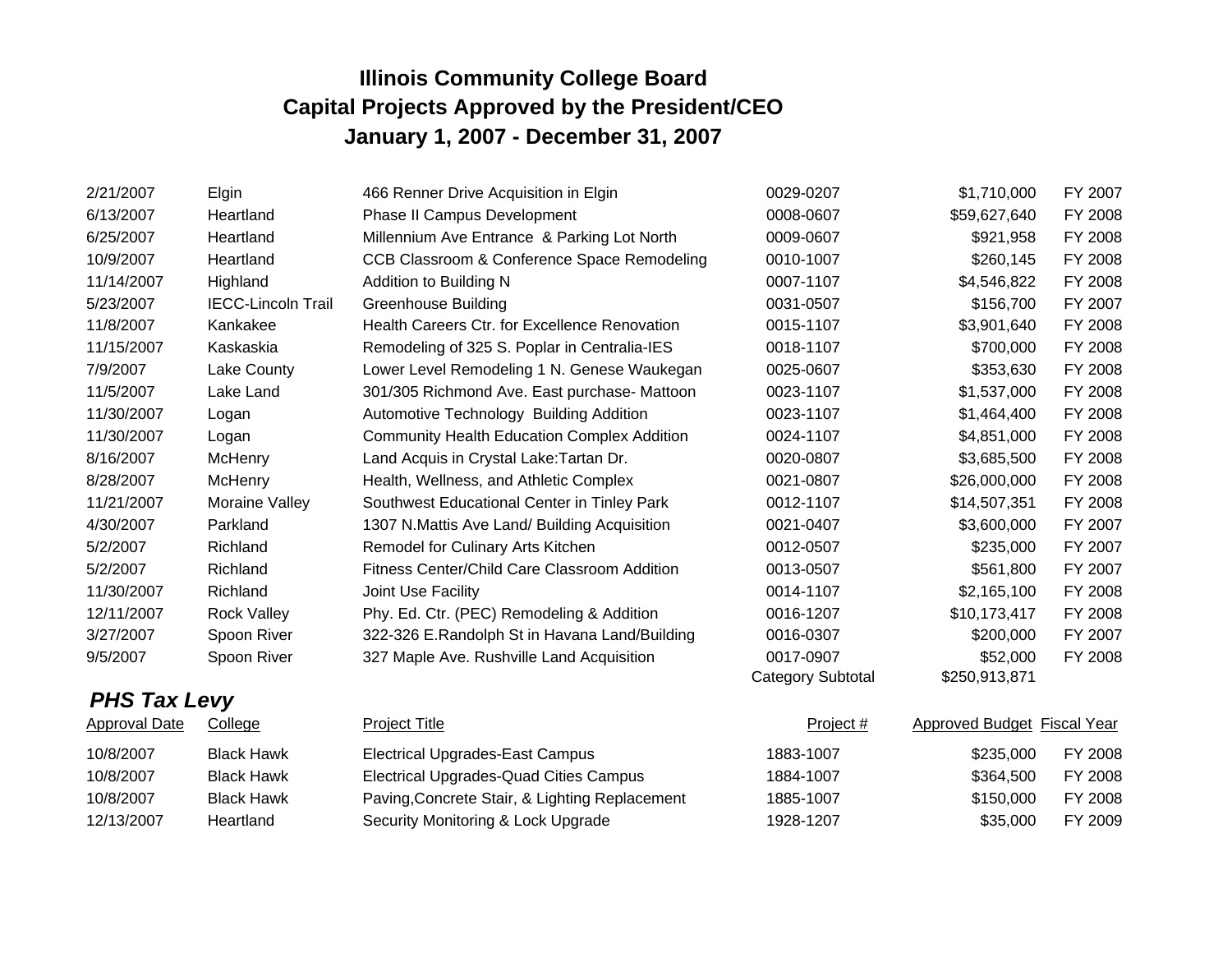| 10/8/2007  | Highland                | <b>ADA Upgrades</b>                               | 1878-1007 | \$224,300   | FY 2008 |
|------------|-------------------------|---------------------------------------------------|-----------|-------------|---------|
| 11/27/2007 | <b>Illinois Central</b> | <b>Stair Tower Renovations-East Peoria Campus</b> | 1919-1107 | \$176,000   | FY 2009 |
| 11/27/2007 | <b>Illinois Central</b> | Carpet Replacement-East Peoria Campus             | 1920-1107 | \$142,500   | FY 2009 |
| 11/27/2007 | <b>Illinois Central</b> | Parking Lot Improvements-Lots 2&4                 | 1921-1107 | \$900,000   | FY 2009 |
| 11/27/2007 | <b>Illinois Central</b> | Science Lab Upgrades-Phase III                    | 1922-1107 | \$450,000   | FY 2009 |
| 11/27/2007 | <b>Illinois Central</b> | <b>Chiller Replacement-North Campus</b>           | 1923-1107 | \$862,235   | FY 2009 |
| 11/5/2007  | <b>Illinois Valley</b>  | Feeder Wire & Branch Panel Replacement            | 1899-1107 | \$1,492,364 | FY 2008 |
| 11/5/2007  | <b>Illinois Valley</b>  | Fire Stop Corridor Walls                          | 1900-1107 | \$247,144   | FY 2008 |
| 11/5/2007  | Joliet                  | Roof Replacement-Boiler House Main Campus         | 1905-1107 | \$130,000   | FY 2008 |
| 11/5/2007  | Joliet                  | Switchgear Replacement-Main Campus                | 1906-1107 | \$300,000   | FY 2008 |
| 11/5/2007  | Joliet                  | Emergency Lighting Upgrade-Bldgs J, T, & V        | 1907-1007 | \$375,000   | FY 2008 |
| 11/5/2007  | Joliet                  | Emergency Telephone Upgrade-Main Campus           | 1908-1107 | \$375,000   | FY 2008 |
| 10/23/2007 | Kankakee                | <b>Emergency Notification System</b>              | 1887-1007 | \$80,000    | FY 2008 |
| 11/27/2007 | Kaskaskia               | Replacement of Walkway Bridge                     | 1915-1107 | \$108,000   | FY 2009 |
| 11/27/2007 | Kaskaskia               | <b>Security Enhancements</b>                      | 1916-1107 | \$96,305    | FY 2009 |
| 11/27/2007 | Kaskaskia               | Fire Hydrant Replacement                          | 1917-1107 | \$54,000    | FY 2009 |
| 11/27/2007 | Kaskaskia               | Science Lab Renovation-Phase II                   | 1918-1107 | \$340,173   | FY 2009 |
| 4/19/2007  | Lake Land               | <b>Chiller Renovation</b>                         | 1853-0407 | \$88,000    | FY 2007 |
| 12/3/2007  | Lake Land               | Geothermal System-VoTech Bldg                     | 1924-1207 | \$444,031   | FY 2009 |
| 12/3/2007  | Lake Land               | <b>Fire Equipment Improvements</b>                | 1925-1207 | \$69,000    | FY 2009 |
| 12/3/2007  | Lake Land               | Geothermal Loop                                   | 1926-1207 | \$430,689   | FY 2009 |
| 11/5/2007  | Lincoln Land            | <b>Emergency Notification System</b>              | 1901-1107 | \$928,190   | FY 2008 |
| 11/5/2007  | Lincoln Land            | Roof Replacment-Sangamon Hall                     | 1902-1107 | \$1,455,781 | FY 2008 |
| 11/5/2007  | Lincoln Land            | Photo Lab Conversion - Chemical compliance        | 1903-1107 | \$101,100   | FY 2008 |
| 11/5/2007  | Lincoln Land            | Code & Structural Renovations-EREC                | 1904-1107 | \$248,500   | FY 2009 |
| 11/19/2007 | Moraine Valley          | Replacement of East Parking Lot                   | 1909-1107 | \$900,000   | FY 2009 |
| 10/26/2007 | Parkland                | Drainage Improvements Phase VIII                  | 1895-1007 | \$1,400,000 | FY 2008 |
| 10/29/2007 | Parkland                | <b>Restroom Renovations Phase III</b>             | 1896-1007 | \$250,000   | FY 2008 |
| 10/29/2007 | Parkland                | Masonry Repair & Improvement Phase II             | 1897-1007 | \$250,000   | FY 2008 |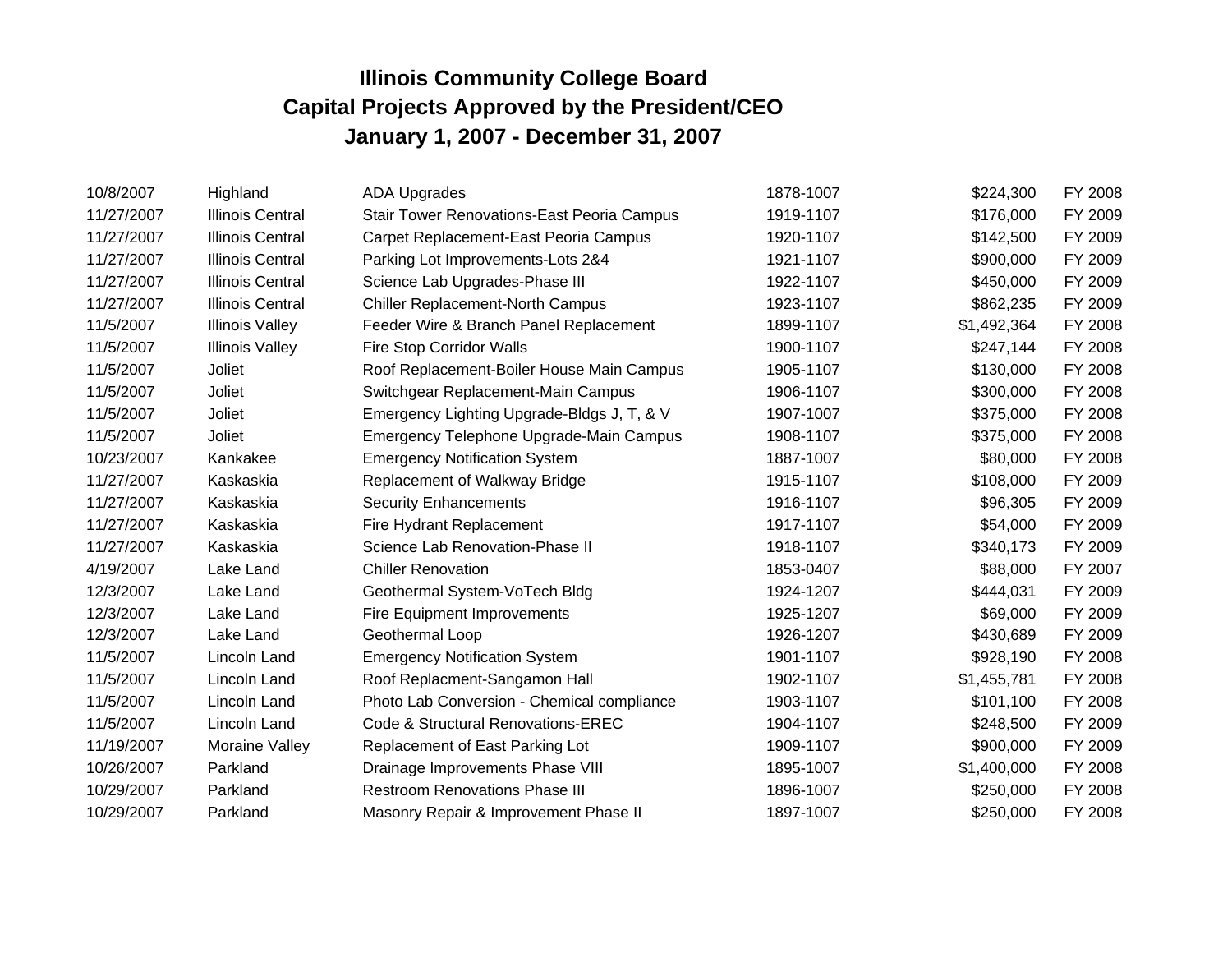| 10/29/2007           | Parkland           | Exterior Repair & Improvement Phase I            | 1898-1007                | \$250,000                   | FY 2008 |
|----------------------|--------------------|--------------------------------------------------|--------------------------|-----------------------------|---------|
| 9/27/2007            | Rend Lake          | Roof Replacement-Vocational Bldg                 | 1862-0907                | \$152,308                   | FY 2008 |
| 12/13/2007           | Richland           | Roof Replacement-Shilling Center                 | 1927-1207                | \$417,600                   | FY 2009 |
| 10/8/2007            | <b>Rock Valley</b> | Outside Air Intake Modifications-WTC             | 1879-1007                | \$167,200                   | FY 2008 |
| 10/8/2007            | <b>Rock Valley</b> | <b>Asbestos Abatement-ERC</b>                    | 1880-1007                | \$159,156                   | FY 2008 |
| 10/8/2007            | <b>Rock Valley</b> | <b>HVAC Renovation Phase II-Stenstrom Center</b> | 1881-1007                | \$939,600                   | FY 2008 |
| 10/8/2007            | <b>Rock Valley</b> | <b>HVAC Renovation Phase III-ERC</b>             | 1882-1007                | \$157,300                   | FY 2008 |
| 11/27/2007           | <b>Rock Valley</b> | HVAC System Renovation-PEC Phase I               | 1911-1107                | \$340,470                   | FY 2009 |
| 11/27/2007           | <b>Rock Valley</b> | <b>HVAC System Renovation-PEC Phase II</b>       | 1912-1107                | \$438,750                   | FY 2009 |
| 11/27/2007           | <b>Rock Valley</b> | <b>Electrical Service Panel Replacement-PEC</b>  | 1913-1107                | \$276,413                   | FY 2009 |
| 10/8/2007            | Sandburg           | Roof Replacement-Bldg A                          | 1875-1007                | \$186,300                   | FY 2008 |
| 11/26/2007           | Sandburg           | <b>Emergency Generator Replacement</b>           | 1910-1107                | \$120,100                   | FY 2009 |
| 10/26/2007           | Sauk Valley        | <b>Emergency Lighting Improvements-Phase I</b>   | 1888-1007                | \$100,000                   | FY 2008 |
| 10/26/2007           | Sauk Valley        | <b>Emergency Generator Replacement</b>           | 1889-1007                | \$177,000                   | FY 2008 |
| 10/26/2007           | Sauk Valley        | Electrical Improvements Project-Phase IV         | 1890-1007                | \$98,500                    | FY 2008 |
| 10/26/2007           | Sauk Valley        | Window Improvements Project 2008                 | 1891-1007                | \$100,500                   | FY 2008 |
| 10/26/2007           | Sauk Valley        | Safety Railings Improvement-2nd Floor            | 1892-1007                | \$176,500                   | FY 2008 |
| 10/26/2007           | Southwestern       | Flooring & Lighting Replacement-Belleville       | 1893-1007                | \$1,000,000                 | FY 2008 |
| 10/26/2007           | Southwestern       | HVAC & Roofing Replacement-Granite City          | 1894-1007                | \$1,500,000                 | FY 2008 |
| 10/26/2007           | Triton             | Asbestos Abatement-Phase V                       | 1886-1007                | \$300,627                   | FY 2008 |
|                      |                    |                                                  | <b>Category Subtotal</b> | \$20,761,136                |         |
| <b>Excess PHS</b>    |                    |                                                  |                          |                             |         |
| <b>Approval Date</b> | College            | <b>Project Title</b>                             | Project #                | Approved Budget Fiscal Year |         |
| 1/30/2007            | Danville           | <b>Bleacher Replacement-Mary Miller Center</b>   | 1847-0107                | \$257,000                   | FY 2007 |
| 10/8/2007            | Danville           | <b>Emergency Notification Speakers Install</b>   | 1876-1007                | \$35,800                    | FY 2008 |
| 9/26/2007            | Harper             | Asbestos Abatement-Phase IV                      | 1861-0907                | \$633,000                   | FY 2008 |
| 10/8/2007            | Highland           | Cooling Tower Replacement-Bldg H                 | 1877-1007                | \$82,500                    | FY 2008 |
| 5/4/2007             | John Wood          | <b>Emergency Audio Evacuation System</b>         | 1855-0507                | \$51,700                    | FY 2007 |

1/24/2007 Kaskaskia Commons Lighting Commons Commons Highting 1846-0107 \$181,392 FY 2007